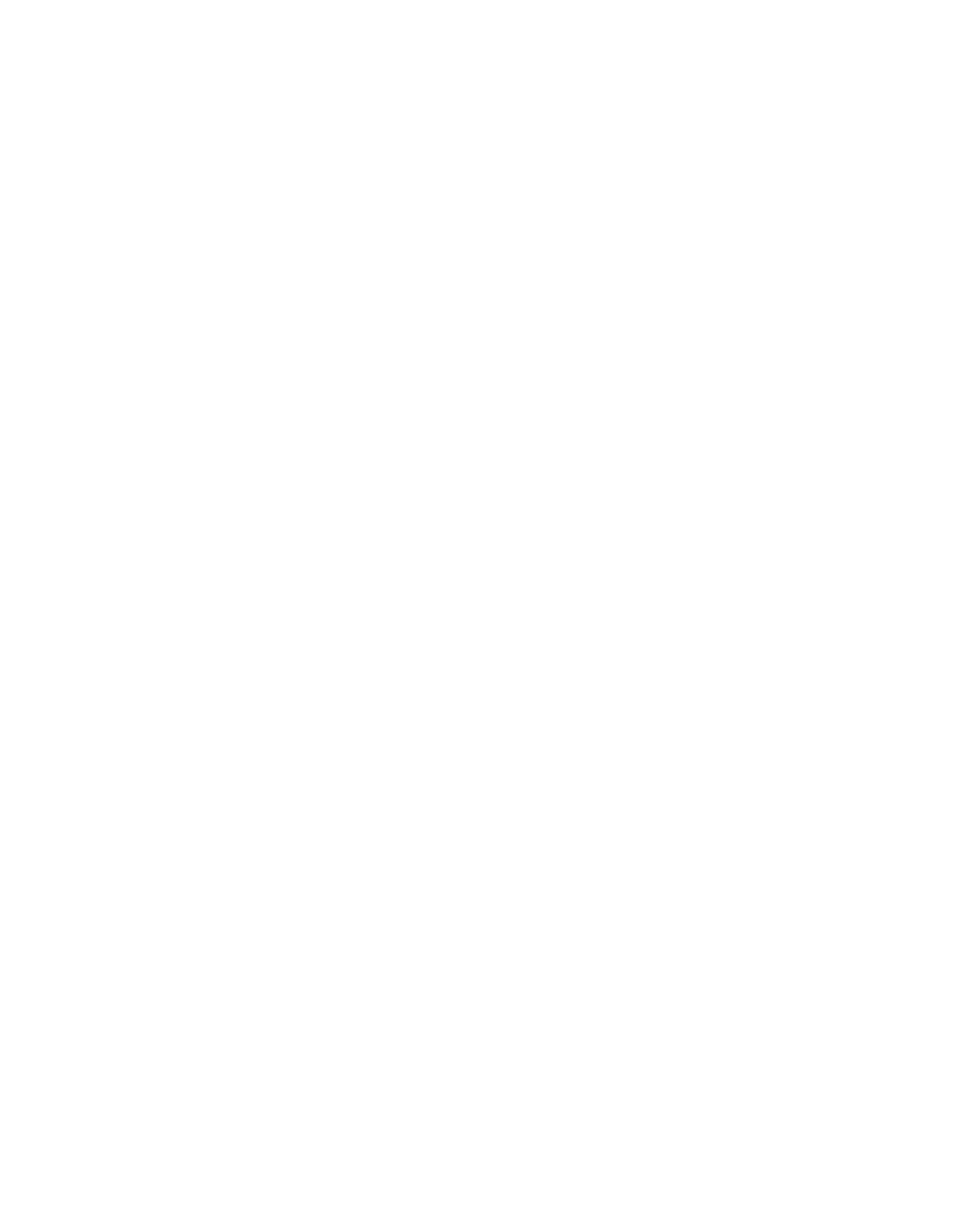# Variable Neighborhood Search: Methods and Applications

## Pierre Hansen

GERAD and HEC Montréal Montréal (Québec) Canada, H3T 2A7 pierre.hansen@gerad.ca

## Nenad Mladenović

GERAD and School of Mathematics Brunel University UXbridge, United Kingdom nenad.mladenovic@brunel.ac.uk

## José A. Moreno Pérez

IUDR, University of La Laguna La Laguna, Spain jamoreno@ull.es

May 2008

Les Cahiers du GERAD G–2008–39

Copyright  $\odot$  2008 GERAD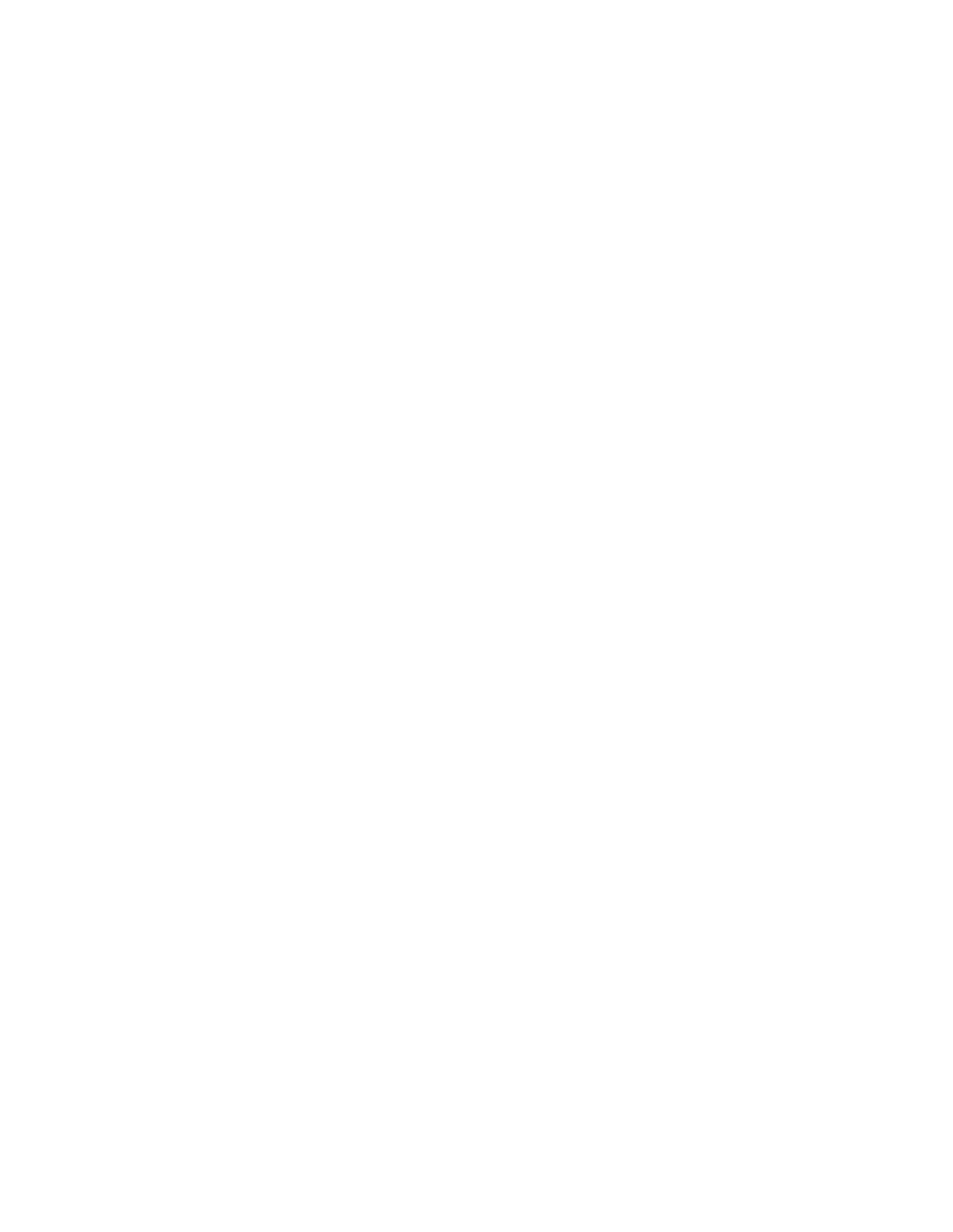#### Abstract

Variable neighborhood search (VNS) is a metaheuristic, or framework for building heuristics, based upon systematic change of neighborhoods both in a decent phase to find a local minimum, and in a perturbation phase to get out of the corresponding valley. It was first proposed in 1997 and since has rapidly developed both in its methods and its applications. Both of these aspects are thouroughly reviewed and a large bibliography is given.

Key Words: Variable Neighborhood Search, Metaheuristic, Heuristic, Neighborhood.

#### Résumé

La Recherche à Voisinage Variable (RVV) est une métaheuristique, ou un cadre général pour la construction d'heuristiques, basée sur un changement systématique de voisinages `a la fois dans la phase de descente pour trouver un minimum local, et dans la phase de perturbation pour sortir de la vallée correspondante. Elle a d'abord été proposée en 1997, et depuis, a été rapidement developpée tant dans ses méthodes que dans ses applications. Ces deux aspects sont passés en revue et une large bibliographie est donnée.

Mots clés : Recherche à Voisinage Variable, Métaheuristique, Heuristique, Voisinage.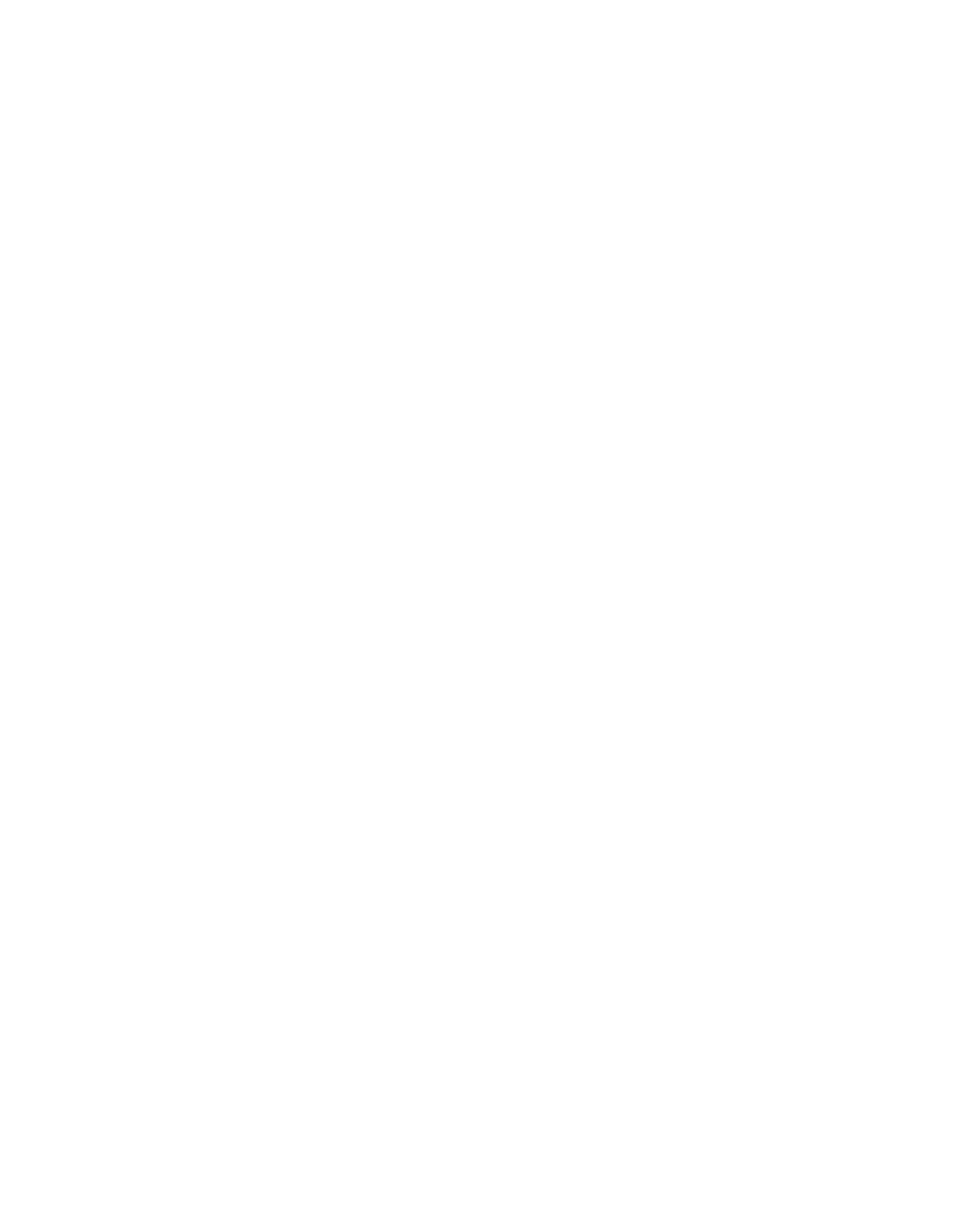## 1 Introduction

Variable neighborhood search (VNS) is a metaheuristic, or framework for building heuristics, aimed at solving combinatorial and global optimization problems. Its basic idea is systematic change of neighborhood combined with a local search. Since its inception, VNS has undergone many developments and been applied in numerous fields. We review below the basic rules of VNS and of its main extensions. Moreover, some of the most successful applications are briefly summarized. Pointers to many other ones are given in the reference list.

A deterministic optimization problem may be formulated as

$$
\min\{f(x)|x \in X, X \subseteq \mathcal{S}\},\tag{1}
$$

where  $S, X, x$  and f denote respectively the *solution space* and feasible set, a feasible solution and a real-valued *objective function*, respectively. If  $S$  is a finite but large set a *combinatorial* optimization problem is defined. If  $S = R<sup>n</sup>$ , we talk about continuous optimization. A solution  $x^* \in \mathcal{S}$  is *optimal* if

$$
f(x^*) \le f(x), \ \forall x \in \mathcal{S};
$$

an exact algorithm for problem  $(1)$ , if one exists, finds an optimal solution  $x^*$ , together with the proof of its optimality, or shows that there is no feasible solution, i.e.,  $\mathcal{S} = \emptyset$ . Moreover, in practice, the time to do so should be finite (and not too large); if one deals with a continuous function one must admit a degree of tolerance i.e., stop when a feasible solution  $x^*$  has been found such that

$$
f(x^*) < f(x) + \varepsilon
$$
,  $\forall x \in S$  or  $\frac{f(x^*) - f(x)}{f(x^*)} < \varepsilon$ ,  $\forall x \in S$ 

for some small positive  $\varepsilon$ .

Many practical instances of problems of the form (1), arising in Operations Research and other fields, are too large for an exact solution to be found in reasonable time. It is well-known from complexity theory [\[Garey and Johnson,](#page-35-0) [1978,](#page-35-0) [Papadimitriou,](#page-39-0) [1994\]](#page-39-0) that thousands of problems are NP-hard, that no algorithm with a number of steps polynomial in the size of the instances is known for solving any of them and that finding one would entail obtaining one for each and all of them. Moreover, in some cases where a problem admits a polynomial algorithm, the power of this polynomial may be so large that realistic size instances cannot be solved in reasonable time in worst case, and sometimes also in average case or most of the time.

So one is often forced to resort to *heuristics*, which yield quickly an approximate solution, or sometimes an optimal solution but without proof of its optimality. Some of these heuristics have a worst-case guarantee, i.e., the solution  $x<sub>h</sub>$  obtained satisfies

$$
\frac{f(x_h) - f(x)}{f(x_h)} \le \varepsilon, \ \forall x \in X \tag{2}
$$

for some  $\varepsilon$ , which is however rarely small. Moreover, this  $\varepsilon$  is usually much larger than the error observed in practice and may therefore be a bad guide in selecting a heuristic. In addition to avoiding excessive computing time, heuristics address another problem: local optima. A local optimum  $x_L$  of (1) is such that

$$
f(x_L) \le f(x), \ \forall x \in N(x_L) \cap X \tag{3}
$$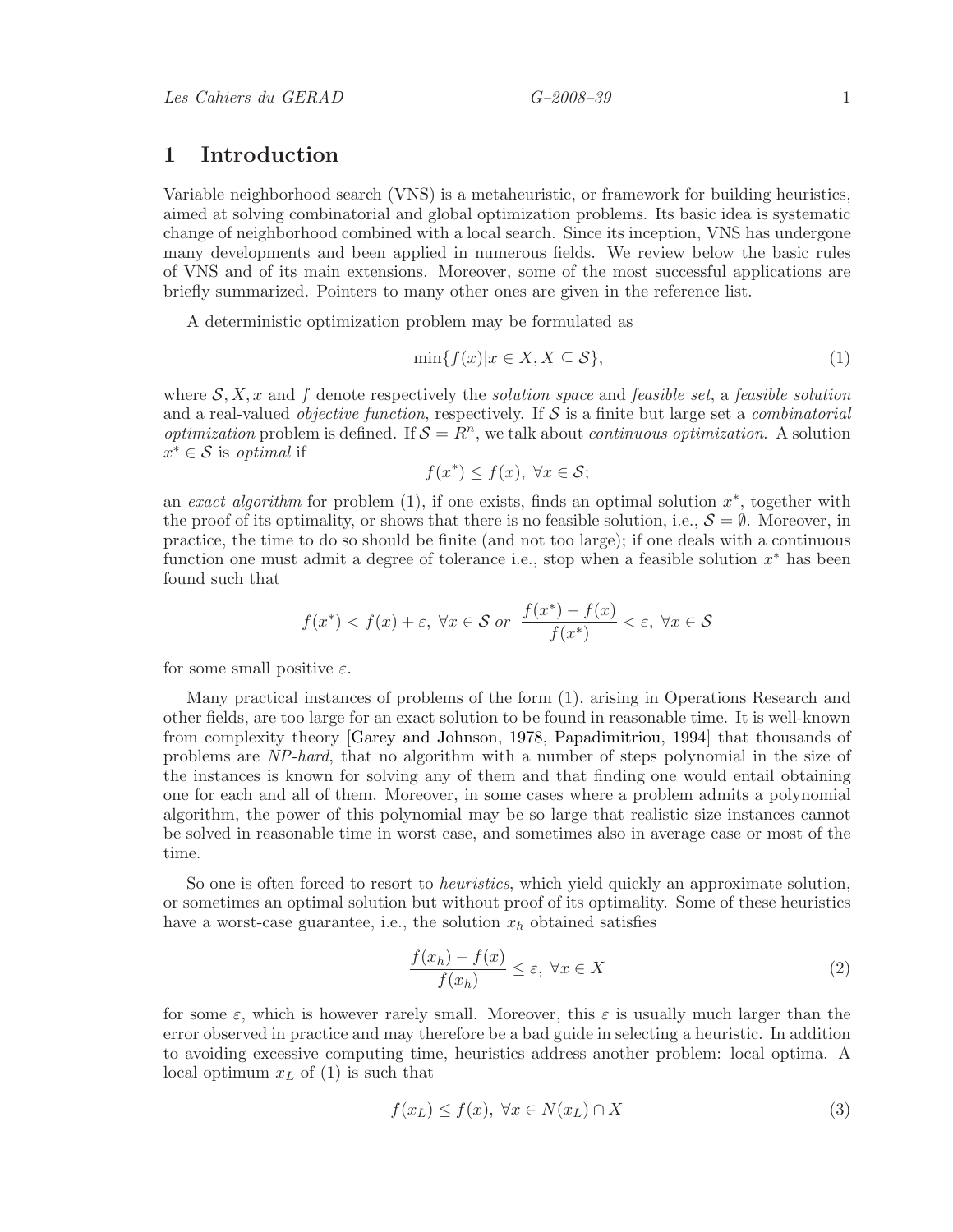where  $N(x_L)$  denotes a neighborhood of  $x_L$  (ways to define such a neighborhood will be discussed below). If there are many local minima, the range of values they span may be large. Moreover, the globally optimum value  $f(x^*)$  may differ substantially from the average value of a local minimum, or even from the best such value among many, obtained by some simple heuristic such as multistart (a phenomenon called the Tchebycheff catastrophe in [Baum](#page-31-0) [\[1986](#page-31-0)]). There are, however, many ways to get out of local optima and, more precisely, the valleys which contain them (or set of solutions from which the descent method under consideration leads to them).

Metaheuristics are general frameworks to build heuristics for combinatorial and global optimization problems. For discussion of the best-known of them the reader is referred to the books of surveys [\[Reeves](#page-40-0), [1993,](#page-40-0) [Glover and Kochenberger](#page-35-1), [2003,](#page-35-1) [Burke and Kendall,](#page-33-0) [2005\]](#page-33-0). Some of the many successful applications of metaheuristics are also mentioned there.

Variable Neighborhood Search [\(VNS\)](#page-36-0) Mladenović and Hansen[,](#page-36-0) [1997](#page-38-0), Hansen and Mlade-nović, [1999,](#page-36-0) [2001a,](#page-36-1) 2003 is a metaheuristic which exploits systematically the idea of neighborhood change, both in descent to local minima and in escape from the valleys which contain them. VNS relies heavily upon the following observations:

Fact 1 A local minimum with respect to one neighborhood structure is not necessary so for another;

**Fact 2** A global minimum is a local minimum with respect to all possible neighborhood structures;

**Fact 3** For many problems local minima with respect to one or several neighborhoods are relatively close to each other.

This last observation, which is empirical, implies that a local optimum often provides some information about the global one. This may for instance be several variables with the same value in both. However, it is usually not known which ones are such. An organized study of the neighborhood of this local optimum is therefore in order, until a better one is found.

Unlike many other metaheuristics, the basic schemes of VNS and its extensions are simple and require few, and sometimes no parameters. Therefore in addition to providing very good solutions, often in simpler ways than other methods, VNS gives insight into the reasons for such a performance, which in turn can lead to more efficient and sophisticated implementations.

## 2 Background

VNS embeds a local search heuristic for solving combinatorial and global optimization problems. There are predecessors of this idea. It allows change of the neighborhood structures within this search. In this section we give a brief introduction into the variable metric algorithm for solving continuous convex problems and local search heuristics for solving combinatorial and global optimization problems.

## 2.1 Variable metric method

The variable metric method for solving unconstrained continuous optimization problem (1) has been suggested by [Davidon](#page-33-1) [\[1959\]](#page-33-1) and [Fletcher and Powell](#page-34-0) [\[1963\]](#page-34-0). The idea is to change the metric (and thus the neighborhood) in each iteration such that the search direction (steepest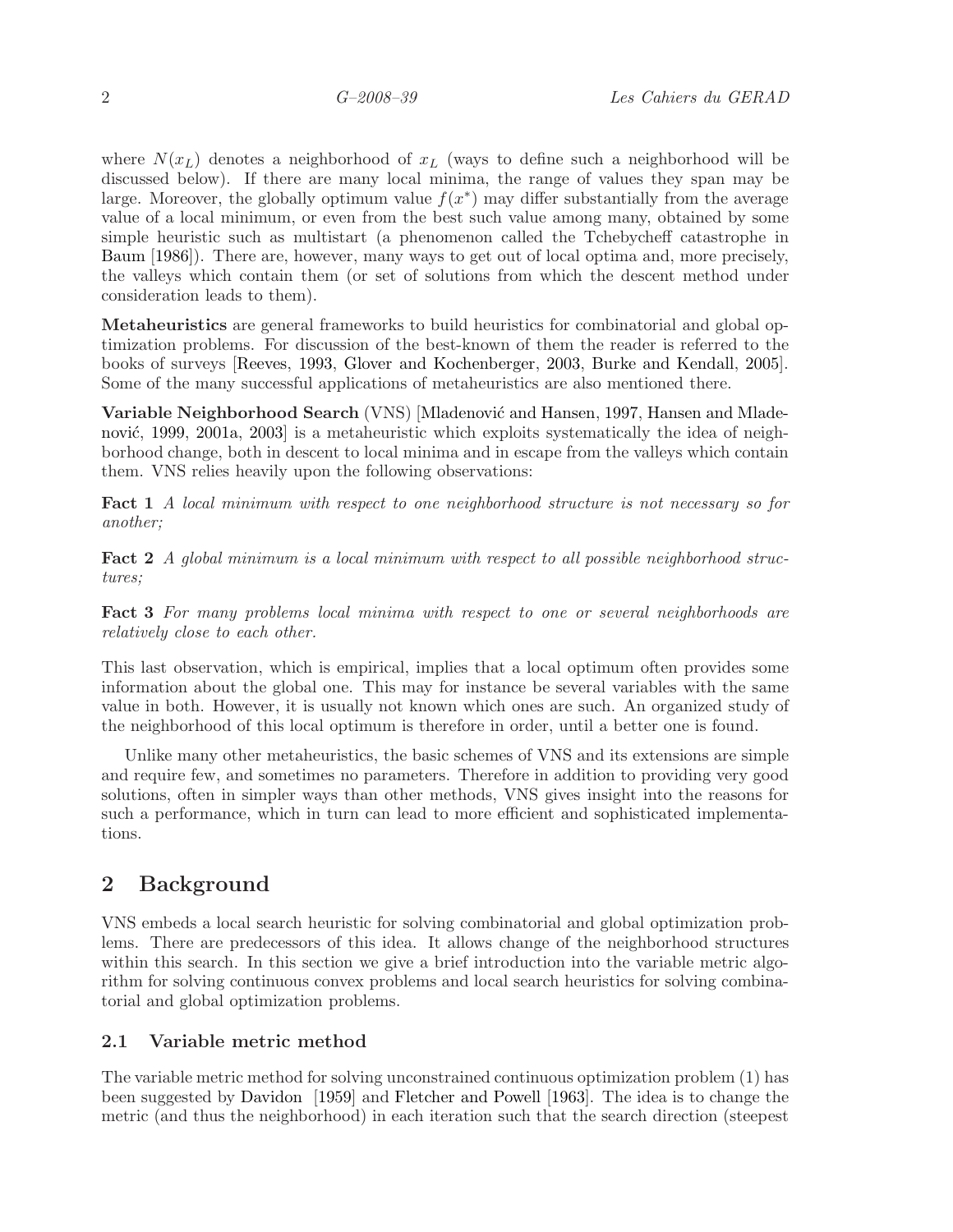$$
G - 2008 - 39
$$

.

descent with respect to the current metric) adapts better to the local shape of the function. In the first iteration a Euclidean unit ball in  $n$  dimensional space is used and the steepest descent (anti-gradient) direction found; in the next iterations, ellipsoidal balls are used and the steepest descent direction with respect to a new metric obtained after a linear transformation. The purpose of such changes is to built up, iteratively, a good approximation to the inverse of the Hessian matrix  $A^{-1}$  of f, that is, to construct a sequence of matrices  $H_i$  with the property,

$$
\lim_{i \to \infty} H_i = A^{-1}
$$

In the convex quadratic programming case the limit is achieved after  $n$  iterations instead of  $\infty$ . In that way the so-called Newton search direction is obtained. The advantages are: (i) it is not necessary to find the inverse of the Hessian (which requires  $O(n^3)$  operations) in each iteration; (ii) the second order information is not demanded. Assume that the function  $f(x)$ is approximated by its Taylor series

$$
f(x) = \frac{1}{2}x^T A x - b^T x \tag{4}
$$

with positive definite matrix  $A(A > 0)$ . Applying the first order condition  $\nabla f(x) = Ax - b = 0$ we have  $Ax_{opt} = b$ , where  $x_{opt}$  is a minimum point. At the current point we have  $Ax_i =$  $\nabla f(x_i) + b$ . We won't rigorously derive here the Davidon-Fletcher-Powell (DFP) algorithm for taking  $H_i$  into  $H_{i+1}$ . Let us just mention that subtracting these two equations and multiplying (from the left) by the inverse matrix  $A^{-1}$ , we have

$$
x_{opt} - x_i = -A^{-1} \nabla f(x_i).
$$

<span id="page-8-0"></span>Subtracting the latest equation at  $x_{i+1}$  from the same equation at  $x_i$  gives

$$
x_{i+1} - x_i = -A^{-1}(\nabla f(x_{i+1}) - \nabla f(x_i)).
$$
\n(5)

Having made the step from  $x_i$  to  $x_{i+1}$ , we might reasonably want to require that the new approximation  $H_{i+1}$  satisfies [\(5\)](#page-8-0) as if it were actually  $A^{-1}$ , that is,

$$
x_{i+1} - x_i = -H_{i+1}(\nabla f(x_{i+1}) - \nabla f(x_i)).\tag{6}
$$

We might also assume that the updating formula for matrix  $H_i$  should be of the form  $H_{i+1}$  =  $H_i + U$ , where U is a correction. It is possible to get different updating formulas for U and thus for  $H_{i+1}$ , keeping  $H_{i+1}$  positive definite  $(H_{i+1} > 0)$ . In fact, there exists a whole family of updates, the Broyden family. From practical experience the so-called BFGS method seem to be most popular (see e.g. [Gill et al.](#page-35-2) [\[1981](#page-35-2)] for details). Steps are listed in Algorithm [1.](#page-8-1)

<span id="page-8-1"></span>From the above one can conclude that even in solving a convex program a change of metric, and thus change of the neighborhoods induced by that metric, may produce more efficient algorithms. Thus, using the idea of neighborhood change for solving NP-hard problems, could well lead to even greater benefits.

#### 2.2 Local search

A local search heuristic consists of choosing an initial solution x, finding a direction of descent from x, within a neighborhood  $N(x)$ , and moving to the minimum of  $f(x)$  within  $N(x)$  along that direction; if there is no direction of descent, the heuristic stops, and otherwise it is iterated. Usually the steepest descent direction, also referred to as best improvement, is used.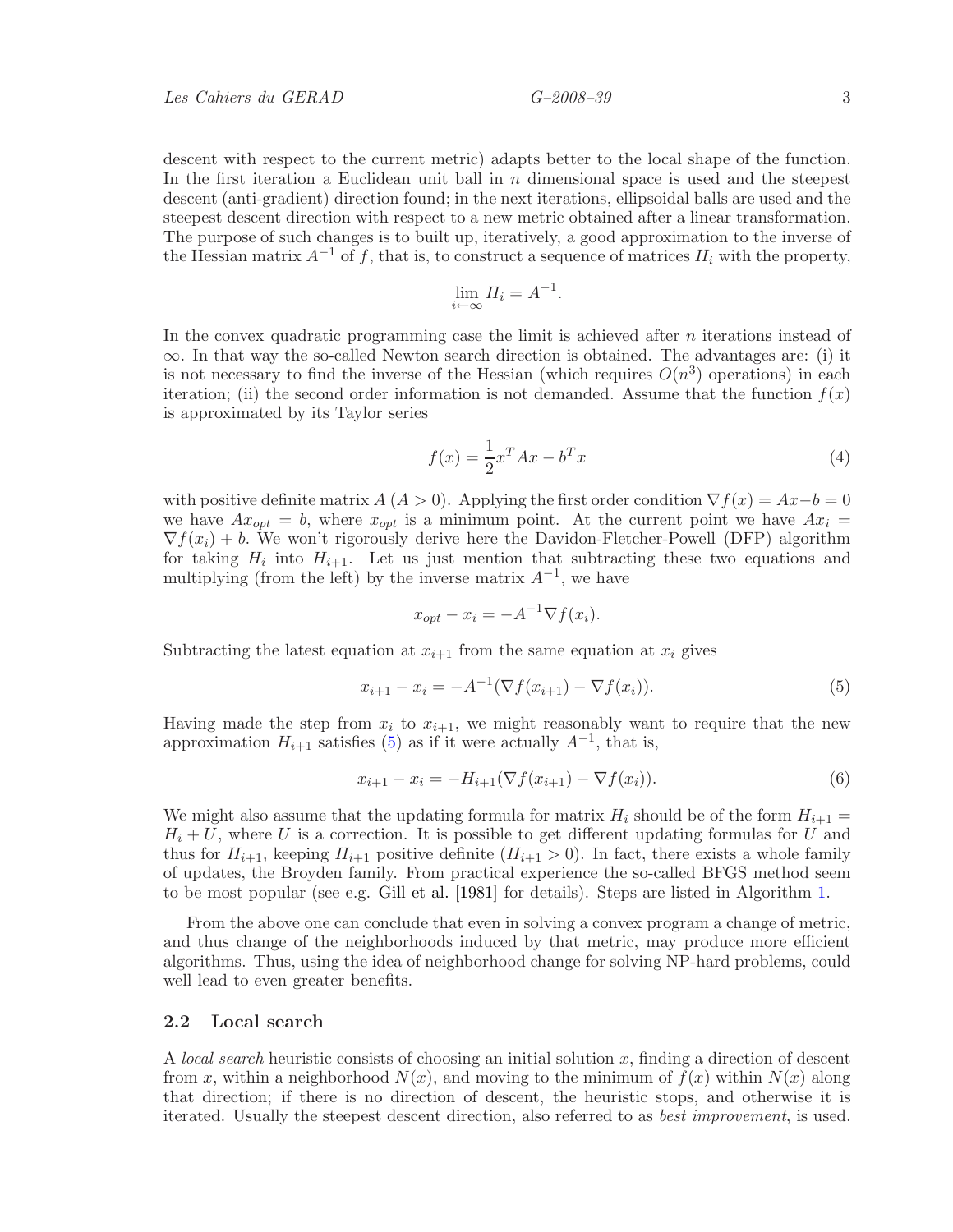Function  $VarMetric(x);$ 1 let  $x \in R^n$  be an initial solution; 2  $H \leftarrow I$ ;  $q \leftarrow -\nabla f(x)$ ; 3 for  $i = 1$  to n do 4  $\alpha^* \leftarrow arg \min_{\alpha} f(x + \alpha \cdot Hg);$ 5  $x \leftarrow x + \alpha^* \cdot Hg; g \leftarrow -\nabla f(x);$ 6  $H \leftarrow H + U;$ end

<span id="page-9-0"></span>

Function BestImprovement(x); 1 repeat  $x' \leftarrow x;$ 3  $x \leftarrow arg \min_{y \in N(x)} f(y)$ until  $(f(x) \geq f(x'))$ ;



This set of rules is summarized in Algorithm [2,](#page-9-0) where we assume that an initial solution x is given. The output consists of a local minimum, also denoted with  $x$ , and its value. Observe that a neighborhood structure  $N(x)$  is defined for all  $x \in X$ ; in discrete optimization problems it usually consists of all vectors obtained from x by some simple modification, e.g. complementing one or two components of a 0-1 vector. Then, at each step, the neighborhood  $N(x)$  of x is explored completely. As this may be time-consuming, an alternative is to use the *first descent* heuristic. Vectors  $x_i \in N(x)$  are then enumerated systematically and a move is made as soon as a descent direction is found. This is summarized in Algorithm [3.](#page-9-1)

Function FirstImprovement(x); 1 repeat  $\overline{x'} \leftarrow x; \ \ i \leftarrow 0;$ 3 repeat 4  $i \leftarrow i + 1;$ 5  $x \leftarrow arg \min\{f(x), f(x_i)\}, x_i \in N(x)$ until  $(f(x) < f(x_i)$  or  $i = |N(x)|)$ ; until  $(f(x) \geq f(x'))$ ;

<span id="page-9-1"></span>Algorithm 3: First improvement heuristic

## 3 Basic Schemes

Let us denote with  $\mathcal{N}_k$ ,  $(k = 1, \ldots, k_{max})$ , a finite set of pre-selected neighborhood structures, and with  $\mathcal{N}_k(x)$  the set of solutions in the  $k^{th}$  neighborhood of x. We will also use notation  $\mathcal{N}'_k, k = 1, \ldots, k'_{max}$ , when describing local descent. Neighborhoods  $\mathcal{N}_k$  or  $\mathcal{N}'_k$  may be induced from one or more metric (or quasi-metric) functions introduced into a solution space S. An *optimal solution*  $x_{opt}$  (or global minimum) is a feasible solution where a minimum of (1) is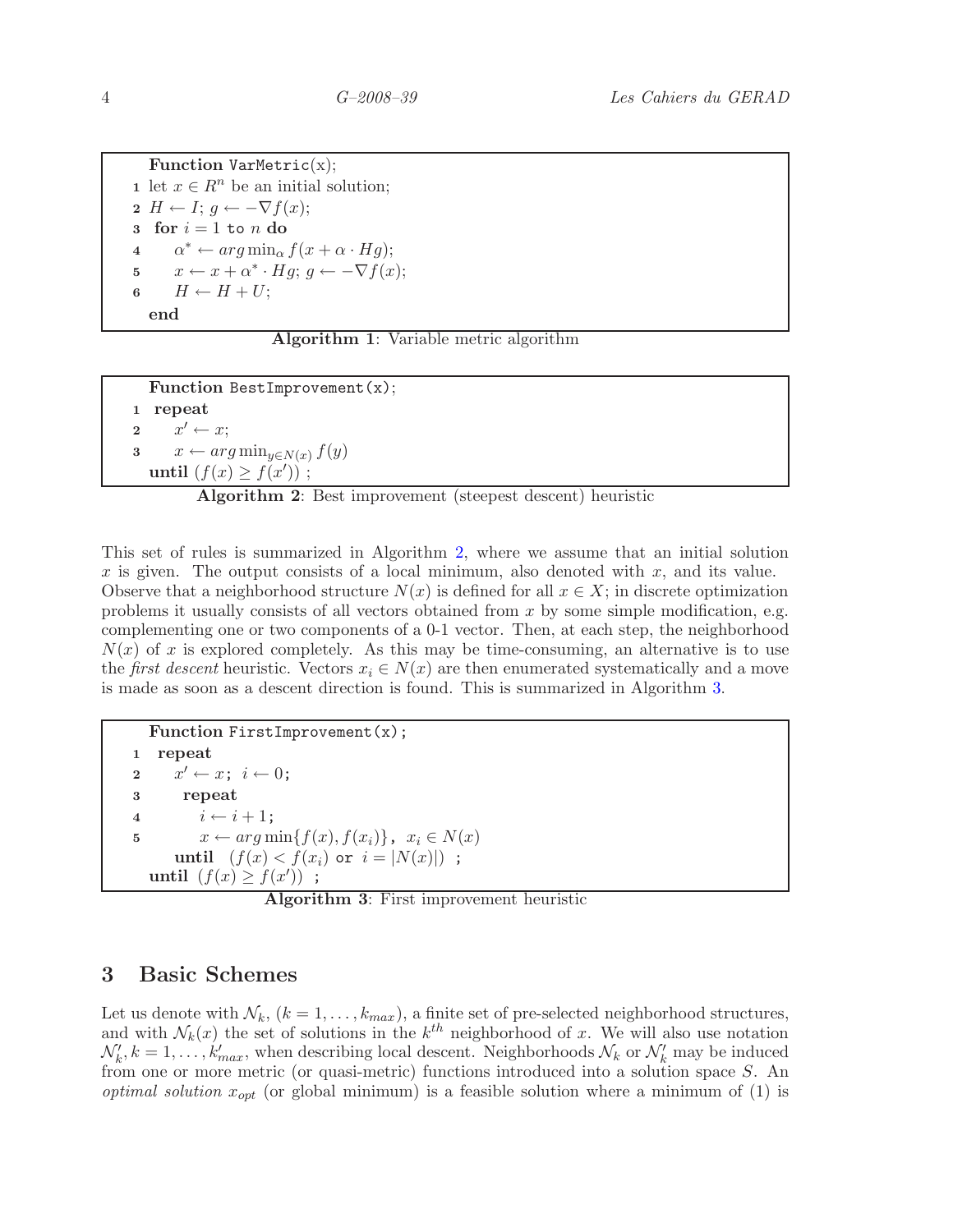reached. We call  $x' \in X$  a local minimum of (1) with respect to  $\mathcal{N}_k$  (w.r.t.  $\mathcal{N}_k$  for short), if there is no solution  $x \in \mathcal{N}_k(x') \subseteq X$  such that  $f(x) < f(x')$ .

<span id="page-10-0"></span>In order to solve (1) by using several neighborhoods, facts 1 to 3 can be used in three different ways: (i) deterministic; (ii) stochastic; (iii) both deterministic and stochastic. We first give in Algorithm [4](#page-10-0) steps of the neighborhood change function that will be used later. Function neighborhoodChange() compares the new value  $f(x')$  with the incumbent value

Function NeighborhoodChange  $(x, x', k)$ ; 1 if  $f(x') < f(x)$  then 2  $x \leftarrow x'$ ;  $k \leftarrow 1$  /\* Make a move \*/; else 3  $k \leftarrow k + 1$  /\* Next neighborhood \*/; end

Algorithm 4: Neighborhood change or Move or not function

 $f(x)$  obtained in the neighborhood k (line 1). If an improvement is obtained, k is returned to its initial value and the new incumbent updated (line 2). Otherwise, the next neighborhood is considered (line 3).

### 3.1 Variable neighborhood descent (VND)

The Variable neighborhood descent (VND) method is obtained if the change of neighborhoods is performed in a deterministic way. Its steps are presented in Algorithm [5.](#page-10-1) In the descriptions of all algorithms that follow we assume that an initial solution  $x$  is given. Most local search

Function VND  $(x, k'_{max});$ 1 repeat 2  $k \leftarrow 1;$ 3 repeat 4  $x' \leftarrow arg \min_{y \in \mathcal{N}'_k(x)} f(x)$  /\* Find the best neighbor in  $\mathcal{N}_k(x)$  \*/; 5 NeighborhoodChange  $(x, x', k)$  /\* Change neighborhood \*/; until  $k = k'_{max}$ ; until no improvement is obtained ;

<span id="page-10-1"></span>Algorithm 5: Steps of the basic VND

heuristics use in their descents a single or sometimes two neighborhoods  $(k'_{max} \leq 2)$ . Note that the final solution should be a local minimum w.r.t. all  $k'_{max}$  neighborhoods, and thus chances to reach a global one are larger when using VND than with a single neighborhood structure. Beside this sequential order of neighborhood structures in VND above, one can develop a nested strategy. Assume e.g. that  $k'_{max} = 3$ ; then a possible nested strategy is: perform VND from Figure [1](#page-12-0) for the first two neighborhoods, in each point  $x'$  that belongs to the third  $(x' \in \mathcal{N}_3(x))$ . Such an approach is applied e.g. in [Brimberg at al.](#page-32-0) [\[2000](#page-32-0)], Hansen and Mladenović [\[2001b\]](#page-36-3).

### 3.2 Reduced VNS

The Reduced VNS (RVNS) method is obtained if random points are selected from  $\mathcal{N}_k(x)$  and no descent is made. Rather, the values of these new points are compared with that of the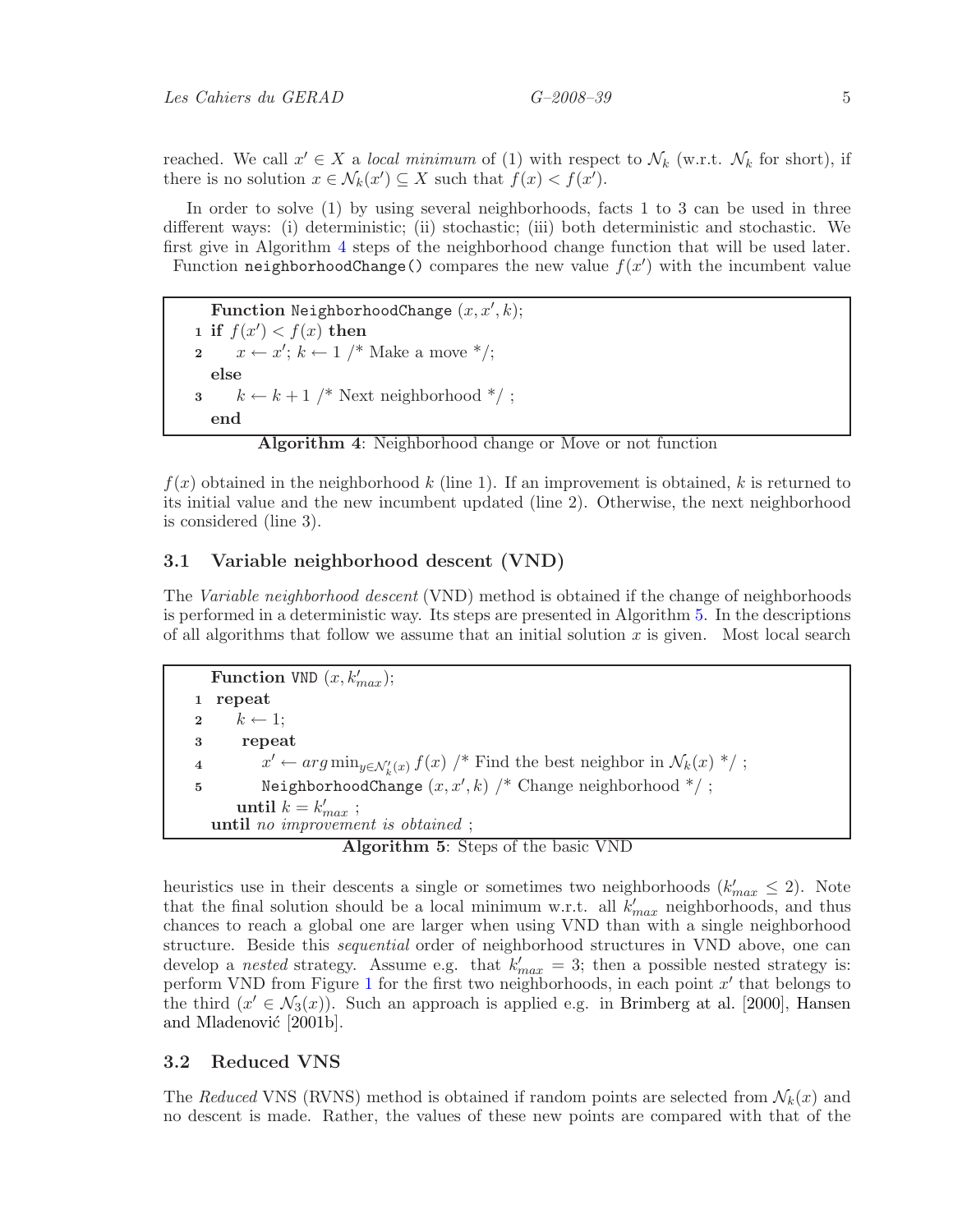incumbent and updating takes place in case of improvement. We assume that a stopping condition has been chosen, among various possibilities, e.g., the maximum cpu time allowed  $t_{max}$ , or maximum number of iterations between two improvements. To simplify the description of the algorithms we always use  $t_{max}$  below. Therefore, RVNS uses two parameters:  $t_{max}$ and  $k_{max}$ . Its steps are presented in Algorithm [6.](#page-11-0) With the function Shake represented in line 4, we generate a point x' at random from the  $k^{th}$  neighborhood of x, i.e.,  $x' \in \mathcal{N}_k(x)$ .

```
Function RVNS (x, k_{max}, t_{max});
1 repeat
2 k \leftarrow 1;
3 repeat
x' \leftarrow \texttt{Shake}(x, k);5 NeighborhoodChange (x, x', k);
      until k = k_{max};
6 t \leftarrow CpuTime()
  until t > t_{max};
```
Algorithm 6: Steps of the Reduced VNS

RVNS is useful for very large instances for which local search is costly. It is observed that the best value for the parameter  $k_{max}$  is often 2. In addition, the maximum number of iterations between two improvements is usually used as stopping condition. RVNS is akin to a Monte-Carlo method, but more systematic (see e.g., Mladenović et al.  $[2003]$  where results obtained by RVNS were 30% better than those of the Monte-Carlo method in solving a continuous min-max problem). When applied to the  $p$ -Median problem, RVNS gave equally good solutions as the Fast Interchange heuristic of [Whitaker](#page-41-0) [\[1983\]](#page-41-0) in 20 to 40 times less time [\[Hansen et al.,](#page-36-4) [2001](#page-36-4)].

#### 3.3 Basic VNS

<span id="page-11-1"></span>The Basic VNS (BVNS) method [Mladenović and Hansen, [1997](#page-38-0)] combines deterministic and stochastic changes of neighborhood. Its steps are given in Algorithm [7.](#page-11-1)

```
Function VNS (x, k_{max}, t_{max});
1 repeat
2 k \leftarrow 1;
3 repeat
4 x' \leftarrow \text{Shake}(x, k)/* Shaking */;5 x'' \leftarrow FirstImprovement(x') /* Local search */;
6 NeighborhoodChange(x, x'', k) /* Change neighborhood */;
     until k = k_{max};
7 t \leftarrow CpuTime()
  until t > t_{max};
```

```
Algorithm 7: Steps of the basic VNS
```
Often successive neighborhoods  $\mathcal{N}_k$  will be nested. Observe that point  $x'$  is generated at random in step 4 in order to avoid cycling, which might occur if any deterministic rule was applied. In step 5 the first improvement local search (Algorithm [3\)](#page-9-1) is usually adopted. However, it can be replaced with best improvement (Algorithm [2\)](#page-9-0).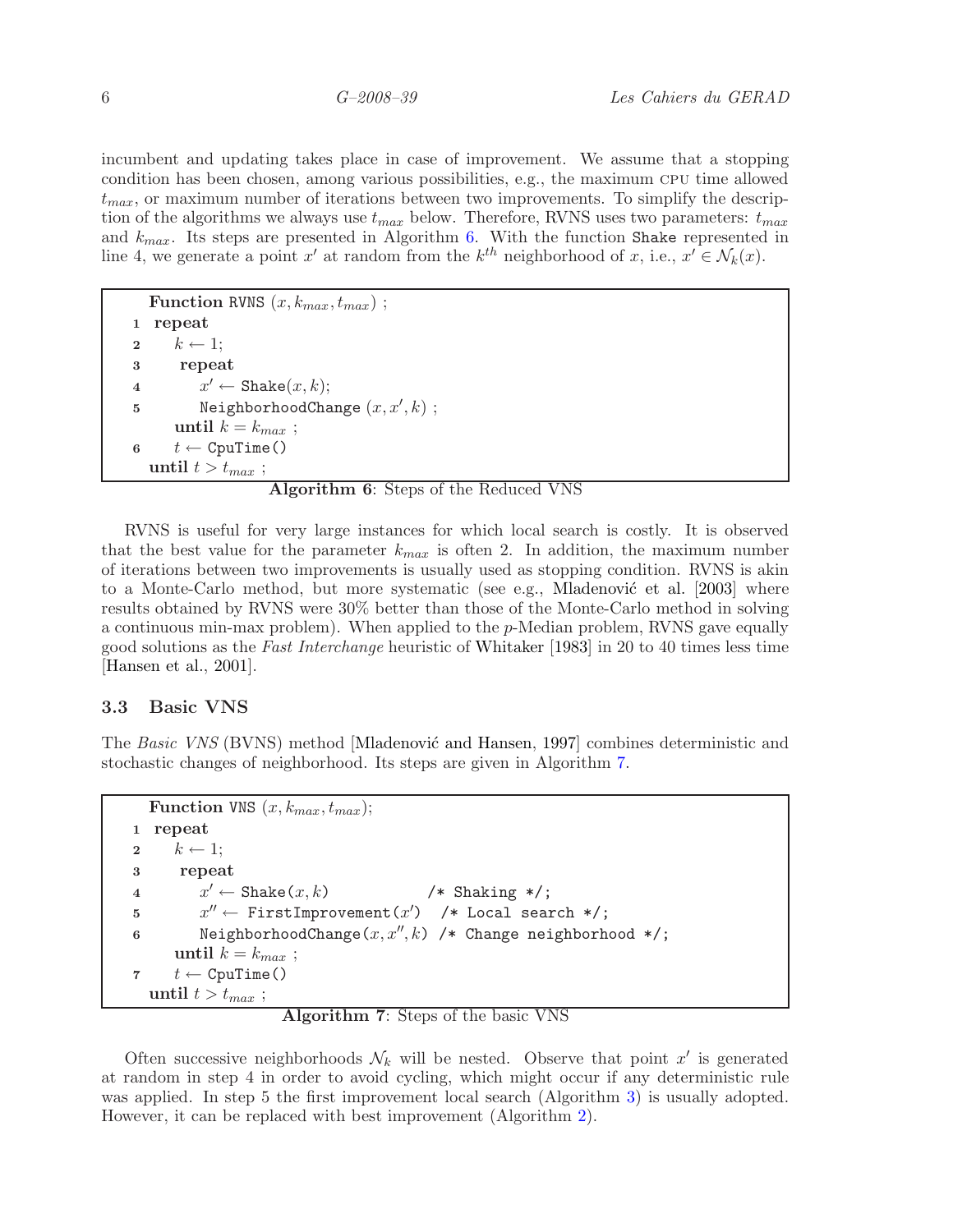

<span id="page-12-0"></span>Figure 1: Basic VNS.

#### 3.4 General VNS

Note that the Local search step 5 may be also replaced by VND (Algorithm [5.](#page-10-1) Using this general VNS (VNS/VND) approach led to the most successful applications reported (see e.g. [\[Andreatta and Ribeiro](#page-30-0)[,](#page-33-3) [2002](#page-30-0), [Brimberg at al.](#page-32-0), [2000,](#page-32-0) [Canuto et al.,](#page-33-2) [2001](#page-33-2), Caporossi and Hansen, [2000,](#page-33-3) [2004](#page-33-4), [Caporossi et al.](#page-33-5), [1999a](#page-33-5), b, Hansen and Mladenović, [2001b,](#page-36-3) [Hansen et al.,](#page-36-5) [2006,](#page-36-5) [Ribeiro and de Souza](#page-40-1), [2002,](#page-40-1) [Ribeiro et al.,](#page-40-2) [2002](#page-40-2)]. Steps of the general VNS (GVNS) are given in Algorithm [8](#page-12-1) below.

```
Function GVNS (x, k'_{max}, k_{max}, t_{max});
1 repeat
2 k \leftarrow 1;
3 repeat
4 x' \leftarrow \texttt{Shake}(x, k);5 x'' \leftarrow \text{VND}(x', k'_{max});
6 NeighborhoodChange(x, x'', k);until k = k_{max};
7 t \leftarrow CpuTime()
  until t > t_{max};
```
Algorithm 8: Steps of the general VNS

#### 3.5 Skewed VNS

The skewed VNS (SVNS) method [\[Hansen et al.](#page-36-6), [2000\]](#page-36-6) addresses the problem of exploring valleys far from the incumbent solution. Indeed, once the best solution in a large region has been found it is necessary to go quite far to obtain an improved one. Solutions drawn at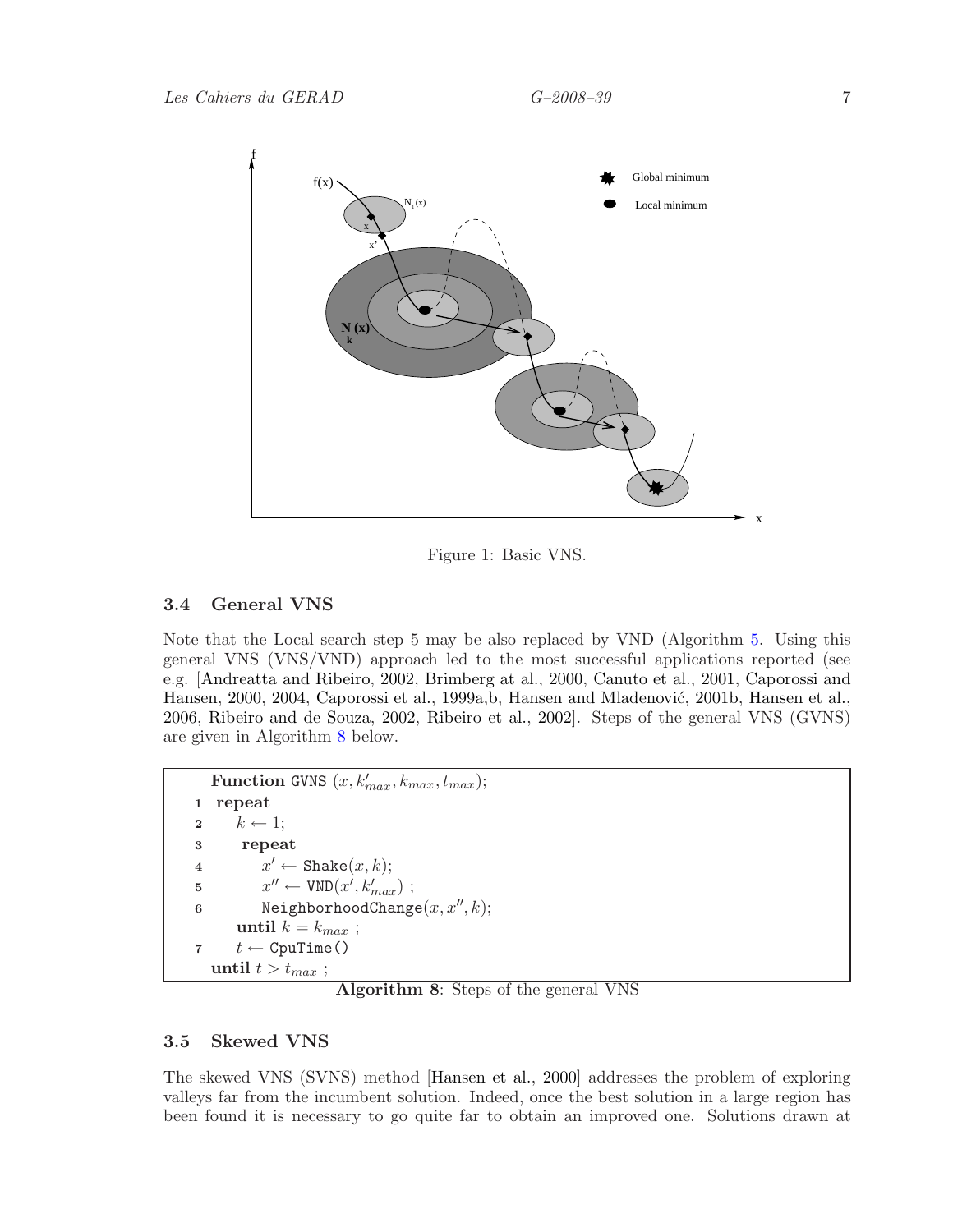random in far-away neighborhoods may differ substantially from the incumbent and VNS can then degenerate, to some extent, into the Multistart heuristic (in which descents are made iteratively from solutions generated at random, and which is known not to be very efficient). So some compensation for distance from the incumbent must be made and a scheme called Skewed VNS is proposed for that purpose. Its steps are presented in Algorithms [10](#page-13-0) and [11,](#page-13-1) where the KeepBest $(x, x')$  function simply keeps the better between x and  $x'$ : if  $f(x') < f(x)$ then  $x \leftarrow x'$ .

Function NeighborhoodChangeS $(x, x'', k, \alpha);$ if  $f(x'') - \alpha \rho(x, x'') < f(x)$  then 2  $x \leftarrow x''; k \leftarrow 1$ else  $3 \qquad k \leftarrow k + 1$ end

Algorithm 9: Steps of Neighborhood change for the Skewed VNS

```
Function SVNS (x, k_{max}, t_{max}, \alpha);1 repeat
2 k \leftarrow 1; x_{best} \leftarrow x;3 repeat
4 x' \leftarrow \texttt{Shake}(x, k);5 x'' \leftarrow \text{FirstImprovement}(x');
6 KeepBest (x_{best}, x);
7 NeighborhoodChangeS(x, x'', k, \alpha);
      until k = k_{max};
8 x \leftarrow x_{best};9 t \leftarrow CpuTime();
  until t > t_{max};
```
Algorithm 10: Steps of the Skewed VNS

SVNS makes use of a function  $\rho(x, x'')$  to measure distance between the incumbent solution x and the local optimum found  $x''$ . The distance used to define the  $\mathcal{N}_k$ , as in the above examples, could be used also for this purpose. The parameter  $\alpha$  must be chosen in order to accept exploring valleys far from x when  $f(x'')$  is larger than  $f(x)$  but not too much (otherwise one will always leave x). A good value is to be found experimentally in each case. Moreover, in order to avoid frequent moves from x to a close solution one may take a large value for  $\alpha$ when  $\rho(x, x'')$  is small. More sophisticated choices for a function of  $\alpha \rho(x, x'')$  could be made through some learning process.

### 3.6 Some extensions of Basic VNS

<span id="page-13-1"></span>Several easy ways to extend the basic VNS are now discussed. The basic VNS is a descent, first improvement method with randomization. Without much additional effort it could be transformed into a descent-ascent method: in NeighborhoodChange() function set also  $x \leftarrow$ x" with some probability even if the solution is worse than the incumbent (or best solution found so far). It could also be changed into a best improvement method: make a move to the best neighborhood  $k^*$  among all  $k_{max}$  of them. Its steps are given in Algorithm [12.](#page-14-0)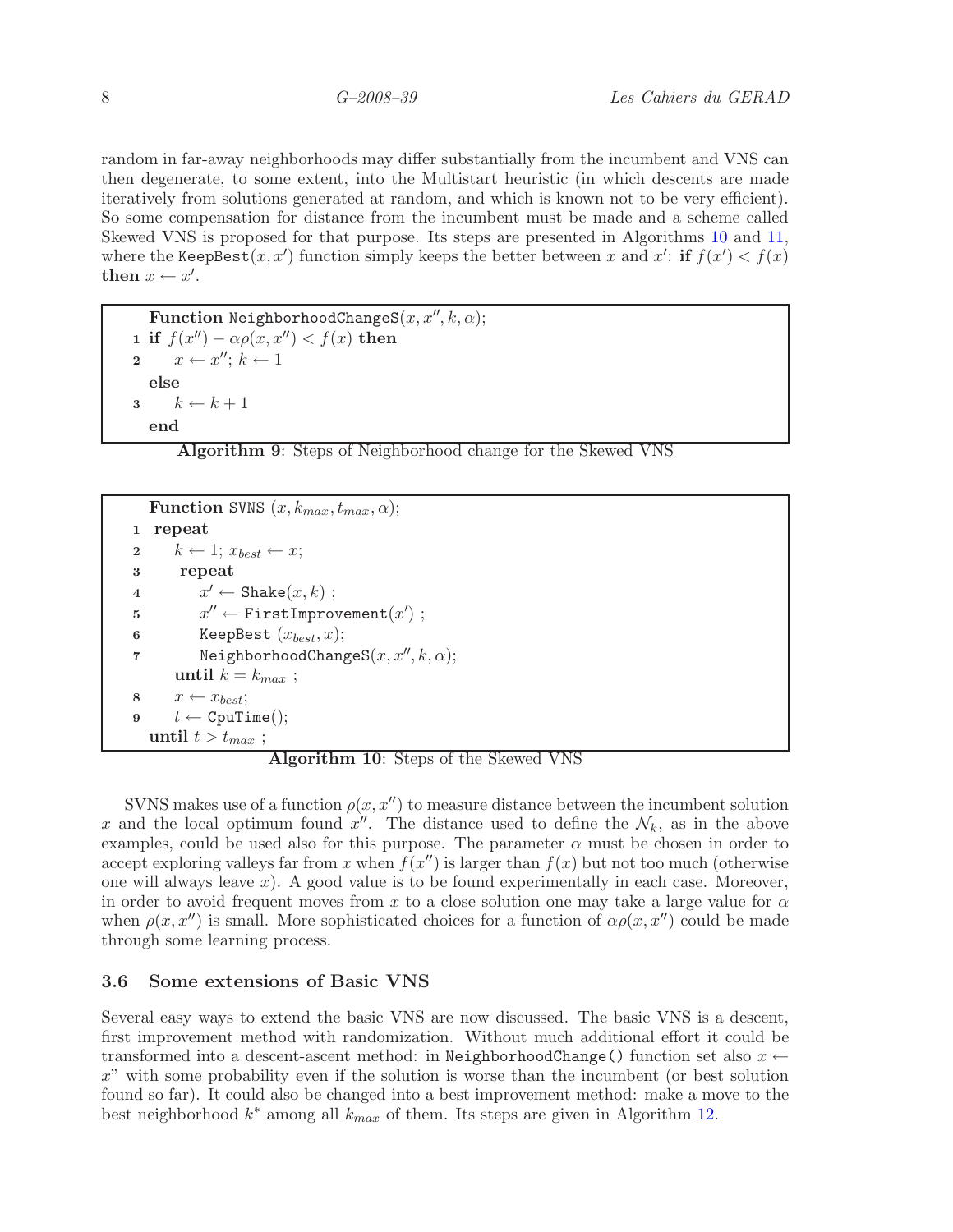```
Function BI-VNS (x, k_{max}, t_{max});
1 repeat
2 \qquad k \leftarrow 1;
      x_{best} \leftarrow x;3 repeat
x' \leftarrow \texttt{Shake}(x, k);5 x'' \leftarrow \text{FirstImprovement}(x');6 KeepBest(x_{best}, x'');
7 k \leftarrow k + 1;
      until k = k_{max};
8 x \leftarrow x_{best};t \leftarrow CpuTime()
  until t > t_{max};
```
Algorithm 11: Steps of the basic Best Improvement VNS

Another variant of the basic VNS could be to find a solution  $x'$  in Step 2a as the best among b (a parameter) randomly generated solutions from the  $k^{th}$  neighborhood. There are two possible variants of this extension: (i) perform only one local search from the best point among  $b$ ; (ii) perform all b local searches and then choose the best. We now give an algorithm of a second type suggested by [Fleszar and Hindi](#page-34-1)  $[2004]$ . There, the value of parameter b is set to  $k$ . In that way no new parameter is introduced (see Algorithm [12\)](#page-14-0).

```
Function FH-VNS (x, k_{max}, t_{max});
1 repeat
2 k \leftarrow 1;
3 repeat
4 for \ell = 1 to k do
5 x' \leftarrow \texttt{Shake}(x, k);6 x'' \leftarrow \texttt{FirstImprovement}(x');7 KeepBest(x, x'');
        end
8 NeighborhoodChange(x, x'', k);until k = k_{max};
9 t \leftarrow CpuTime()
  until t > t_{max};
```
Algorithm 12: Steps of the Fleszar-Hindi extension of the basic VNS

It is also possible to introduce  $k_{min}$  and  $k_{step}$ , two parameters that control the change of neighborhood process: in the previous algorithms instead of  $k \leftarrow 1$  set  $k \leftarrow k_{min}$  and instead of  $k \leftarrow k+1$  set  $k \leftarrow k+k_{step}$ . Steps of Jump VNS are given in Algorithms [13](#page-14-1) and [14.](#page-14-1)

#### <span id="page-14-1"></span>3.7 Variable neighborhood decomposition search

While the basic VNS is clearly useful for approximate solution of many combinatorial and global optimization problems, it remains difficult or long to solve very large instances. As often, size of problems considered is limited in practice by the tools available to solve them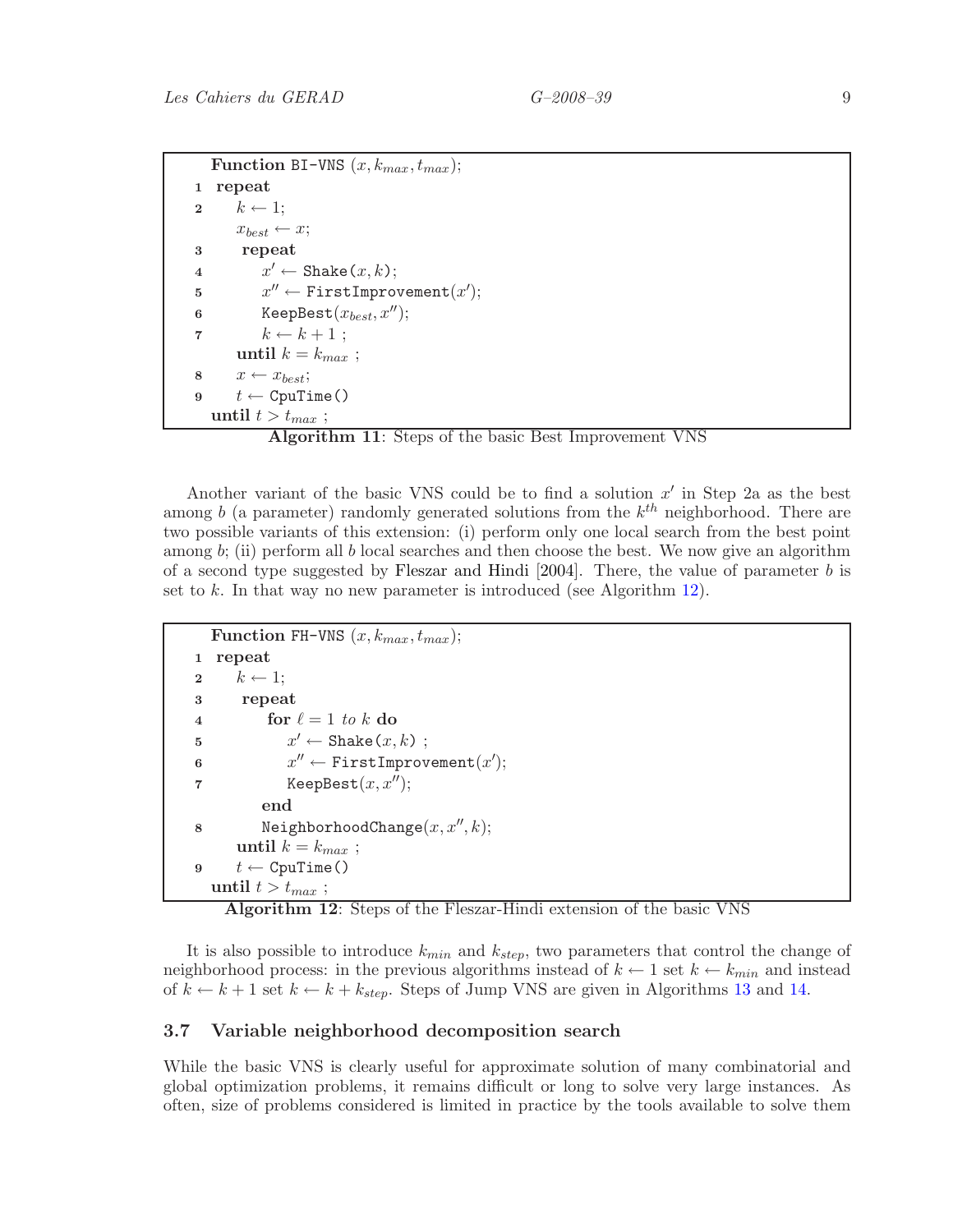```
Function J-VNS (x, k_{min}, k_{step}, k_{max}, t_{max});
1 repeat
2 k \leftarrow k_{min};3 repeat
x' \leftarrow \texttt{Shake}(x, k);5 x'' \leftarrow \text{FirstImprovement}(x');
6 NeighborhoodChangeJ(x, x'', k, k_{min}, k_{sten});until k = k_{max};
7 t \leftarrow CpuTime()
  until t > t_{max};
```
Algorithm 13: Steps of the Jump VNS

Function NeighborhoodChangeJ  $(x, x', k, k_{min}, k_{step});$ 1 if  $f(x') < f(x)$  then 2  $x \leftarrow x' ; k \leftarrow k_{min};$ else  $3 \qquad k \leftarrow k + k_{step}$ ; end

Algorithm 14: Neighborhood change or Move or not function

more than by the needs of potential users of these tools. Hence, improvements appear to be highly desirable. Moreover, when heuristics are applied to really large instances their strengths and weaknesses become clearly apparent. Three improvements of the basic VNS for solving large instances are now considered.

<span id="page-15-0"></span>The Variable Neighborhood Decomposition Search (VNDS) method [\[Hansen et al.](#page-36-4), [2001\]](#page-36-4) extends the basic VNS into a two-level VNS scheme based upon decomposition of the problem. Its steps are presented on Algorithm [15,](#page-15-0) where  $t_d$  is an additional parameter and represents running time given for solving decomposed (smaller sized) problems by VNS.

```
Function VNDS (x, k_{max}, t_{max}, t_d);1 repeat
2 k \leftarrow 2;
3 repeat
4 x' \leftarrow \text{Shake}(x, k); y \leftarrow x' \setminus x;5 y' \leftarrow \text{VNS}(y, k, t_d); x'' = (x' \setminus y) \cup y';6 x''' \leftarrow \texttt{FirstImprovement}(x'');7 NeighborhoodChange(x, x''', k);
      until k = k_{max};
  until t > t_{max};
```
## Algorithm 15: Steps of VNDS

For ease of presentation, but without loss of generality, we assumed that the solution  $x$ represents the set of some elements. In step 4 we denote with  $y$  a set of k solution attributes present in x' but not in  $x (y = x' \setminus x)$ . In step 5 we find the local optimum y' in the space of y; then we denote with x'' the corresponding solution in the whole space  $S(x'' = (x' \setminus y) \cup y')$ .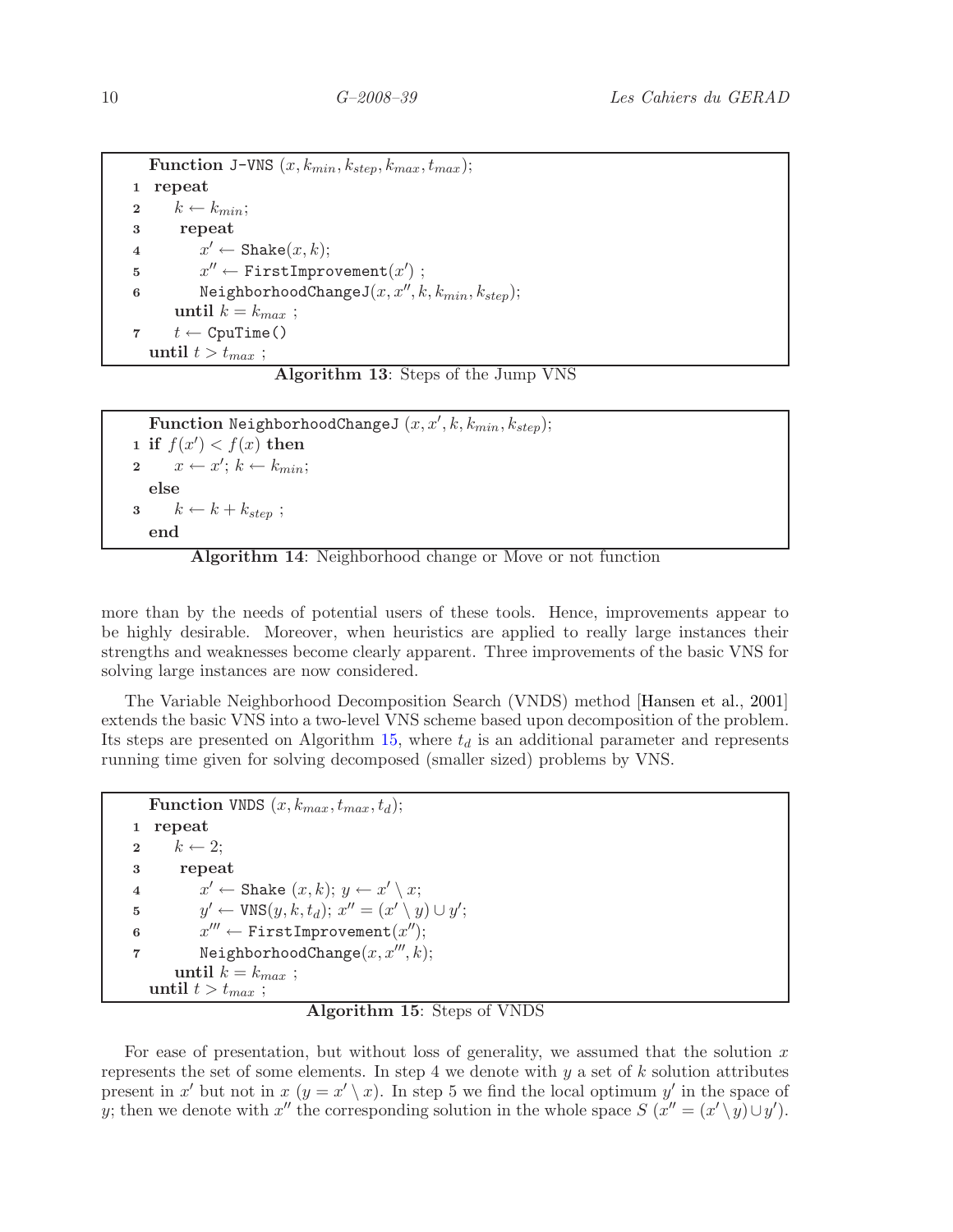We noticed that exploiting some *boundary effects* in a new solution can significantly improve the solution quality. That is why, in step 6, we find the local optimum  $x^{\prime\prime\prime}$  in the whole space S using  $x''$  as an initial solution. If this is time consuming, then at least a few local search iterations should be performed.

VNDS can be viewed as embedding the classical successive approximation scheme (which has bee[n used in combinatorial optimization at least since the sixties, see e.g.](#page-35-3) Griffith and Stewart [\[1961\]](#page-35-3)) in the VNS framework.

## 3.8 Parallel VNS

Parallel VNS (PVNS) methods are another extension. Several ways for parallelizing VNS have recently been proposed [García-López et al., [2002](#page-35-4), [Crainic et al.,](#page-33-7) [2004\]](#page-33-7) in solving the  $p$ -Median problem. In García-López et al. [\[2002](#page-35-4)] three of them are tested : (i) parallelize local search; (ii) augment the number of solutions drawn from the current neighborhood and do local search in parallel from each of them and (iii) do the same as (ii) but updating the information about the best solution found. The second version gave the best results. It is shown in [Crainic et al.](#page-33-7) [\[2004\]](#page-33-7) that assigning different neighborhoods to each processor and interrupting their work as soon as an improved solution is found gives very good results: best known solutions have been found on several large instances taken from TSP-LIB [Reinelt](#page-40-3) [\[1991\]](#page-40-3). Three Parallel VNS strategies are also suggested for solving the Travelling purchaser problem in [Ochi et al.](#page-39-2) [\[2001](#page-39-2)].

### 3.9 Primal-Dual VNS

For most modern heuristics the difference in value between the optimal solution and the obtained one is completely unknown. Guaranteed performance of the primal heuristic may be determined if a lower bound on the objective function value is known. To that end the standard approach is to relax the integrality condition on the primal variables, based on a mathematical programming formulation of the problem. However, when the dimension of the problem is large, even the relaxed problem may be impossible to solve exactly by standard commercial solvers. Therefore, it looks as a good idea to solve dual relaxed problems heuristically as well. In that way we get guaranteed bounds on the primal heuristics performance. The next problem arises if we want to get exact solution within a Branch and bound framework since having the approximate value of the relaxed dual does not allow us to branch in an easy way, e.g., exploiting complementary slackness conditions. Thus, the exact value of the dual is necessary.

<span id="page-16-0"></span>In Primal-dual VNS (PD-VNS) [\[Hansen et al.,](#page-36-7) [2007](#page-36-7)] we propose one possible general way to get both the guaranteed bounds and the exact solution. Its steps are given in Algorithm [16.](#page-16-0)

| <b>Function</b> PD-VNS $(x, k'_{max}, k_{max}, t_{max})$ ; |                                                   |  |
|------------------------------------------------------------|---------------------------------------------------|--|
| 1 BVNS $(x, k'_{max}, k_{max}, t_{max})$                   | $\frac{*}{*}$ Solve primal by VNS $\frac{*}{*}$ ; |  |
| 2 DualFeasible $(x, y)$                                    | /* Find (infeasible) dual such that $f_P = f_D$   |  |
| $*$ / :                                                    |                                                   |  |
| 3 DualVNS $(y)$                                            | /* Use VNS do decrease infeasibility $*/;$        |  |
| 4 DualExact $(y)$                                          | /* Find exact (relaxed) dual $*/$ ;               |  |
| 5 BandB $(x, y)$                                           | /* Apply branch-and-bound method $*/$ ;           |  |

Algorithm 16: Steps of the basic PD-VNS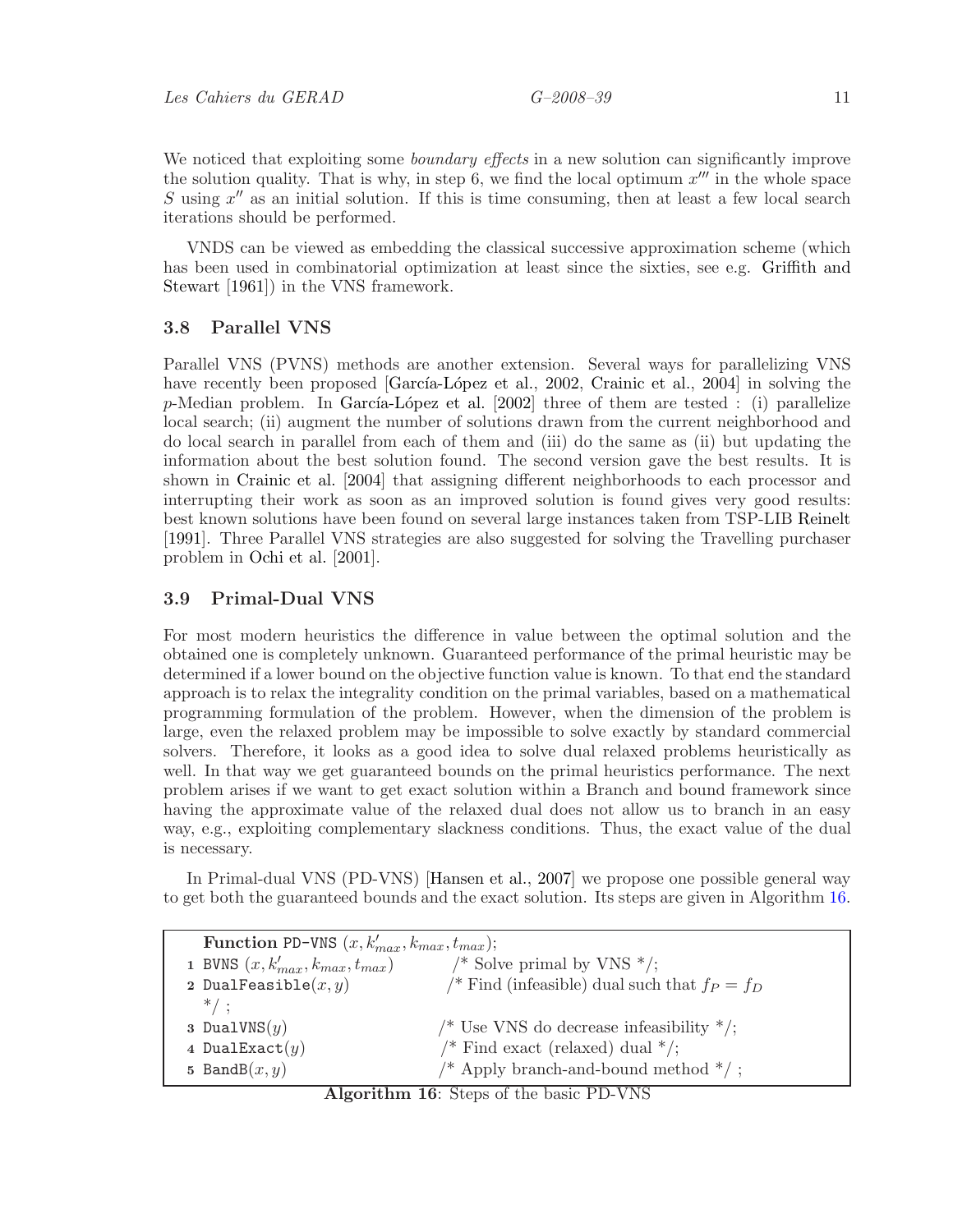In the first stage a heuristic procedure based on VNS is used to obtain a near optimal solution. In [Hansen et al.](#page-36-7) [\[2007\]](#page-36-7) we show that VNS with decomposition is a very powerful technique for large-scale Simple plant location problems (SPLP) up to 15000 facilities  $\times$  15000 users. In the second phase, our approach is designed to find an exact solution of the relaxed dual problem. For solving SPLP, this is accomplished in three stages: (i) find an initial dual solution (generally infeasible) using the primal heuristic solution and complementary slackness conditions; (ii) improve the solution by applying VNS on the unconstrained nonlinear form of the dual; (iii) finally, solve the dual exactly using a customized "sliding simplex" algorithm that applies "windows" on the dual variables to reduce substantially the size of the problem. In all problems tested, including instances much larger than previously reported in the literature, our procedure was able to find the exact dual solution in reasonable computing time. In the third and final phase armed with tight upper and lower bounds, obtained respectively, from the heuristic primal solution in phase one and the exact dual solution in phase two, we apply a standard branch-and-bound algorithm to find an optimal solution of the original problem. The lower bounds are updated with the dual sliding simplex method and the upper bounds whenever new integer solutions are obtained at the nodes of the branching tree. In this way we were able to solve exactly problem instances with up to  $7,000 \times 7,000$  for uniform fixed costs and  $15,000 \times 15,000$  otherwise.

#### 3.10 Variable neighborhood formulation space search

Traditional ways to tackle an optimization problem consider a given formulation and search in some way through its feasible set  $\mathcal{S}$ . The fact that a same problem may often be formulated in different ways allows to extend search paradigms to include jumps from one formulation to another. Each formulation should lend itself to some traditional search method, its 'local search' that works totally within this formulation, and yields a final solution when started from some initial solution. Any solution found in one formulation should easily be translatable to its equivalent formulation in any other formulation. We may then move from one formulation to another using the solution resulting from the former's local search as initial solution for the latter's local search. Such a strategy will of course only be useful in case local searches in different formulations behave differently.

This idea was recently investigated in Mladenović et al. [\[2005\]](#page-39-3) using an approach that systematically changes formulations for solving circle packing problems (CPP). It is shown there that a stationary point of a non-linear programming formulation of CPP in Cartesian coordinates is not necessarily also a stationary point in a polar coordinate system. The method Reformulation descent (RD) that alternates between these two formulations until the final solution is stationary with respect to both is suggested. Results obtained were comparable with the best known values, but they were achieved some 150 times faster than by an alternative single formulation approach. In that same paper the idea suggested above of Formulation space search (FSS) is also introduced, using more than two formulations. Some resea[rch in that direction has been reported in](#page-37-0) Mladenović [\[2005\]](#page-38-1), [Plastria et al.](#page-40-4) [\[2005](#page-40-4)], Hertz et al. [\[2008\]](#page-37-0). One algorithm that uses the variable neighborhood idea in searching through the formulation space is given in Algorithms [17](#page-17-0) and [18.](#page-17-0)

<span id="page-17-0"></span>In Figure [2](#page-19-0) we consider the CPP case with  $n = 50$ . The set consists of all mixed formulations, in which some circle centers are given in Cartesian coordinates while the others are given in polar coordinates. Distance between two formulations is then the number of centers whose coordinates are expressed in different systems in each formulation. Our FSS starts with the RD solution i.e., with  $r_{curr} = 0.121858$ . The values of  $k_{min}$  and  $k_{step}$  are set to 3 and the value of  $k_{max}$  is set to  $n = 50$ . We did not get improvement with  $k_{curr} = 3, 6$  and 9. The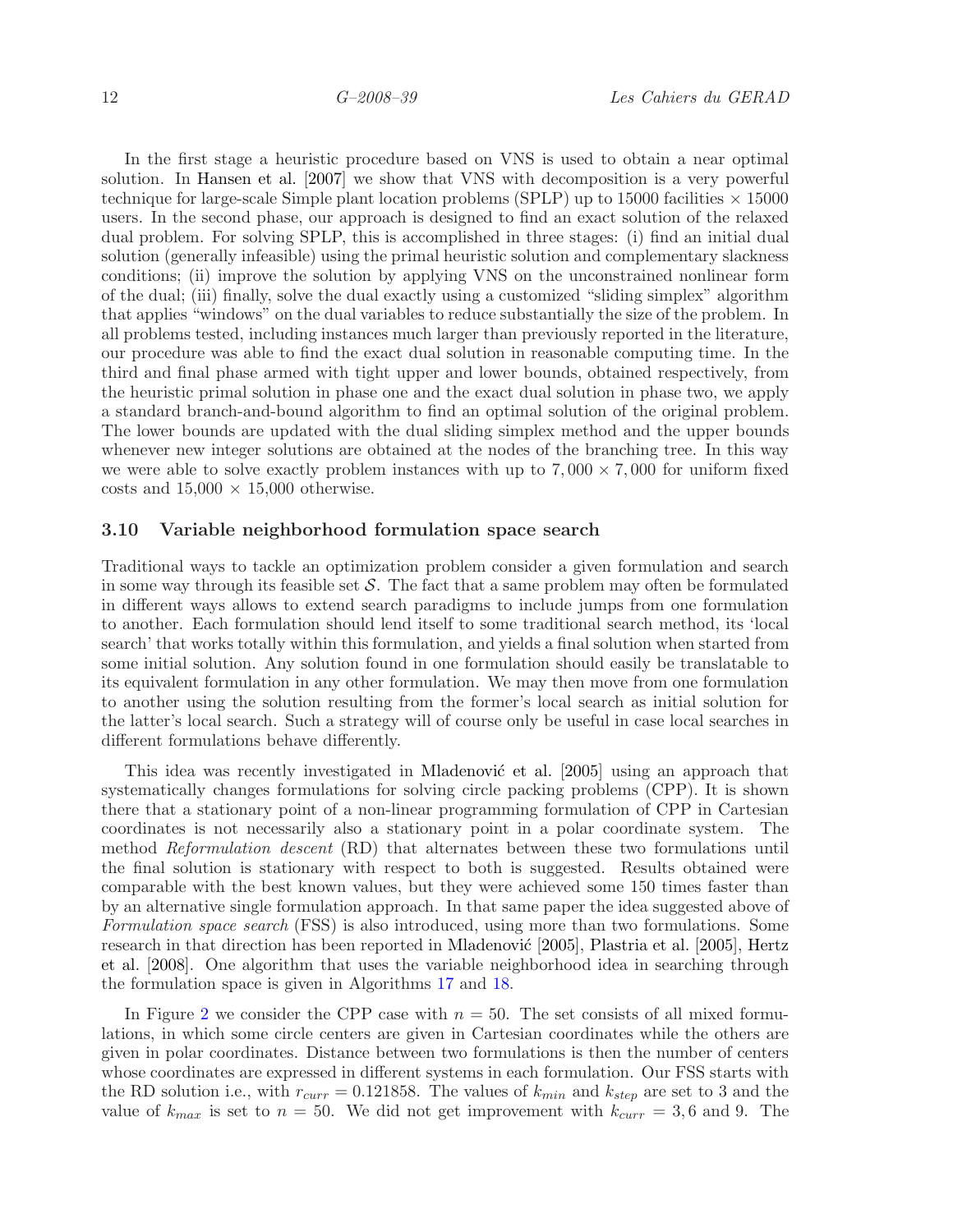Function FormulationChange $(x, x', \phi, \phi', \ell);$ 1 if  $f(\phi', x') < f(\phi, x)$  then 2  $\phi \leftarrow \phi'; x \leftarrow x'; \ell \leftarrow \ell_{min}$ else 3  $\ell \leftarrow \ell + \ell_{step};$ end





next improvement was obtained for  $k_{curr} = 12$ . This means that a "mixed" formulation with 12 polar and 38 Cartesian coordinates is used. Then we turn again to the formulation with 3 randomly chosen circle centers, which was unsuccessfull, but obtained a better solution with 6, etc. After 11 improvements we ended up with a solution with radius  $r_{max} = 0.125798$ .

## 4 Applications

Applications of VNS, or of hybrids of VNS combined with other metaheuristics are diverse and numerous. We next review them.

## 4.1 Industrial applications

Considering first industrial applications, the oil industry provided many problems. These include the design of an offshore pipeline network [\[Brimberg et al.](#page-32-1), [2003\]](#page-32-1), the pooling problem [\[Audet et al.,](#page-31-1) [2004](#page-31-1)] and scheduling of walkover rigs for Petrobras [\[Aloise et al.](#page-30-1), [2006\]](#page-30-1).

## 4.2 Design problems in communication

Design problems in communications approached with VNS include cable layout [\[Costa et al.,](#page-33-8) [2002\]](#page-33-8), spread spectrum radar polyphase code design [Mladenović et al., [2003\]](#page-39-1), topological design of a Yottabit-per-second lattice network Degila and Sanso, [2004](#page-34-2), distribution networks [\[Lapierre et al.](#page-37-1), [2004](#page-37-1)[\], the ring star Network](#page-38-2) [\[Dias et al.](#page-34-3)[,](#page-38-2) [2006\]](#page-34-3), ATM networks [Loudni et al., [2006\]](#page-38-2), SDH-WDM networks [Melián, [2006,](#page-38-3) Melián et al., [2008,](#page-38-4) Höller et al., [2008\]](#page-35-5), SAW filters [\[Tagawa et al.,](#page-41-1) [2007\]](#page-41-1) and other optimization problems in computer communications [\[Ribeiro et al.,](#page-40-5) [2007\]](#page-40-5).

Costa et al. [\[2002](#page-33-8)] apply variable neighborhood decomposition search for the optimization of power plant cable layout. Mladenovic et al. [\[2003\]](#page-39-1) use VNS for solving a spread spectrum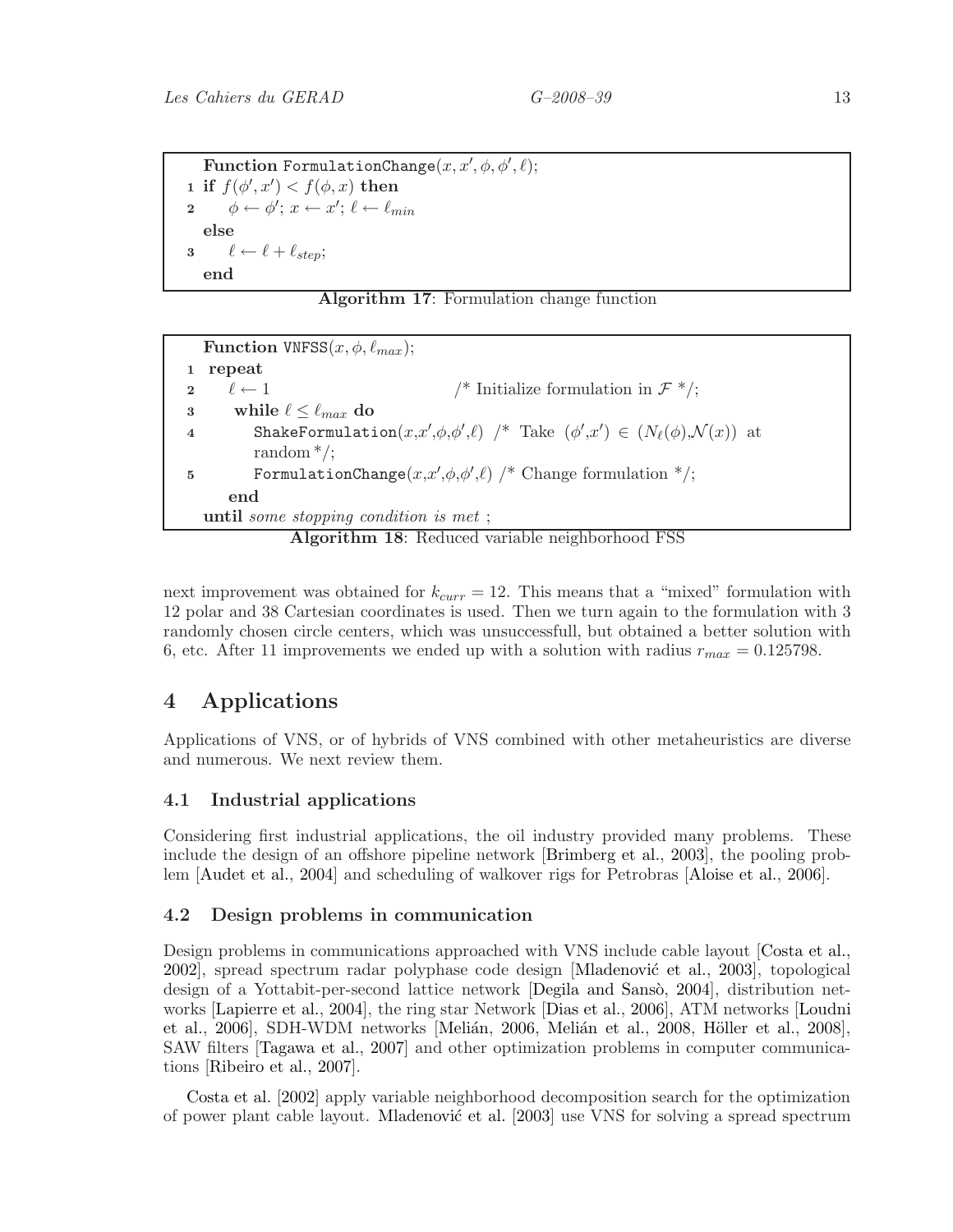

<span id="page-19-0"></span>Figure 2: Reduced FSS for PCC problem and  $n = 50$ .

 $k_{curr} = 18$ 

radar polyphase code design problem. Degila and Sansò [\[2004\]](#page-34-2) propose a VNS to deal with the topological design of a yotta-bit-per-second  $(1 \text{ yotta} = 10^{24})$  multidimensional network based upon agile optical cores that provides fully meshed connectivity with direct optical paths between edge nodes that are electronically controlled. [Lapierre et al.](#page-37-1) [\[2004\]](#page-37-1) consider the application of a TS-VNS hybrid for designing distribution networks with transshipment centers. [Dias et al.](#page-34-3) [\[2006](#page-34-3)] use a General Variable Neighborhood Search (GVNS) to improve the quality of the solution obtained with a Greedy Randomized Adaptive Search Procedure (GRASP) for the ring star problem. In [Loudni et al.](#page-38-2) [\[2006](#page-38-2)] a difficult real-life network problem of France Telecom R&D, the on-line resources allocation for ATM networks with rerouting, is solved by VNS/LDS+CP.

In Melián [\[2006](#page-38-3)], Höller et al. [\[2008\]](#page-35-5), Melián et al. [\[2008](#page-38-4)] the design of SDH/WDM networks is tackled with VNS that is compared with other methods. The application of VNS in the design of  $SDH/WDM$  networks is proposed in Melián et al. [\[2008\]](#page-38-4), it is improved with the use of adaptive memory mechanism in  $[Melián, 2006]$  $[Melián, 2006]$  $[Melián, 2006]$  and by applying a pilot method in  $[Höller]$ et al., [2008](#page-35-5)]. [Tagawa et al.](#page-41-1) [\[2007\]](#page-41-1) deal with the robust design of Surface Acoustic Wave (SAW) filters. [Ribeiro et al.](#page-40-5) [\[2007](#page-40-5)] consider VNS and other metaheuristics for optimization problems in computer communications. [\[Meric et al.](#page-38-5), [2004\]](#page-38-5) apply VNS for optical routing in networks using latin routers.

#### 4.3 Location problems

Location problems have also attracted much attention of the VNS researchers and practitioners. Among discrete models the p[-median has been the most studied \[](#page-32-2)Brimberg and Mladenović, [1996,](#page-32-2) Hansen and Mladenović, [1997](#page-36-8), [Hansen et al.,](#page-36-4) [2001,](#page-36-4) García-López et al., [2002,](#page-35-4) Mladenović et al., [2007,](#page-39-4) Hansen and Mladenović, 2008. [Hansen et al.](#page-36-4) [\[2001](#page-36-4)] introduces variable [neighborhood decomposition search solving](#page-36-9) the  $p$ -median problem. Hansen and Mladenović [\[2008](#page-36-9)] complete the comparative analysis in Alba and Domínguez [\[2006](#page-30-2)] by detailed comparison of several versions of VNS with other metaheuristics for the p-median problem.

O[ther discrete location problems solved with VNS are the](#page-38-6) p-center problems Mladenović et al., [2003](#page-38-6)], the maximum capture problem [\[Benati and Hansen,](#page-32-3) [2002\]](#page-32-3) and several variants of the p-[median problem](#page-35-6) [Domínguez-Marín et al.[,](#page-35-6) [2005](#page-34-4), [Fathali and Kakhki,](#page-34-5) [2006,](#page-34-5) Fleszar and Hindi, [2008,](#page-35-6) Pérez et al., [2007,](#page-39-5) [Osman and Ahmadi,](#page-39-6) [2007](#page-39-6). Domínguez-Marín et al.

 $k_{curr} = 3$ 

 $k_{curr} = 21$ 

 $k_{curr} = 12$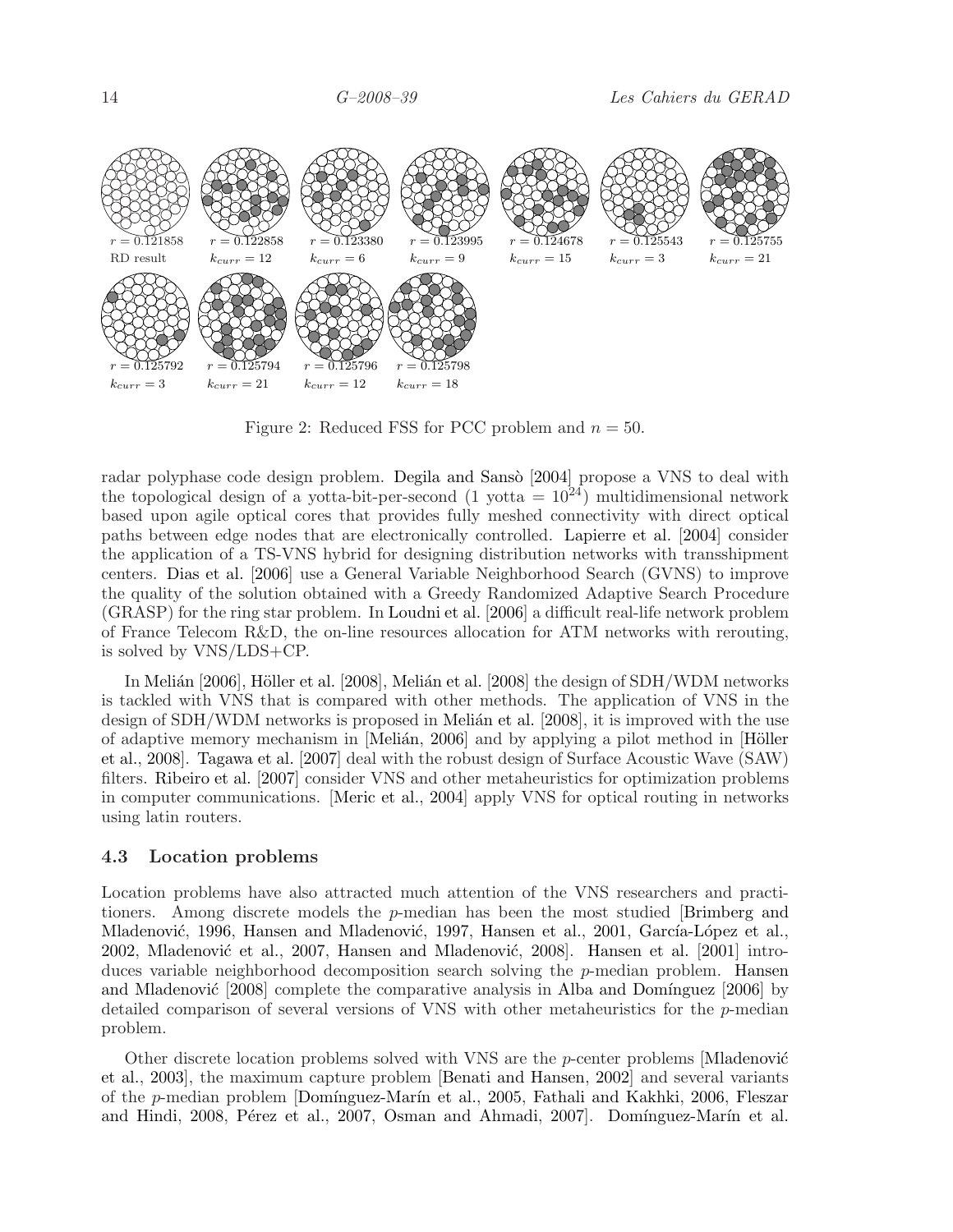[\[2005\]](#page-34-4) deal with solving the Discrete Ordered Median Problem, [Fathali and Kakhki](#page-34-5) [\[2006\]](#page-34-5) apply VNS to the p-median problem with pos/neg weights, [Fleszar and Hindi](#page-35-6) [\[2008](#page-35-6)] solve the capacitated p-median problem and P $\acute{e}$ rez et al. [\[2007\]](#page-39-5) propose a hybrid that combines VNS with Path Relinking for the p-hub median problem. [Osman and Ahmadi](#page-39-6) [\[2007\]](#page-39-6) investigate different search and selection strategies including the Variable neighborhood Search descent for the capacitated p-median problem with single source constraint. Moreno-P $\acute{e}$ erez et al. [\[2003\]](#page-39-7) propose a variable neighborhood tabu search hybrid and consider its application to the median cycle problem.

A[mong continuous models, the multi-source Weber problem is](#page-32-0) first addressed in Brimberg at al. [\[2000](#page-32-0)] and in [Brimberg et al.](#page-32-4) [\[2004](#page-32-4)] with constant opening costs. [Brimberg et al.](#page-32-5) [\[2006\]](#page-32-5) use VNS in a decomposition strategies for large-scale instances. Other mixed location problems that appeared in the VNS literature are found in [\[Brimberg et al.,](#page-32-6) [2008,](#page-32-6) [Ljubic,](#page-38-7) [2007,](#page-38-7) [Hansen et al.](#page-36-7), [2007](#page-36-7)]. [Brimberg et al.](#page-32-6) [\[2008](#page-32-6)] apply VNS to the maximum return-oninvestment plant location problem with market share. [Ljubic](#page-38-7) [\[2007](#page-38-7)] propose a hybrid VNS for a the Connected Facility Location problem that combines the facility location problem and the Steiner Tree Problem in graphs. [Hansen et al.](#page-36-7) [\[2007\]](#page-36-7) apply a Primal-Dual Variable Neighborhood Search for the Simple Plant Location Problem. Finally, Bischoff and Dächert [\[2008\]](#page-32-7) use VNS and other heuristics for a generalized class of continuous location–allocation problems and [Jabalameli and Ghaderi](#page-37-2) [\[2008\]](#page-37-2) hybrid algorithms that combine GA and VNS for the uncapacitated continuous location–allocation problem.

The use of VNS to solve the quadratic assignment problems is discussed in [Drezner et al.](#page-34-6) [\[2005\]](#page-34-6), [Zhang et al.](#page-41-2) [\[2005](#page-41-2)], [Han et al.](#page-35-7) [\[2007](#page-35-7)] and [Liu and Abraham](#page-38-8) [\[2007\]](#page-38-8). [Drezner et al.](#page-34-6) [\[2005\]](#page-34-6) analyse the difficulty in QAP instances for metaheuristic approaches and [Zhang et al.](#page-41-2) [\[2005\]](#page-41-2) use a variable neighborhood search with permutation distance. [Han et al.](#page-35-7) [\[2007](#page-35-7)] use a VNS-ANT hybrid and [Liu and Abraham](#page-38-8) [\[2007](#page-38-8)[\] a fuzzy VNS-PSO hybrid algorithm.](#page-41-3) Yang et al. [\[2007](#page-41-3)] apply optimization strategies based on Simulated Annealing and Variable neighborhood Search for the base station location problem in a WCDMA (wideband code-division multiple access) network. [Pacheco et al.](#page-39-8) [\[2008\]](#page-39-8) use VNS to solve the classical Maximum Covering Location Problem for locating health resources. [Wollenweber](#page-41-4) [\[2008](#page-41-4)] use several hybrids with VNS for a multi-stage facility location problem with staircase costs and splitting of commodities.

#### 4.4 Data mining

VNS proved to be a very efficient tool in cluster analysis. In particular, the J-Means heuristic combined with VNS appears to be the state-of-the-art for heuristic solution of minumum sum-of-square clustering [Hansen and Mladenović, [2001b,](#page-36-3) [Belacel et al.](#page-31-2), [2002](#page-31-2), [2004](#page-31-3)]. Combined with stabilized column generation [\[du Merle et al.,](#page-34-7) [1999](#page-34-7)] it leads to the presently most efficient exact algorithm for that problem [\[du Merle et al.](#page-34-8), [2000](#page-34-8)]. Such an approach has also been applied by [\[Hansen and Perron](#page-36-10), [2007](#page-36-10)] to solve the  $\mathcal{L}_1$  embeddebility problem for data sets.

Other clustering problems appear in [\[Belacel et al.,](#page-31-4) [2004,](#page-31-4) [Negreiros and Palhano](#page-39-9), [2006,](#page-39-9) [Brusco and Steinley,](#page-32-8) [2007a](#page-32-8)[,b,](#page-32-9) [Benati,](#page-32-10) [2008](#page-32-10), [Brusco et al.](#page-32-11), [2008\]](#page-32-11). [Belacel et al.](#page-31-4) [\[2004\]](#page-31-4) use Variable Neighborhood Search Metaheuristic for Fuzzy Clustering cDNA Microarray Gene Expression Data. [Negreiros and Palhano](#page-39-9) [\[2006](#page-39-9)] propose a constructive procedure followed by a Variabl[e neighborhood Search to solve the capacitated centred clustering problem.](#page-32-8) Brusco and Steinley [\[2007a\]](#page-32-8) compare a variable neighborhood search method with the classical  $k$ -means for the clustering of two-mode proximity binary matrices. and [Brusco and Steinley](#page-32-9) [\[2007b\]](#page-32-9) compare heuristic procedures for Minimum Within-Cluster Sums of Squares Partitioning. [Benati](#page-32-10) [\[2008\]](#page-32-10) applies VNS to categorical data fuzzy clustering.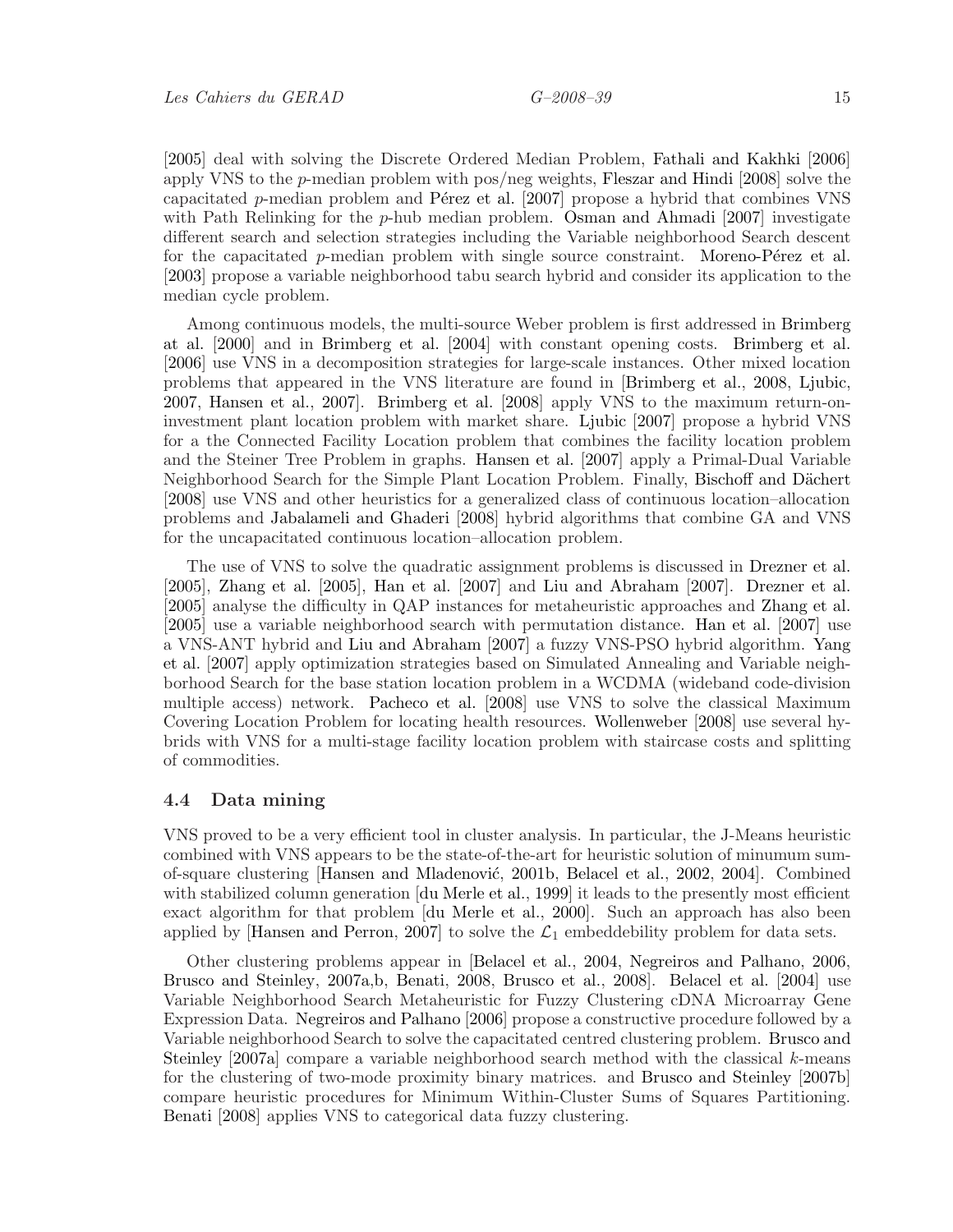An other important Data Mining task that has been managed with VNS is classification [\[Pacheco et al.](#page-39-10), [2007,](#page-39-10) [Karam et al.,](#page-37-3) [2007](#page-37-3), [Hansen et al.,](#page-36-11) [2007](#page-36-11), [Belacel et al.](#page-31-5), [2007,](#page-31-5) Carrizosa et al., [2007](#page-33-9)]. [Pacheco et al.](#page-39-10) [\[2007\]](#page-39-10) use of VNS in variable selection and determination of the linear discrimination function coefficients. [Karam et al.](#page-37-3) [\[2007\]](#page-37-3) perform arbitrary-norm hyperplane separation by Variable neighborhood Search. [Hansen et al.](#page-36-11) [\[2007](#page-36-11)] apply VNS for colour image quantization. [Belacel et al.](#page-31-5) [\[2007\]](#page-31-5) propose a VNS heuristic for learning the para[meters of the multiple criteria classification method PROAFTN from data.](#page-33-9) Carrizosa et al. [\[2007](#page-33-9)] use VNS for the selection of the Globally Optimal Prototype Subset for Nearest-Neighbor Classification.

#### 4.5 Graph problems

In addition to some design problems in communications and most of the location problems, other combinatorial optimization problems on graphs to which VNS has been applied include the max-cut problem [\[Festa et al.,](#page-34-9) [2002](#page-34-9)], the median cycle problem [Moreno-Pérez et al., [2003\]](#page-39-7), the clique problem [\[Hansen et al.](#page-36-12), [2004](#page-36-12)], the vertex coloring problem [\[Avanthay et al.,](#page-31-6) [2003,](#page-31-6) [Hertz et al.,](#page-37-0) [2008](#page-37-0)] and the k-Cardinality Subgraph Problem [\[Brimberg et al.](#page-32-12), [2008\]](#page-32-12). A VNS is proposed for the max-cut problem in a graph and compared with other metaheuristics in [Festa et al.](#page-34-9) [\[2002\]](#page-34-9) and an hybridization between a memetic algorithm and VNS is proposed for the same problem by  $\lceil$  [Duarte et al.](#page-34-10), [2005](#page-34-10). Moreno-Pérez et al.  $\lceil 2003 \rceil$  propose a Variable neighborhood Tabu Search hybrid for the median cycle problem. [Hansen et al.](#page-36-12) [\[2004\]](#page-36-12) propose and test a basic Variable neighborhood Search that combines greedy with the simplicial vertex test in its descent step for maximum clique problem. For the graph coloring problem, [Avanthay et al.](#page-31-6) [\[2003\]](#page-31-6) propose an adaptation of the VNS metaheuristic, [Galinier and Hertz, [2006](#page-35-8)] present a survey of local search methods and [Hertz et al.](#page-37-0) [\[2008\]](#page-37-0) analyze the variable space search methodology that extends the Formulation Space Search (FSS). [Brimberg et al.](#page-32-12) [\[2008\]](#page-32-12) propose a new heuristic based on Variable neighborhood Search for the k-Cardinality Subgraph Problem in contrast with the constructive heuristics proposed in the literature.

G[raph problems involving trees tackled with VNS include the](#page-40-2) Steiner problem [Ribeiro et al., [2002\]](#page-40-2), the prize-collecting Steiner tree problem [\[Canuto et al.](#page-33-2), [2001\]](#page-33-2), the k-cardinality tree [Mladenović and Urošević, [2003,](#page-38-9) Urošević et al., [2004,](#page-41-5) [Brimberg et al.,](#page-32-13) [2006](#page-32-13)], the degree constrained spanning tree problem [\[Ribeiro and de Souza,](#page-40-1) [2002](#page-40-1), [de Souza and Martins,](#page-34-11) [2008\]](#page-34-11), the generalized minimum spanning tree problem [\[Hu et al.](#page-37-4), [2008\]](#page-37-4) and the minimum labelling spanning tree problem [Consoli et al.](#page-33-10) [\[2008\]](#page-33-10). VNS is used in [Canuto et al.](#page-33-2) [\[2001](#page-33-2)] as a postoptimization procedure for a multistart local search algorithm for the prize-collecting Steiner tree problem, based on the generation of initial solutions by a primal-dual algorithm using perturbed node prizes. [Ribeiro et al.](#page-40-2) [\[2002\]](#page-40-2) uses a hybrid VNS-GRASP with perturbations for the Steiner problem in graphs. Mladenović and Urošević [\[2003](#page-38-9)] propose to use a VNS for the edge weighted  $k$ -cardinality tree problem Urošević et al. [\[2004](#page-41-5)] propose a variable neighborhood decomposition search for the same problem and [Brimberg et al.](#page-32-13) [\[2006\]](#page-32-13) for the vertex weighted k-cardinality tree problem. [Ribeiro and de Souza](#page-40-1) [\[2002\]](#page-40-1) propose the use of VNS for degree constrained minimum spanning tree problem and [de Souza and Martins](#page-34-11) [\[2008\]](#page-34-11) use a Skewed VNS enclosing second order algorithm for the same problem. [Hu et al.](#page-37-4) [\[2008\]](#page-37-4) propose a VGNS approach that uses three different neighborhood types to solve the generalized minimum spanning tree problem. Finally, a VNS is used to solve the minimum labelling spanning tree problem by [Consoli et al.](#page-33-10) [\[2008\]](#page-33-10).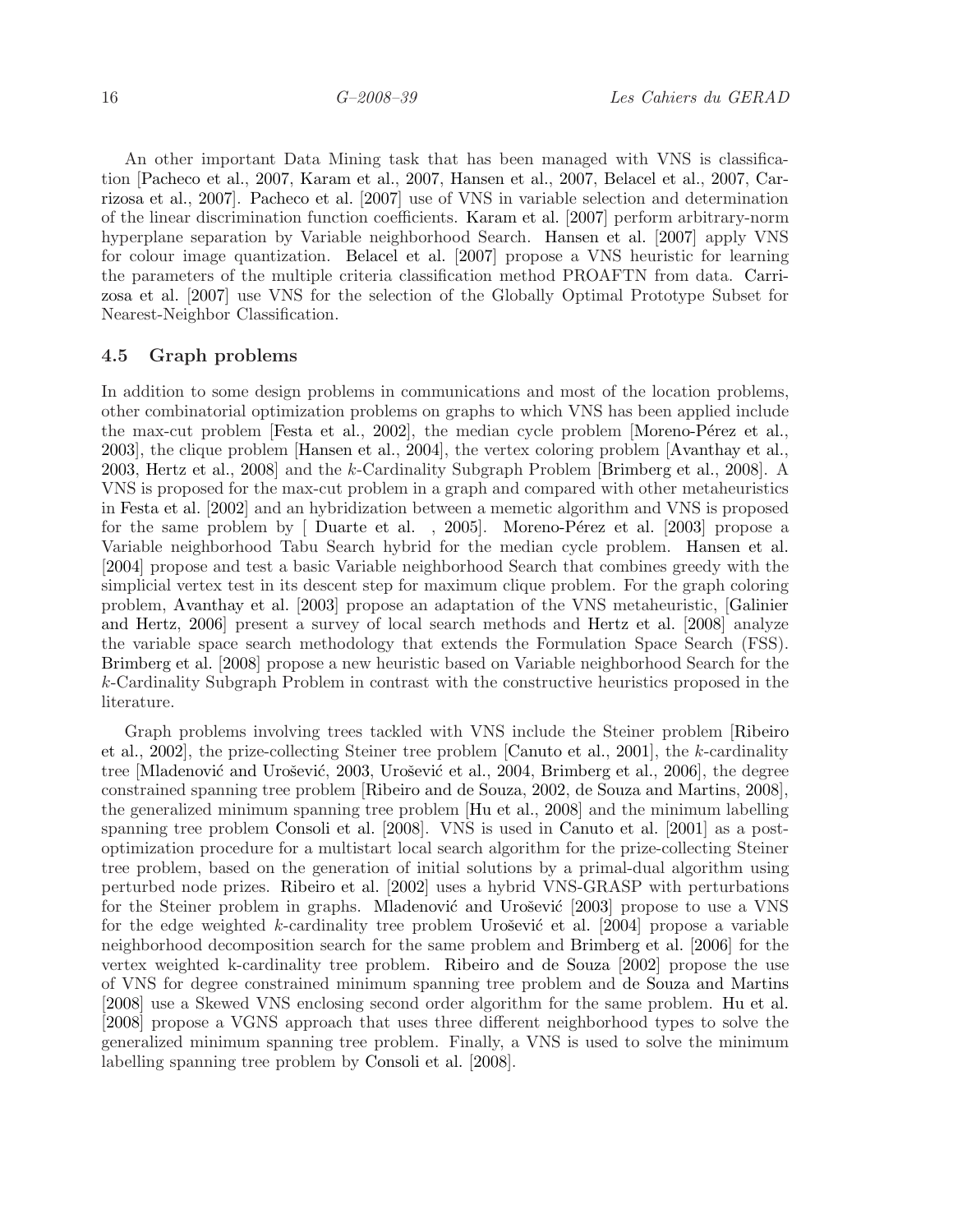## 4.6 Knapsack and packing problems

Another important class of problems solved with VNS and its variants and hybrids are the knapsack and packing problems. In [Puchinger et al.](#page-40-6) [\[2006](#page-40-6)] a relaxation guided variable neighborhood search is applied to the Multidimensional Knapsack Problem and to its core problems. The paper [Puchinger and Raidl](#page-40-7) [\[2008\]](#page-40-7) constitutes an excellent illustration of a dynamic ordering of the neighborhood structures embedded in a Variable Neighborhood Descent algorithm that is used to solve also the Multidimensional Knapsack Problem. VNS has also been successfully applied to the bin packing problem in [\[Fleszar and Hindi](#page-34-12), [2002](#page-34-12)] and to the Strip Packing Problem in [Beltrán et al., [2004](#page-32-14)].

Circle and sphere packing have also been approached with VNS [Mladenović et al., [2005,](#page-39-3) [2007,](#page-39-11) [Kucherenko et al.,](#page-37-5) [2007](#page-37-5). Mladenović et al.  $[2005]$  $[2005]$  introduce the reformulation descent that is applied to circle packing problems and Mladenović et al.  $[2007]$  $[2007]$  the Formulation Space Search for the same Problems. [Kucherenko et al.](#page-37-5) [\[2007](#page-37-5)] use VNS to solve the Kissing Number Problem; i.e the problem of determining the maximum number of D-dimensional spheres of radius r that can be adjacent to a central sphere of radius r.

### 4.7 Mixed integer problems

Heuristics may help to find a feasible solution or an improved and possibly optimal solution to l[arge and difficult mixed integer programs. The local branching method of](#page-34-13) Fischetti and Lodi [\[2003](#page-34-13)] does that, in the spirit of VNS. For further developments see [Fischetti et al.](#page-34-14) [\[2004\]](#page-34-14) and [Hansen et al.](#page-36-5) [\[2006](#page-36-5)]. [Gutjahr et al.](#page-35-9) [\[2007](#page-35-9)] uses VNS approach for Noisy Problems and its application to Project Portfolio Analysis.

#### 4.8 Time tabling

Timetabling and related manpower organization problems can be well solved with VNS. They include the exam proximity problem [\[Cote et al.](#page-33-11), [2005\]](#page-33-11), the design of balanced MBA student teams [\[Desrosiers et al.](#page-34-15), [2005\]](#page-34-15), apportioning the European Parliament [\[Villa et al.,](#page-41-6) [2006\]](#page-41-6), orienteering problems [\[Sevkli and Sevilgen,](#page-41-7) [2006,](#page-41-7) [Archetti et al.](#page-31-7), [2007](#page-31-7)], detailed layout planning for irregularly-shaped machines [\[Bock and Hoberg](#page-32-15), [2007\]](#page-32-15) and nurse rostering [\[Burke et al.,](#page-32-16) [2004,](#page-32-16) [2008\]](#page-33-12). [Cote et al.](#page-33-11) [\[2005](#page-33-11)] use a simplified Variable Neighborhood Descent in a hybrid multi-objecti[ve evolutionary algorithm for the uncapacitated exam proximity problem.](#page-41-7) Sevkli and Sevilgen [\[2006\]](#page-41-7) propose a Variable Neighborhood Search approach for the Orienteering Problem and [Archetti et al.](#page-31-7) [\[2007\]](#page-31-7) propose VNS to solve the Team Orienteering Problem (TOP) that is the generalization to the case of multiple tours of the Orienteering Problem, known also as Selective Traveling Salesman Problem.

#### 4.9 Scheduling

Last years also several scheduling problem have been efficiently solved with VNS approach. They include single machine [\[Gupta and Smith](#page-35-10), [2006,](#page-35-10) [Lin and Ying,](#page-38-10) [2008](#page-38-10), [Liao and Cheng,](#page-38-11) [2007\]](#page-38-11) and parallel machines [\[Anghinolfi and Paolucci](#page-30-3), [2007,](#page-30-3) [De Paula et al.](#page-34-16), [2007\]](#page-34-16), multiobjec[tive scheduling](#page-41-8) [\[Gagn´e et al.,](#page-35-11) [2005,](#page-35-11) [Qian et al.,](#page-40-8) [2006](#page-40-8)], job shop scheduling [Sevkli and Aydin, [2006a](#page-41-8)[,b](#page-41-9), [2007](#page-41-10), [Gao et al.](#page-35-12), [2008\]](#page-35-12), flow shop [\[Blazewicz et al.,](#page-32-17) [2005,](#page-32-17) [2008,](#page-32-18) [Zobolas et al.,](#page-41-11) [2008\]](#page-41-11)[, resource-constrained project scheduling](#page-37-6) [\[Fleszar and Hindi](#page-34-1)[,](#page-37-6) [2004](#page-34-1), Kolisch and Hartmann, [2007](#page-37-6)] and other scheduling problems [\[Pan et al.](#page-39-12), [2007b,](#page-39-12) [Almada-Lobo et al.](#page-30-4), [2008,](#page-30-4) [Dahal et al.](#page-33-13), [2008](#page-33-13)].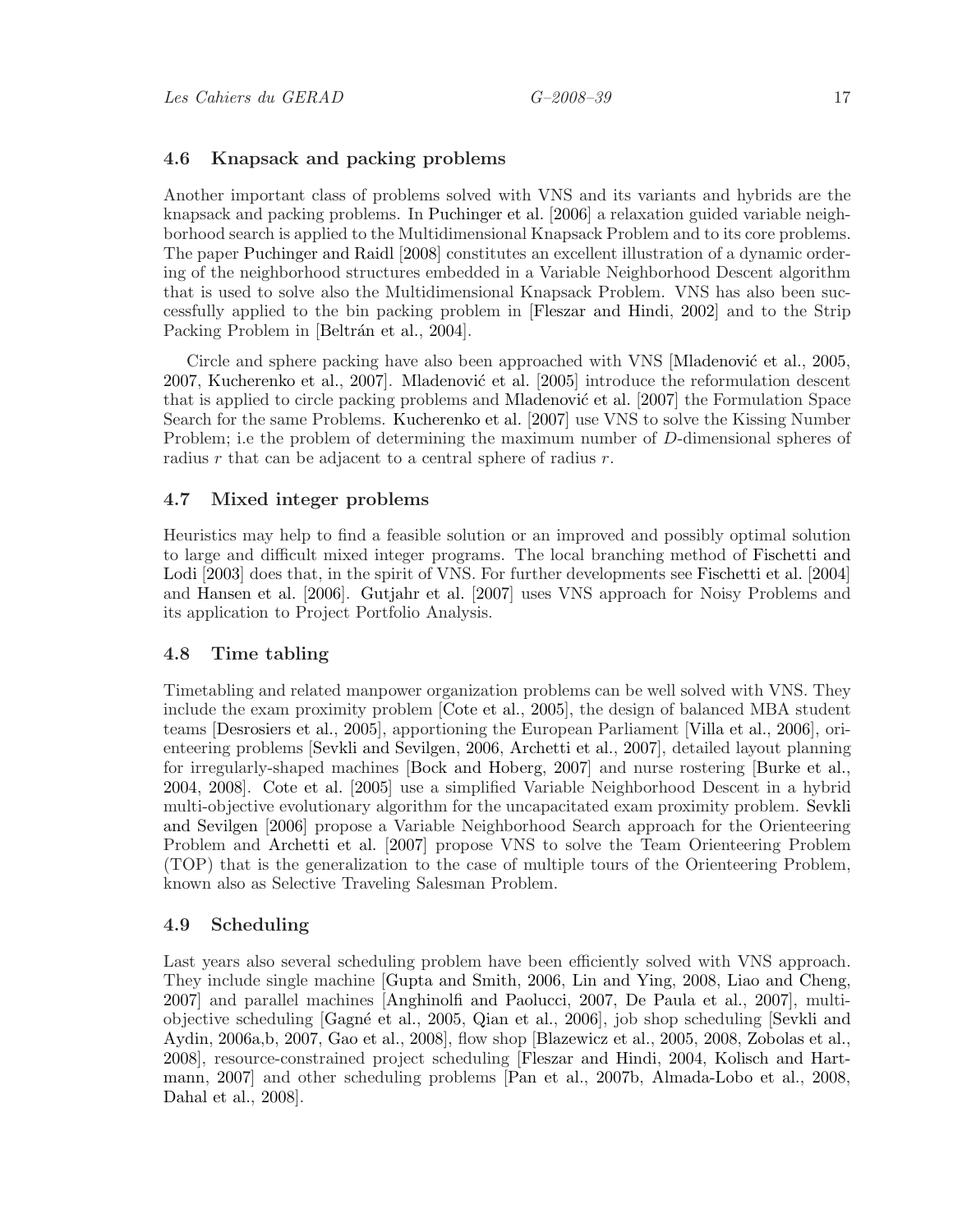## 4.9.1 Single Machine Scheduling

Gupta and Smith [\[2006](#page-35-10)] use a VNS algorithm for single machine total tardiness scheduling with sequence dependent setups. [Lin and Ying](#page-38-10) [\[2008\]](#page-38-10) proposed a hybrid Tabu-VNS meta-heuristic approach for single-machine tardiness problems with sequence-dependent setup times. [Liao and Cheng](#page-38-11) [\[2007](#page-38-11)] propose a variable neighborhood search for minimizing single machine weighted earliness and tardiness with common due date.

## 4.9.2 Parallel Machine Scheduling

Anghinolfi and Paolucci [\[2007](#page-30-3)] propose a hybrid metaheuristic approach which integrates several features from tabu search, simulated annealing and Variable neighborhood Search for a Parallel machine total tardiness scheduling problem. [De Paula et al.](#page-34-16) [\[2007\]](#page-34-16) apply VNS for solving parallel machines scheduling problems with sequence-dependent.

## 4.9.3 Multiobjective Scheduling

Gagné et al. [\[2005\]](#page-35-11) use compromise programming with tabu-VNS metaheuristic for the solution of multiple-objective scheduling problems. [Qian et al.](#page-40-8) [\[2006\]](#page-40-8) deal with multi-objective flow shop scheduling using differential evolution.

## 4.9.4 Job shop Scheduling

Sevkli and Aydin [\[2006a](#page-41-8)] and [Sevkli and Aydin](#page-41-9) [\[2006b](#page-41-9)] use Variable neighborhood Search algorithms for job shop scheduling problems. [Sevkli and Aydin](#page-41-10) [\[2007\]](#page-41-10) propose parallel Variable neighborhood Search algorithms and [Gao et al.](#page-35-12) [\[2008\]](#page-35-12) propose a hybrid GA/VND and [Pan et al.](#page-39-12) [\[2007b\]](#page-39-12) a PSO/VNS hybrid heuristics for these problems. [Liu et al.](#page-38-12) [\[2006\]](#page-38-12) propose a variable neighborhood particle swarm optimization for multi-objective flexible job-shop scheduling problems.

## 4.9.5 Flow shop Scheduling

Blazewicz et al. [\[2005](#page-32-17)] uses VNS for late work minimization in two-machine flow shop with common due date. In [Pan et al.](#page-39-13) [\[2007a\]](#page-39-13) VNS and other three Metaheuristic approaches are proposed for a no-wait flow shop problem and in [Blazewicz et al.](#page-32-18) [\[2008](#page-32-18)] VNS and other two Metaheuristic for the two-machine flow-shop problem with weighted late work criterion and common due date. [Zobolas et al.](#page-41-11) [\[2008\]](#page-41-11) design a GA/VNS hybrid to minimize makespan in permutation flow shop scheduling problems. In [Tasgetiren et al.](#page-41-12) [\[2004](#page-41-12)] a simple but very efficient local search based on the VNS is embedded in the PSO algorithm to solve the for Permutation Flow shop Sequencing Problem. [Liao et al.](#page-38-13) [\[2007\]](#page-38-13) apply VNS for flow shop scheduling problems and [Tasgetiren et al.](#page-41-13) [\[2007](#page-41-13)] consider the makespan and total flow time minimization in the permutation flow shop sequencing problem.

## 4.9.6 Resource-Constrained Project Scheduling

Fleszar and Hindi [\[2004](#page-34-1)] propose to solve the resource-constrained project scheduling problem by a variable neighborhood search and [Kolisch and Hartmann](#page-37-6) [\[2007](#page-37-6)] include VNS in an experiment[al investigation of heuristics for resource-constrained project scheduling.](#page-32-19) Bouffard and Ferland [\[2007\]](#page-32-19) improve simulated annealing with variable neighborhood search to solve the resource-constrained scheduling problem.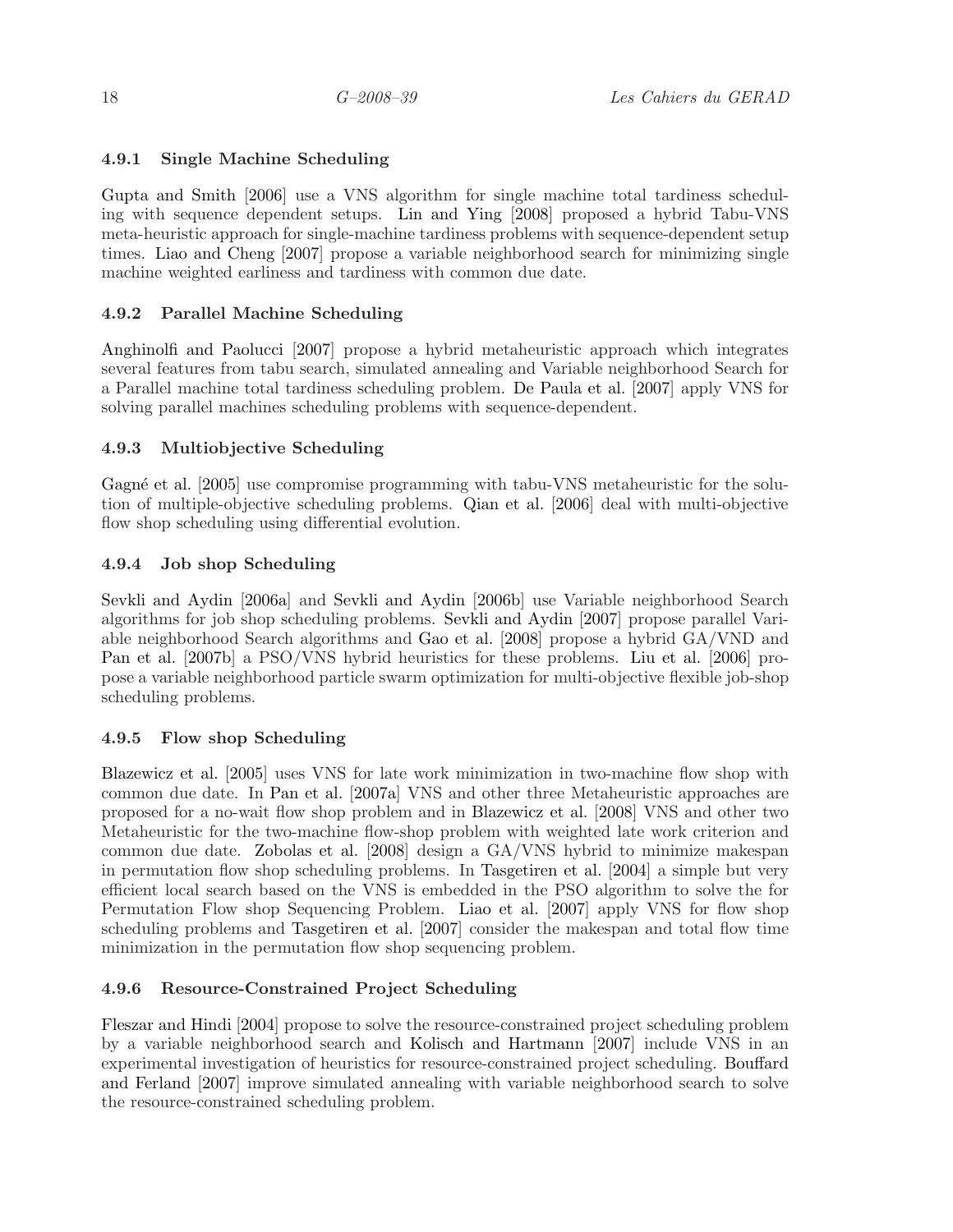### 4.9.7 Car Sequencing

Several papers deal with car sequencing [\[Prandtstetter and Raidl](#page-40-9), [2008,](#page-35-13) Gavranović, 2008, [Ribeiro et al.,](#page-40-10) [2008a](#page-40-10)[,b,](#page-40-11) [Joly and Frein](#page-37-7), [2007\]](#page-37-7) with VNS. [Prandtstetter and Raidl](#page-40-9) [\[2008](#page-40-9)] use a hybrid variable neighborhood search for the car sequencing problem and Gavranović [\[2008\]](#page-35-13) apply VNS to car-sequencing problem with colors. [Ribeiro et al.](#page-40-10) [\[2008a](#page-40-10)] propose a set of heuristics based on the paradigms of the VNS and ILS metaheuristics for a multi-objective real-l[ife car sequencing problem with painting and assembly line constraints and](#page-40-11) Ribeiro et al. [\[2008b\]](#page-40-11) provide an efficient implementation of the VNS/ILS heuristic for this real-life car sequencing problem. [Joly and Frein](#page-37-7) [\[2007\]](#page-37-7) use VNS to tackle an industrial car sequencing problem considering paint and assembly shop objectives

#### 4.9.8 Other scheduling problems

Davidović et al. [\[2005\]](#page-34-17) use a variable neighborhood search heuristics for multiprocessor scheduling with communication delays. [Higgins et al.](#page-37-8) [\[2006](#page-37-8)] apply VNS to the scheduling of brand production and shipping within a sugar supply chain and [Lejeune](#page-38-14) [\[2006](#page-38-14)] also consider supply chain planning. [Liang and Chen](#page-38-15) [\[2007](#page-38-15)] tackle redundancy allocation of series-parallel systems using a variable neighborhood search algorithm.

Lusa and Potts [\[2008](#page-38-16)] use a Variable neighborhood Search algorithm for the constrained task allocation problem [Liang et al.](#page-38-17) [\[2007\]](#page-38-17) apply Variable neighborhood Search for redundancy allocation problems. [Remde et al.](#page-40-12) [\[2007](#page-40-12)] use reduced Variable neighborhood Search and hyperheuristic approaches to tackle subproblems in an Exact/Hybrid heuristic for Workforce Scheduling. [Xhafa](#page-41-14) [\[2007\]](#page-41-14) considers a hybrid evolutionary metaheuristic based on memetic algorithms and Variable Neighborhood Search for job scheduling on computational grids.

Almada-Lobo et al. [\[2008\]](#page-30-4) report the use of a VNS approach to production planning and scheduling in the glass container industry. [Dahal et al.](#page-33-13) [\[2008\]](#page-33-13) apply a constructive search and VNS to tackle a complex real world workforce scheduling problem.

## 4.10 Vehicle Routing Problems

#### 4.10.1 TSP and extensions

VNS [is used for the TSP](#page-33-14) [Hansen and Mladenović[,](#page-33-14) [1999b](#page-36-13), [2006,](#page-36-14) [Burke et al.](#page-32-20), [2001b,](#page-32-20) Carrabs et al., [2007,](#page-33-14) [Hu and Raidl](#page-37-9), [2008](#page-37-9). Hansen and Mladenović [\[1999b,](#page-36-13) [2006\]](#page-36-14) consider basic VNS for the euclidean TSP. [Burke et al.](#page-32-20) [\[2001b\]](#page-32-20) apply guided variable neighborhood search methods for the asymmetric travelling salesman problem. VNS for the Pickup and Delivery Travelling Salesman Problem is considered in [Carrabs et al.](#page-33-14) [\[2007](#page-33-14)]. [Hu and Raidl](#page-37-9) [\[2008\]](#page-37-9) study the effectiveness of neighborhood structures within a VNS approach for the Generalized Traveling Salesman Problem.

## 4.10.2 VRP and extensions

Standar[d versions of vehicle routing problems were solved by VNS or hybrids \[](#page-33-15)Crispim and Brandao, [2001,](#page-33-15) [Rousseau et al.,](#page-40-13) [2002](#page-40-13), Bräysy, [2003,](#page-32-21) [Polacek et al.,](#page-40-14) [2004](#page-40-14), [Melechovsky et al.,](#page-38-18) [2005,](#page-38-18) [Repoussis et al.,](#page-40-15) [2006,](#page-37-10) [Irnich et al.](#page-37-10), 2006, Kytöjoki et al., [2007](#page-37-11), [Fleszar et al.](#page-35-14), [2008,](#page-35-14) [Geiger and Wenger](#page-35-15), [2007\]](#page-35-15). A variable neighborhood descent is applied to the vehicle routing problem with backhauls in [Crispim and Brandao](#page-33-15) [\[2001\]](#page-33-15). [Rousseau et al.](#page-40-13) [\[2002\]](#page-40-13) use a variable neighborhood descent to take advantage of different neighborhood structures for the vehicle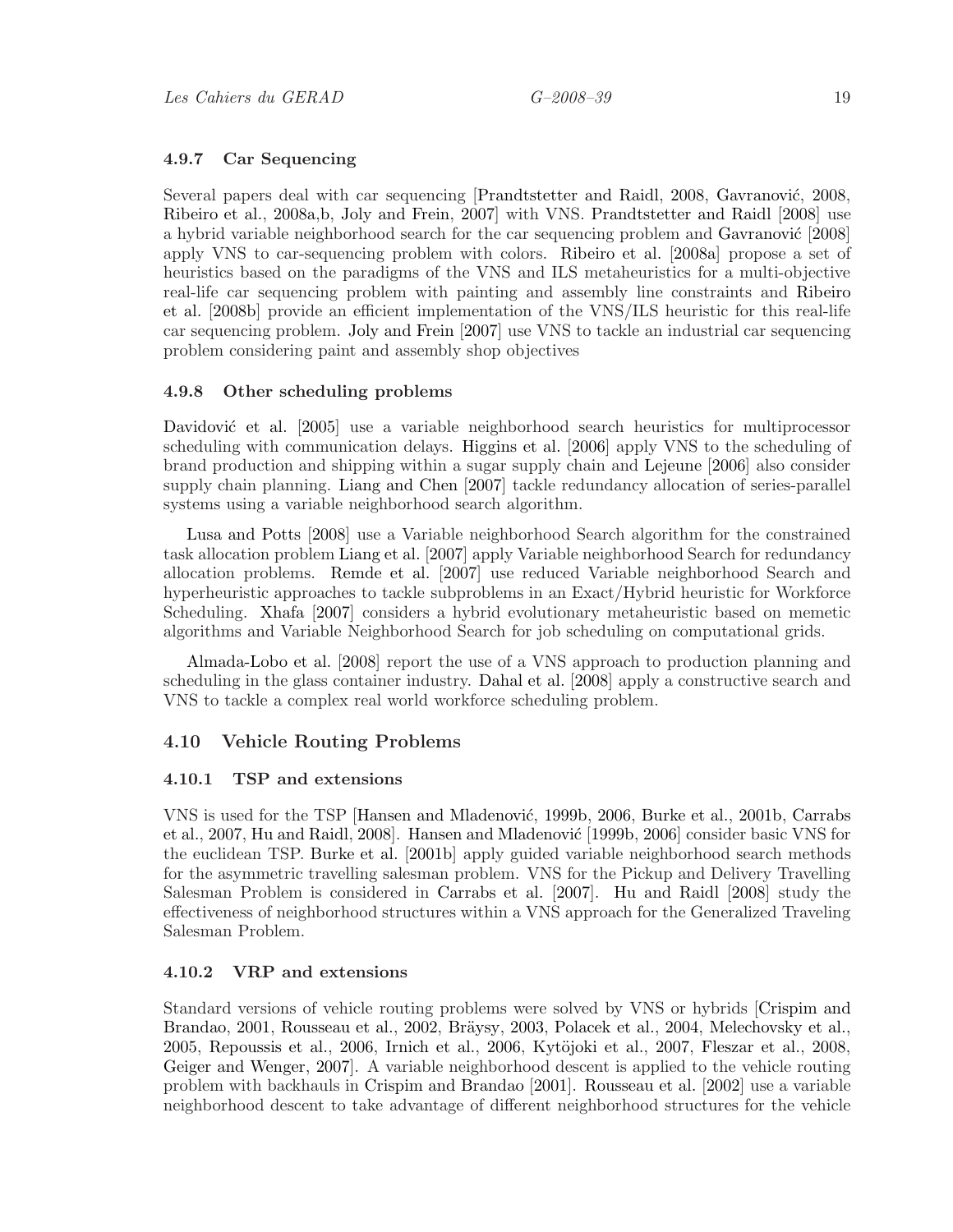routing problem. An interesting development of reactive variable neighborhood search for the vehicle routing problem with time windows appears in [Bräysy, [2003\]](#page-32-21) [Polacek et al.](#page-40-14) [\[2004\]](#page-40-14) uses a variable neighborhood search for the multi depot vehicle routing problem with time windows. A hybrid metaheuristic merging Variable Neighborhood Search and Tabu Search to th[e location-routing problem with non-linear costs in](#page-40-15) [\[Melechovsky et al.](#page-38-18)[,](#page-40-15) [2005](#page-38-18)]. Repoussis et al. [\[2006](#page-40-15)] propose aa reactive greedy randomized variable neighborhood Tabu search for the vehicle routing problem with time windows. [Irnich et al.](#page-37-10) [\[2006](#page-37-10)] introduces sequential search as a generic technique for the efficient exploration of local-search neighborhoods such as VNS and consider its application to vehicle-routing problems. Kytöjoki et al. [\[2007\]](#page-37-11) propose an efficient variable neighborhood search heuristic for very large scale vehicle routing problems. [Fleszar et al.](#page-35-14) [\[2008](#page-35-14)[\] propose an effective VNS for for the open vehicle routing problem.](#page-35-15) Geiger and Wenger [\[2007](#page-35-15)] use VNS within a interactive resolution method for multi-objective vehicle routing problems

### 4.10.3 Practical applications

VNS has also been useful for practical applications of routing problems. [Cowling and Keuthen](#page-33-16) [\[2005\]](#page-33-16) examine iterated approaches of Large-Step Markov Chain and Variable neighborhood Search type and investigate their performance when used in combination with a embedded search heuristic for routing optimization. An VNS based on-line method is proposed and tested in [Goel and Gruhn](#page-35-16) [\[2008\]](#page-35-16) for the General Vehicle Routing Problem. The solution methodology proposed by [Repoussis et al.](#page-40-16) [\[2007\]](#page-40-16) hybridizes in a reactive fashion systematic diversification mechanisms of Greedy Randomized Adaptive Search Procedures with Variable Neighborhood Search for intensification local search for a Real Life Vehicle Routing Problem.

#### 4.10.4 Arc routing and waste collection

Variab[le Neighborhood Search has also been applied for arc routing problems \[](#page-37-12)Hertz and Mittaz, [2001,](#page-37-12) [Ghiani et al.](#page-35-17), [2002,](#page-35-17) [Polacek et al.,](#page-40-17) [2008\]](#page-40-17). [Hertz and Mittaz](#page-37-12) [\[2001](#page-37-12)] use a variable neig[hborhood descent algorithm for the undirected capacitated arc routing problem.](#page-40-17) Polacek et al. [\[2008](#page-40-17)] develop a basic variable neighborhood search algorithm to solve the Capacitated Arc Routing Problem with Intermediate Facilities.

V[NS has also been applied to waste collection in](#page-34-18) [Nuortio et al.](#page-39-14) [\[2006\]](#page-39-14) and Del Pia and Filippi [\[2006\]](#page-34-18) [Nuortio et al.](#page-39-14) [\[2006](#page-39-14)] use VNS in an improved route planning and scheduling of waste collection and transport and [Del Pia and Filippi](#page-34-18) [\[2006\]](#page-34-18) use a variable neighborhood descent algorithm for a real waste collection problem with mobile depots.

#### 4.10.5 Fleet Sheet Problems

For fleet sheet problems, VNS has been applied in [\[Yepes and Medina,](#page-41-15) [2006](#page-41-15)] and [\[Paraskevopoulos et al.,](#page-39-15) [2008](#page-39-15)]. [Yepes and Medina](#page-41-15) [\[2006\]](#page-41-15) present a three-step local search algorithm based on a probabilistic variable neighborhood search for the vehicle routing problem with a heterogeneous fleet of vehicles and soft time windows. [Paraskevopoulos et al.](#page-39-15) [\[2008\]](#page-39-15) present a Reactive Variable Neighborhood Tabu Search for the Heterogeneous Fleet Vehicle Routing Problem with time windows.

#### 4.10.6 Extended vehicle routing problems

VNS [for extended VRP's has been considered in](#page-41-17) [\[Polacek et al.](#page-40-18)[,](#page-41-17) [2007,](#page-40-18) [Zhao et al.,](#page-41-16) [2008](#page-41-16), Vogt et al., [2007](#page-41-17), [Hemmelmayr et al.,](#page-37-13) [2008](#page-37-13)]. [Polacek et al.](#page-40-18) [\[2007\]](#page-40-18) use VNS to assign customers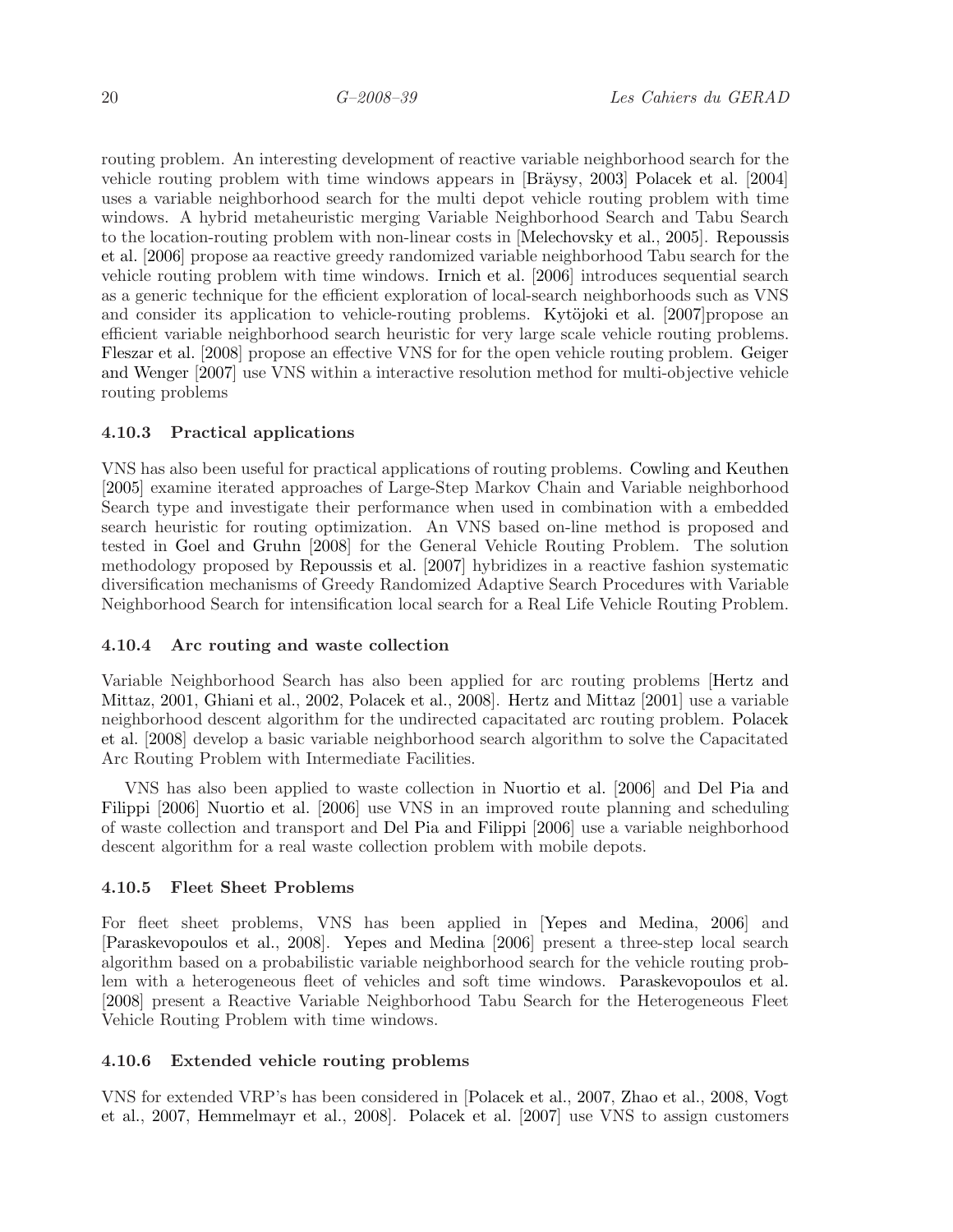Les Cahiers du GERAD G–2008–39 21

to days and determines routes for a travelling salesperson for scheduling periodic customer visits. [Zhao et al.](#page-41-16) [\[2008](#page-41-16)] apply a variable large neighborhood search (VLNS) algorithm, which is a special case of VNS for an inventory/routing problem in a three-echelon logistics system. [Vogt et al.](#page-41-17) [\[2007](#page-41-17)] present a heuristic for this problem based on variable neighborhood tabu search for the single vehicle routing allocation problem. [Hemmelmayr et al.](#page-37-13) [\[2008](#page-37-13)] propose a VNS heuristic for Periodic Routing Problems.

## 4.11 Problem in Biosciences and Chemistry

Andreatta and Ribeiro [\[2002](#page-30-0)[\] propose VNS heuristics for the phylogeny problem and](#page-40-19) Ribeiro and Vianna [\[2005](#page-40-19)] use a GRASP/VND heuristic for this problem with a new neighborhood structure. [Kawashimo et al.](#page-37-14) [\[2006\]](#page-37-14) apply VNS to DNA Sequence Design and [Liberti et al.](#page-38-19) [\[2008\]](#page-38-19) propose a double VNS with smoothing for the molecular distance geometry problem. [Santana et al.](#page-40-20) [\[2008](#page-40-20)] illustrate another example of hybridization of metaheuristics through the combination of VNS and Estimation Distribution Algorithms (EDAs); they present the first attempt to combine these two methods testing it on the protein side chain placement problem. [Belacel et al.](#page-31-4) [\[2004\]](#page-31-4) use VNS for Fuzzy Clustering of cDNA microarray gene expression data and Dražić et al. [\[2008\]](#page-34-19) use a continuous VNS heuristic for finding the three-dimensional structure of a molecule.

A Multi-Start VNS hybrid (MSVNS) is applied to the protein structure comparison problem in [\[Pelta et al.,](#page-39-16) [2008](#page-39-16)]; this is the first time a metaheuristic is applied to this important problem of bio-informatics area. The Maximum Contact Map Overlap (Max-CMO) model of protein structure comparison models the proteins as a graph of the contacts between the protein residues to perform the comparison. The proposed MSVNS method is currently the best heuristic algorithm for the Max-CMO model both in terms of optimization and in terms of the biological relevance of its results. The method is biologically relevant since the algorithm proven to be good enough to detect similarities at SCOP's family and CATH's architecture levels.

#### 4.12 Continuous optimization

Mladenović et al. [\[2008](#page-39-17)[\] propose a General VNS for the continuous optimization and](#page-34-20) Dražić et al. [\[2006](#page-34-20)] a VNS-based Software for Global Optimization. [Audet et al.](#page-31-8) [\[2008](#page-31-8)] deal with Nonsmooth optimization through Mesh Adaptive Direct Search and VNS. [Brimberg et al.](#page-32-5) [\[2006\]](#page-32-5) use VNS in a decomposition strategies for large-scale continuous location-allocation problems. Solving the unconstrained optimization problem by VNS has been considered in Toksari and Güner [\[2007](#page-41-18)]. [Ling et al.](#page-38-20) [\[2007\]](#page-38-20) use a modified VNS metaheuristic for maxbisection problems.

#### 4.13 Other optimization problems

Some further optimization problems solved with VNS include study of the dynamics of handwriting [\[Caporossi et al.](#page-33-17), [2004\]](#page-33-17), the problem of multi-item, single level, capacitated, dynamic lot-sizing with set-up times [\[Hindi et al.,](#page-37-15) [2003](#page-37-15)], the linear ordering problem  $[García et al.,]$ [2006\]](#page-35-18) and the minimum cost berth allocation problem [\[Hansen et al.](#page-37-16), [2008\]](#page-37-16).

Mori and Tsunokawa [\[2005\]](#page-39-18) use a variable neighborhood tabu search for capacitor placement in distribution systems. [Haugland](#page-37-17) [\[2007](#page-37-17)] develop a randomized search heuristic, which in some sense resembles VNS, for the Subspace Selection Problem. [Hansen and Perron](#page-36-10) [\[2007\]](#page-36-10)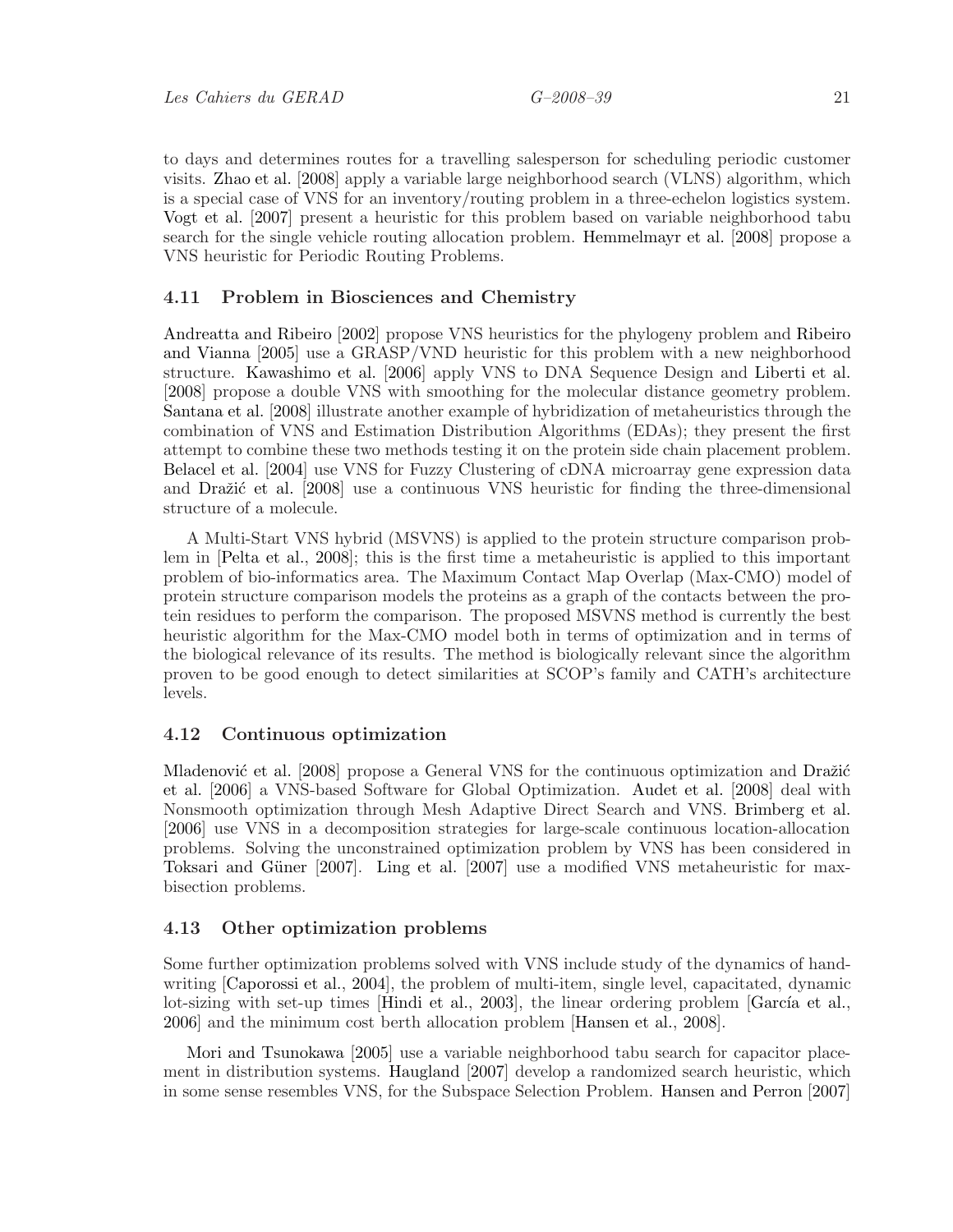use VNS and Tabu search for the  $\mathcal{L}_1$ [-embeddebility of real-valued distance matrices.](#page-37-18) Hemmelmayr et al. [\[2008](#page-37-18)] apply a solution approaches based on integer programming and variable neighborhood search to organize the delivery of blood products to Austrian hospitals for the blood bank of the Austrian Red Cross for Eastern Austria.

The (VNS/LDS+CP) procedure combines a VNS scheme with Limited Discrepancy Search (LDS) using Constraint Propagation (CP); [Loudni and Boizumault](#page-38-21) [\[2008](#page-38-21)] apply it for solving optimization problems in anytime contexts.

VNS has also been used to satisfiability problems. [Hansen et al.](#page-36-6) [\[2000](#page-36-6)] use VNS for weighted maximum satisfiability problem. Ognjanović et al. [\[2005\]](#page-39-19), Jovanović et al. [\[2007\]](#page-37-19) and [Sevkli and Aydin](#page-41-10) [\[2007](#page-41-10)[\] use VNS for the probabilistic satisfiability problem. \[](#page-37-20)Hansen and Perron, [2008\]](#page-37-20) use VNS to solve the subproblem in a column generation approach which merges the local and global approaches to probabilistic satisfiability.

#### 4.14 Discovery science

In all these applications VNS is used as an optimization tool. It can also lead to results in "discovery science", i.e., help in the development of theories. This has been done for graph theory in a long series of papers with the common title "Variable neighborhood search for extremal graphs" and reporting on development and applications of the system AutoGraphiX (AGX) [\[Caporossi and Hansen](#page-33-3), [2000](#page-33-3), [2004,](#page-33-4) [Aouchiche et al.,](#page-31-9) [2006c](#page-31-9)]. This system addresses the following problems:

- Find a graph satisfying given constraints;
- Find optimal or near optimal graphs for an invariant subject to constraints;
- Refute a conjecture;
- Suggest a conjecture (or repair or sharpen one);
- Provide a proof (in simple cases) or suggest an idea of proof.

A basic idea is then to consider all of these problems as parametric combinatorial optimization problems on the infinite set of all graphs (or in practice some smaller subset) with a generic heuristic. This is done by applying VNS to find extremal graphs, with given number  $n$  of vertices (and possible also a given number of edges). Then a VND with many neighborhoods is used. Those neighborhoods are defined by modifications of the graphs such as removal or addition of an edge, rotation of an edge, and so forth. Once a set of extremal graphs, parameterized by their order, is found their properties are explored with various data mining techniques and lead to conjectures, refutations, and simple proofs or ideas of proof.

The current list of titles of papers in the series "VNS for extremal graphs" is given in Table [1.](#page-28-0)

Another list of papers, not included in this series is given in Table [2.](#page-28-1)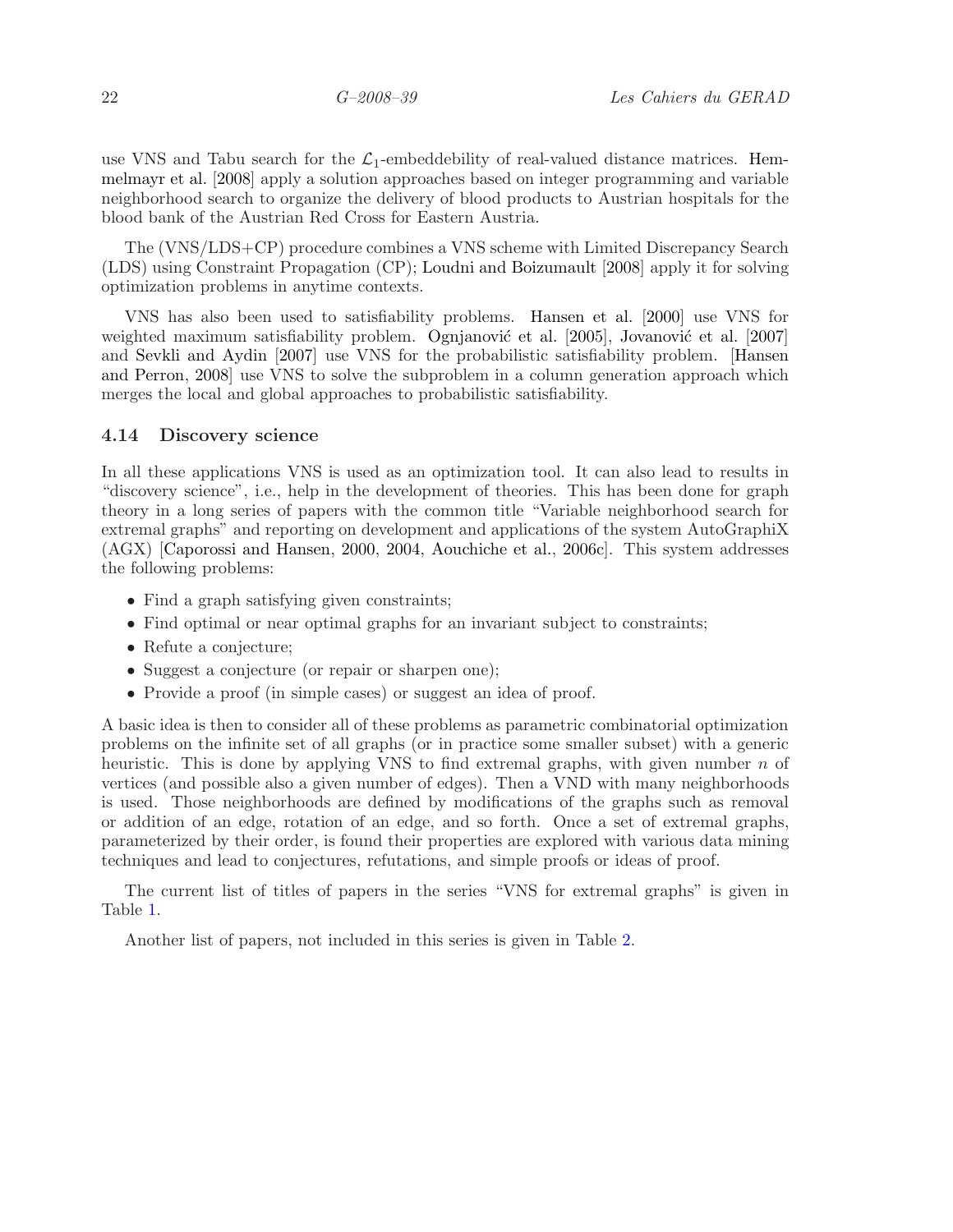<span id="page-28-0"></span>

|         | $\text{Author}(s)$              | Title                                                          |
|---------|---------------------------------|----------------------------------------------------------------|
| 1.1     | Caporossi and Hansen [2000]:    | The AutoGraphiX System.                                        |
| 1.2     | Caporossi et al. [1999a]:       | Finding graphs with extremal energy.                           |
| 1.3     | Cvetković et al. [2001]:        | On the Largest Eigenvalue of Color-Constrained Trees.          |
| 1.4     | Caporossi et al. [1999b]:       | Chemical trees with extremal connectivity index.               |
| $1.5\,$ | Caporossi and Hansen [2004]:    | Three ways to automate finding conjectures.                    |
| $1.6\,$ | Hansen and Mélot [2003]:        | Analysing Bounds for the Connectivity Index.                   |
| 1.7     | Fowler et al. $[2001]$ :        | Polyenes with maximum HOMO-LUMO qap.                           |
| 1.8     | Aouchiche et al. [2001]:        | Variations on Graffiti 105.                                    |
| 1.9     | Hansen and Mélot [2005]:        | Bounding the Irregularity of a Graph.                          |
| 1.10    | Gutman et al. [2005]:           | Comparison of irregularity indices for chemical trees.         |
| 1.11    | Belhaiza et al. [2007]:         | Bounds on Algebraic Connectivity.                              |
| 1.12    | Hansen et al. $[2005]$ :        | A Note on the Variance of Bounded Degrees in Graphs.           |
| 1.13    | Aouchiche and Hansen [2005c]:   | $\dot{A}$ propos de la maille (French).                        |
| 1.14    | Aouchiche et al. [2006c]:       | The AutoGraphiX 2 System.                                      |
| 1.15    | Hansen and Stevanović [2005]:   | On Bags and Bugs.                                              |
| 1.16    | Aouchiche et al. [2008]:        | Some conjectures related to the largest eigenvalue of a graph. |
| 1.17    | Aouchiche et al. [2005d]:       | Further Conjectures and Results about the Index.               |
| 1.18    | Aouchiche et al. [2006a]:       | Conjectures and Results about the Randic Index.                |
| 1.19    | Aouchiche et al. [2007b]:       | Further Conjectures and Results about the Randic Index.        |
| 1.20    | Aouchiche et al. [2007c]:       | Automated Comparison of Graph Invariants.                      |
| 1.21    | Aouchiche et al. [2006b]:       | Conjectures and Results About the Independence Number.         |
| 1.22    | Aouchiche et al. [2007a]:       | Extending Bounds for Independence to Upper Irredundance.       |
| 1.23    | Hansen and Vukicević [2006]:    | On the Randic Index and the Chromatic Number.                  |
| 1.24    | Sedlar et al. $[2007a]$ :       | Conjectures and Results About the Clique Number.               |
| 1.25    | Sedlar et al. [2007b]:          | Products of Connectivity and Distance Measures.                |
| 1.26    | Aouchiche et al. [2007]:        | Nouveaux résultats sur la maille (French).                     |
| 1.27    | Aouchiche, Caporossi and Hansen | Families of Extremal Graphs.                                   |
|         | $[2007g]$ :                     |                                                                |

Table 1: List of papers in the series "VNS for extremal graphs"

Table 2: A further list of papers on AGX

<span id="page-28-1"></span>

|                | $\text{Author}(s)$            | Title                                                      |
|----------------|-------------------------------|------------------------------------------------------------|
|                |                               |                                                            |
| 1              | Caporossi et al. [1999a]:     | Trees with Palindromic Hosoya Polynomials.                 |
| $\overline{2}$ | Gutman et al. [1999]:         | Alkanes with small and large Randić connectivity indices.  |
| 3              | Hansen $[2002]$               | Computers in Graph Theory.                                 |
| 4              | Hansen and Mélot [2002]       | Computers and Discovery in Algebraic Graph Theory.         |
| 5              | Caporossi et al. [2003]:      | Graphs with maximum connectivity index.                    |
| 6              | Hansen $[2005]$               | How far is, should and could be conjecture-making in graph |
|                |                               | theory an automated process?                               |
| 7              | Aouchiche et al. [2005b]:     | AutoGraphiX: A Survey.                                     |
| 8              | Aouchiche and Hansen [2007d]: | Automated Results and Conjectures on Average Distance in   |
|                |                               | Graphs.                                                    |
| 9              | Aouchiche and Hansen [2007e]: | On a Conjecture about the Randic Index.                    |
| 10             | Stevanovic et al. [2008]:     | On the Spectral Radius of Graphs with a Given Domination   |
|                |                               | Number.                                                    |
| 11             | Aouchiche and Hansen [2008a]: | Bounding Average Distance Using Minimum Degree.            |
| 12             | Aouchiche and Hansen [2008b]: | Nordhaus-Gaddum Relations for Proximity and Remoteness     |
|                |                               | in Graphs.                                                 |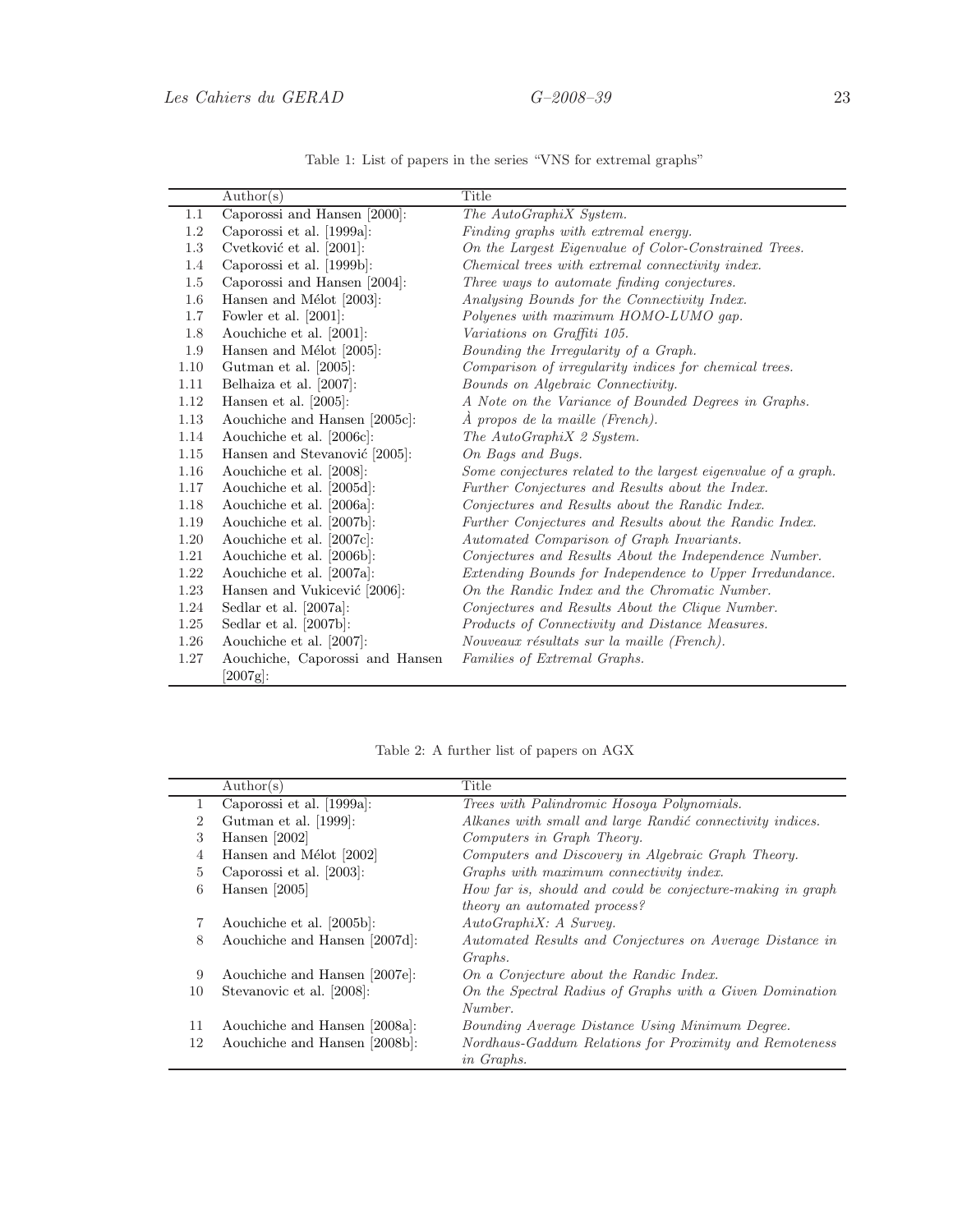Papers in these two lists cover variety of topics:

- (i) Principles of the approach  $(1.1, 1.5)$  and its implementation  $(1.14)$ ;
- (ii) Applications to spectral graph theory, e.g., bounds on the index for various families of graphs, graphs maximizing the index subject to some conditions (1.3, 1.11, 1.16, 1.17,  $(2.7);$
- (iii) Studies of classical graph parameters, e.g., independence, chromatic number, clique number, average distance  $(1.13, 1.21, 1.22, 1.24, 1.25, 1.26, 2.8);$
- (iv) Studies of little known or new parameters of graphs, e.g., irregularity, proximity and remoteness (1.9, 2.9)
- (v) New families of graphs discovered by AGX, e.g., bags which are obtained from complete graphs by replacing an edge by a path, and bugs which are obtained by cutting the paths of a bag (1.15, 1.27);
- (vi) Applications to mathematical chemistry, e.g., study of chemical graph energy, and of the Randić index  $(1.4, 1.6, 1.7, 1.10, 1.18, 1.19, 2.2, 2.3, 2.6);$
- (vii) Results of a systematic study of 20 graph invariants, which led to almost 1500 new conjectures, more than half of which were proved by AGX and over 300 by various mathematicians (1.20);
- (viii) Refutation or strengthening of conjectures from the literature (1.8, 2.1, 2.6);
- (ix) Surveys and discussions about various discovery systems in graph theory, assessment of the state-of-the-art and the forms of interesting conjectures together with proposals for the design of more powerful system (2.4, 2.5).

## 5 Conclusions

The general schemes of Variable Neighborhood Search have been presented, discussed and illustrated by examples. In order to evaluate the VNS research program, one needs a list of desirable properties of metaheuristics. The following eight ones are presented in Hansen and Mladenović (2003):

- (i) Simplicity: the metaheuristic should be based on a simple and clear principle, which should be largely applicable;
- (ii) Precision: steps of the metaheuristic should be formulated in precise mathematical terms, independent from the possible physical or biological analogy which was an initial source of inspiration;
- (iii) Coherence: all steps of heuristics for particular problems should follow naturally from the metaheuristic's principle;
- (iv) Efficiency: heuristics for particular problems should provide optimal or near-optimal solutions for all or at least most realistic instances. Preferably, they should find optimal solutions for most problems of benchmarks for which such solutions are known, when available;
- (v) Effectiveness: heuristics for particular problems should take moderate computing time to provide optimal or near-optimal solutions;
- (vi) Robustness: performance of heuristics should be consistent over a variety of instances, i.e., not just fine-tuned to some training set and less good elsewhere;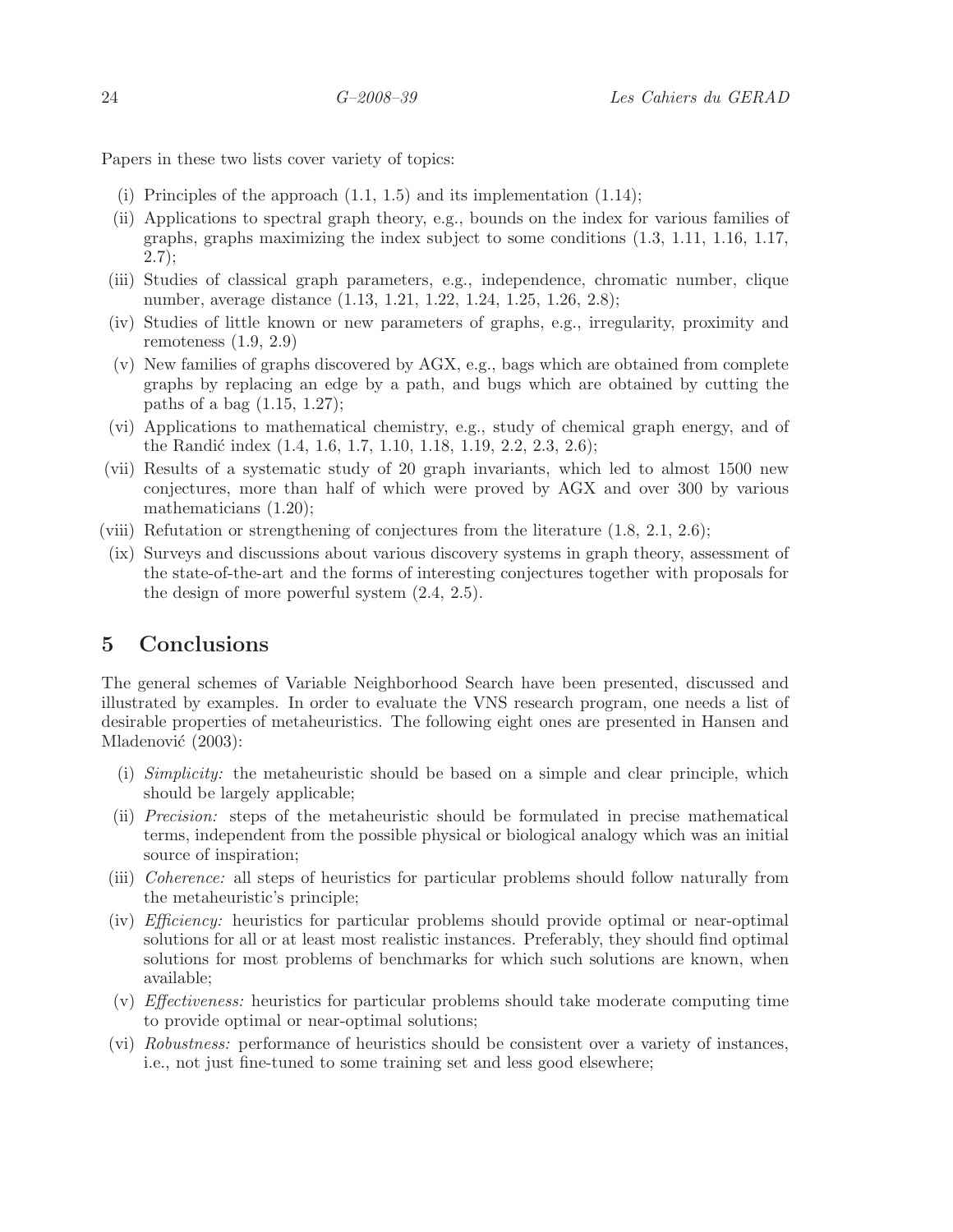- (vii) User-friendliness: heuristics should be clearly expressed, easy to understand and, most important, easy to use. This implies they should have as few parameters as possible and ideally none;
- (viii) Innovation: preferably, the metaheuristic's principle and  $/$  or the efficiency and effectiveness of the heuristics derived from it should lead to new types of applications.

This list has been completed by the third of us and his collaborators:

- (ix) Generality: the metaheuristic should lead to good results for a large variety of problems.
- (x) Interactivity: the metaheuristic should allow the user to incorporate his knowledge in order to improve the resolution process.
- (xi) *Multiplicity:* the metaheuristic should be able to present several near optimal solutions among which the user can choose.

As argued there and above, VNS possesses, to a large extend, all of those properties. This has led to heuristics among the very best ones for several problems. Interest in VNS is clearly increasing. This is evidenced by the increasing number of papers on that topic (just a few ten years ago, about a dozen five years ago, and about 50 in 2007). Moreover, the 18th EURO Mini conference held in Tenerife in November 2005 was entirely devoted to VNS. It led to special issues of European journal of Operational research and Journal of Heuristics (both forthcoming) and IMA Journal of Management Mathematics in 2007. In retrospect it appears that good healths of the VNS research program is due to the two following decisions, strongly influence by Karl Popper's philosophy of science [\(Popper](#page-40-22) [\[1959](#page-40-22)]): (i) in devising heuristics favor insight over efficiency (which come later) and (ii) learn from the heuristics mistakes.

## References

- <span id="page-30-2"></span>Alba E, Domínguez E  $(2006)$  Comparative analysis of modern optimization tools for the p-median problem Statistics and Computing 16(3):251-260
- <span id="page-30-4"></span>Almada-Lobo B, Oliveira JF, Carravilla MA (2008) Production Planning and Scheduling in the glass container industry: A VNS approach International Journal of Production Economics, Available online 5 March 2008
- <span id="page-30-1"></span>Aloise DJ, Aloise D, Rocha CTM, Ribeiro CC, Ribeiro JC, Moura LSS (2006) Scheduling workover rigs for onshore oil production. Discrete Applied Mathematics 154(5):695–702
- <span id="page-30-0"></span>Andreatta A, Ribeiro C (2002) Heuristics for the phylogeny problem. Journal of Heuristics 8(4):429– 447
- <span id="page-30-3"></span>Anghinolfi D, Paolucci M (2007) Parallel machine total tardiness scheduling with a new hybrid metaheuristic approach *Computers and Operations Research*, 34(11):3471-3490
- <span id="page-30-5"></span>Aouchiche M, Caporossi G, Cvetković D (2001) Variable Neighborhood Search for Extremal Graphs 8. Variations on Graffiti 105 Congressus Numerantium 148:129-144
- <span id="page-30-8"></span>Aouchiche M, Caporossi G, Hansen P, Laffay M (2005) AutoGraphiX: A Survey. Electronic Notes in Discrete Mathematics 22:515–520
- <span id="page-30-6"></span>Aouchiche M, Hansen P (2005) Recherche à Voisinage Variable de Graphes Extrèmes 13. À propos de la maille (French) RAIRO Oper. Res. 39:275-293
- <span id="page-30-9"></span>Aouchiche M, Hansen P (2008) Bounding Average Distance Using Minimum Degree Les Cahiers du GERAD G-2008-35
- <span id="page-30-10"></span>Aouchiche M, Hansen P (2008) Nordhaus-Gaddum Relations for Proximity and Remoteness in Graphs Les Cahiers du GERAD G-2008-36
- <span id="page-30-7"></span>Aouchiche M, Hansen P, Stevanović D (2005) Variable Neighborhood Search for Extremal Graphs 17. Further Conjectures and Results about the Index Les Cahiers du GERAD G-2005-78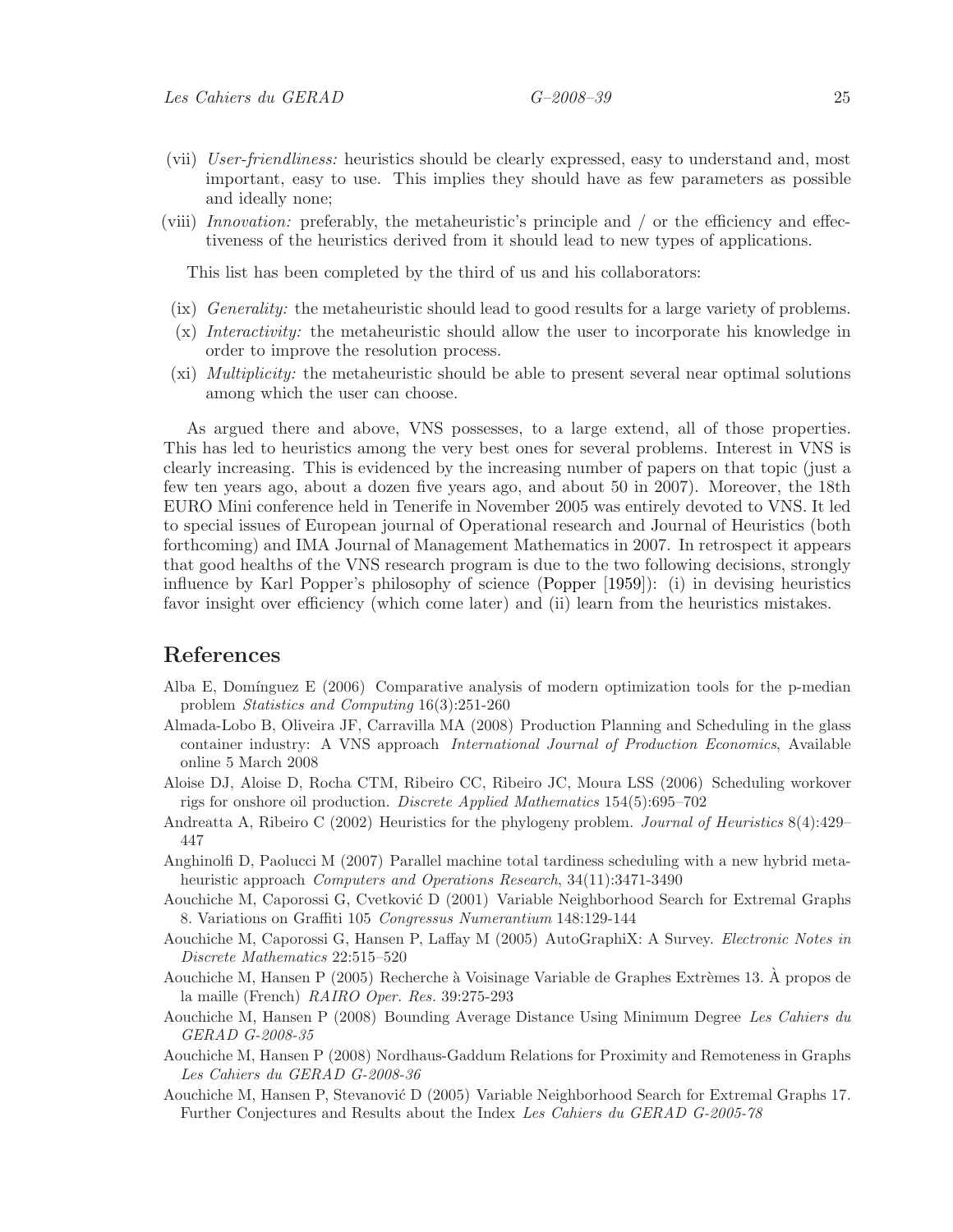- <span id="page-31-11"></span>Aouchiche M, Hansen P, Zheng M (2006) Variable Neighborhood Search for Extremal Graphs 18. Conjectures and Results about the Randic Index MATCH. Communicationa in Mathematical and Computer Chemistry 56(3):541-550.
- <span id="page-31-14"></span>Aouchiche M, Brinkmann G, Hansen P (2006) Variable Neighborhood Search for Extremal Graphs 21. Conjectures and Results About the Independence Number Discrete Applied Mathematics (to appear).
- <span id="page-31-9"></span>Aouchiche M, Bonnefoy JM, Fidahoussen A, Caporossi G, Hansen P, Hiesse L, Lacher´e J, Monhait A (2005). Variable Neighborhood Search for Extremal Graphs 14. The AutoGraphiX 2 System In: Global Optimization: from Theory to Implementation, Liberti L., Maculan N. (eds), Springer. pp.281-309
- <span id="page-31-15"></span>Aouchiche M, Favaron O, Hansen P (2007) Variable Neighborhood Search for Extremal Graphs 22. Extending Bounds for Independence to Upper Irredundance Les Cahiers du GERAD G-2007-02
- <span id="page-31-12"></span>Aouchiche M, Hansen P, Zheng M (2007) Variable Neighborhood Search for Extremal Graphs 19. Further Conjectures and Results about the Randic Index MATCH. Communications in Mathematical and Computer Chemistry 58(1):83-102
- <span id="page-31-13"></span>Aouchiche M, Caporossi G, Hansen P (2007) Variable Neighborhood Search for Extremal Graphs 20. Automated Comparison of Graph Invariants MATCH. Communications in Mathematical and Computer Chemistry 58(2)365-384
- <span id="page-31-17"></span>Aouchiche M, Caporossi G, Hansen P (2007) Variable Neighborhood Search for Extremal Graphs 27. Families of Extremal Graphs Les Cahiers du GERAD G-2007-87
- <span id="page-31-18"></span>Aouchiche M, Hansen P (2007) Automated Results and Conjectures on Average Distance in Graphs Graph Theory in Paris, Trends in Mathematics VI 21-36
- <span id="page-31-19"></span>Aouchiche M, Hansen P (2007) On a Conjecture about the Randic Index Discrete Mathematics 307:262-265
- <span id="page-31-16"></span>Aouchiche M, Favaron O, Hansen P (2007) Recherche à Voisinage Variable de Graphes Extrèmes 26. Nouveaux résultats sur la maille (French) Les Cahiers du GERAD G-2007-55
- <span id="page-31-10"></span>Aouchiche M, Bell FK, Cvetković D, Hansen P, Rowlinson P, Simić SK, Stevanović D (2008) Variable neighborhood search for extremal graphs 16. Some conjectures related to the largest eigenvalue of a graph European Journal of Operational Research Available online 16 February 2007,
- <span id="page-31-7"></span>Archetti C, Hertz A, Speranza MG (2007) Metaheuristics for the team orienteering problem. Journal of Heuristics 13(1):49–76
- <span id="page-31-1"></span>Audet C, Brimberg J, Hansen P, Mladenović N (2004) Pooling problem: alternate formulation and solution methods, Management Science 50:761–776
- <span id="page-31-8"></span>Audet C, B´achard V, Le Digabel S (2008) Nonsmooth optimization through Mesh Adaptive Direct Search and Variable Neighborhood Search *Journal of Global Optimization* to appear, doi:10.1007/s10898-007-9234-1.
- <span id="page-31-6"></span>Avanthay C, Hertz A, Zufferey N (2003) A variable neighborhood search for graph coloring. European Journal of Operational Research 151(2):379–388
- <span id="page-31-0"></span>Baum EB (1986) Toward practical 'neural' computation for combinatorial optimization problems. In: Neural networks for computing, Denker, J. (ed.) American Institute of Physics (1986)
- <span id="page-31-2"></span>Belacel N, Hansen P, Mladenović N (2002) Fuzzy J-Means: a new heuristic for fuzzy clustering. Pattern Recognition 35(10):2193–2200
- <span id="page-31-3"></span>Belacel N, Cuperlović-Culf M, Laflamme M, Ouellette R (2004) Fuzzy J-Means and VNS methods for clustering genes from microarray data. Bioinformatics 20(11):1690–1701
- <span id="page-31-4"></span>Belacel N, Cuperlović-Culf M, Ouellette R, Boulassel MR (2004) The Variable Neighborhood Search Metaheuristic for Fuzzy Clustering cDNA Microarray Gene Expression Data In Artificial Intelligence and Applications, M.H. Hamza (ed.) Acta Press.
- <span id="page-31-5"></span>Belacel N, Raval HB, Punnen AP (2007) Learning multicriteria fuzzy classification method PROAFTN from data Computers and Operations Research 34(7):1885-1898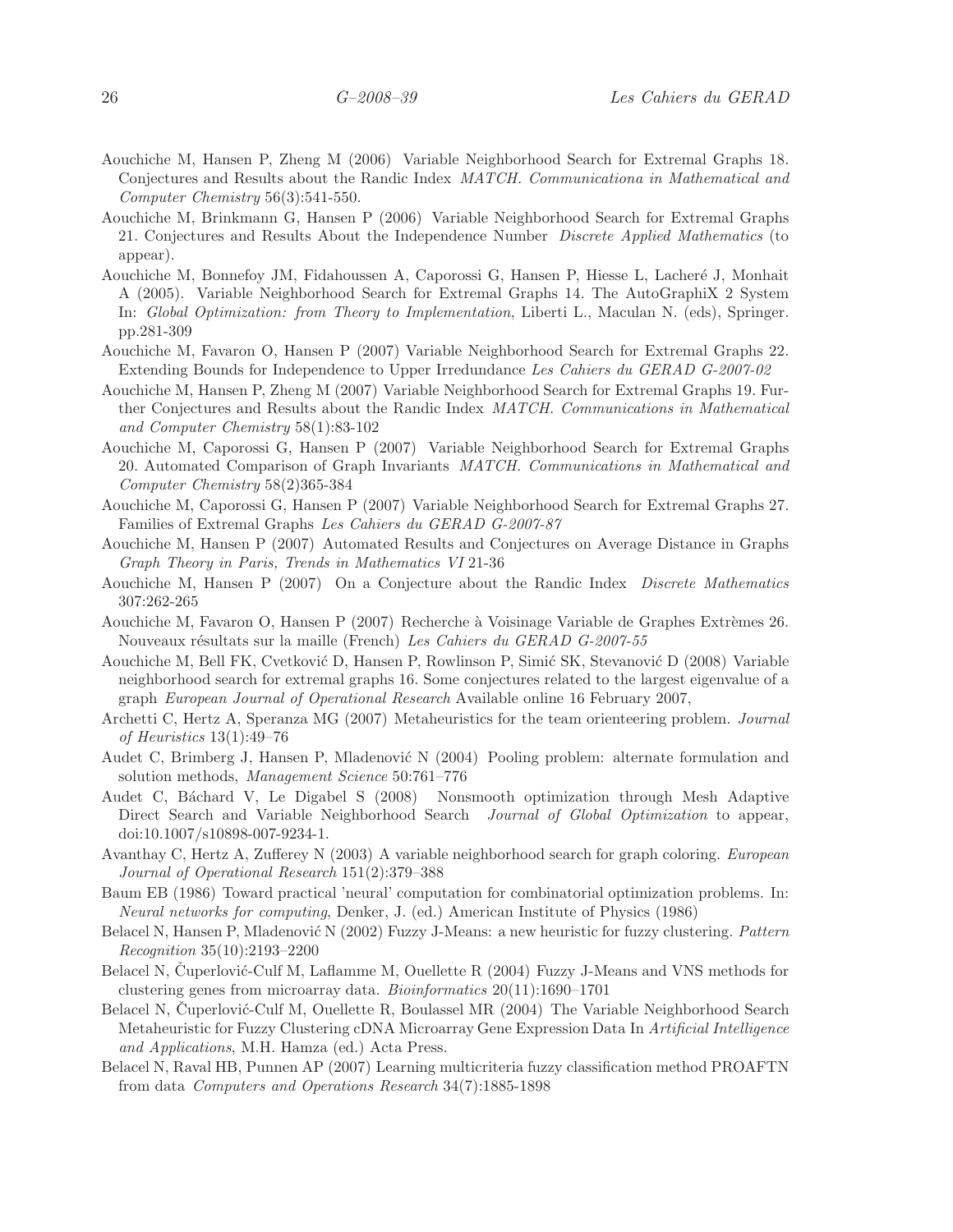- <span id="page-32-22"></span>Belhaiza S, de Abreu N, Hansen P, Oliveira C (2007) Variable Neighborhood Search for Extremal Graphs 11. Bounds on Algebraic Connectivity Graph Theory and Combinatorial Optimization D. Avis, A. Hertz and O. Marcotte (eds.), pp. 1-16.
- <span id="page-32-14"></span>Beltrán JD, Calderón JE, Jorge-Cabrera R, Moreno-Pérez JA, Moreno-Vega JM (2004) GRASP-VNS hybrid for the Strip Packing Problem. In Hybrid Metaheuristics 2004 pp. 79-90
- <span id="page-32-10"></span>Benati S (2008) Categorical data fuzzy clustering: An analysis of local search heuristics Computers and Operations Research 35(3):766-775
- <span id="page-32-3"></span>Benati S, Hansen P (2002) The maximum capture problem with random utilities: Problem formulation and algorithms. European Journal of Operational Research 143(3):518–530
- <span id="page-32-7"></span>Bischoff M, Dächert K (2008) Allocation search methods for a generalized class of locationallocation problems European Journal of Operational Research Available online 22 October 2007
- <span id="page-32-17"></span>Blazewicz J, Pesch E, Sterna M, Werner F (2005) Metaheuristics for late work minimization in twomachine flow shop with common due date. Lecture Notes in Artificial Intelligence 3698:222-234
- <span id="page-32-18"></span>Blazewicz J, Pesch E, Sterna M, Werner F (2008) Metaheuristic approaches for the two-machine flowshop problem with weighted late work criterion and common due date Computers and Operations Research 35(2):574-599
- <span id="page-32-15"></span>Bock S, Hoberg K (2007) Detailed layout planning for irregularly-shaped machines with transportation path design European Journal of Operational Research 177(2):693-718
- <span id="page-32-19"></span>Bouffard V, Ferland JA (2007) Improving simulated annealing with variable neighborhood search to solve the resource-constrained scheduling problem *Journal of Scheduling* 10(6):375-386
- <span id="page-32-21"></span>Bräysy O (2003) A reactive variable neighborhood search for the vehicle routing problem with time windows. INFORMS Journal on Computing 15(4):347-368
- <span id="page-32-2"></span>Brimberg J, Mladenović N (1996) A variable neighborhood algorithm for solving the continuous location-allocation problem. Studies in Locational Analysis 10:1–12
- <span id="page-32-0"></span>Brimberg J, Hansen P, Mladenović N, Taillard  $\acute{E}$  (2000) Improvements and comparison of heuristics for solving the Multisource Weber problem. Operations Research 48(3):444–460
- <span id="page-32-1"></span>Brimberg J, Hansen P, Lih K-W, Mladenović N, Breton M (2003) An oil pipeline design problem. Operations Research 51(2):228–239
- <span id="page-32-4"></span>Brimberg J, Mladenović N, Salhi S (2004) The multi-source Weber problem with constant opening cost Journal of the Operational Research Society 55:640-646.
- <span id="page-32-5"></span>Brimberg J, Hansen P, Mladenović N (2006) Decomposition strategies for large-scale continuous location-allocation problems IMA Journal of Management Mathematics 17:307-316.
- <span id="page-32-13"></span>Brimberg J, Urošević D, Mladenović N (2006) Variable neighborhood search for the vertex weighted k-cardinality tree problem. European Journal of Operational Research 171(1):74–84
- <span id="page-32-6"></span>Brimberg J, Hansen P, Laporte G, Mladenović N, Urošević D (2008) The maximum return-oninvestment plant location problem with market share *Journal of the Operational Research Society* 59(3):399-406.
- <span id="page-32-12"></span>Brimberg J, Mladenović N, Urošević D (2008) Local and variable neighborhood search for the  $k$ cardinality subgraph problem Journal of Heuristics to appear, doi: 10.1007/s10732-007-9046-y
- <span id="page-32-8"></span>Brusco M, Steinley D (2007) A variable neighborhood search method for generalized blockmodeling of two-mode binary matrices Journal of Mathematical Psychology 51(5):325-338
- <span id="page-32-9"></span>Brusco MJ, Steinley D (2007) A Comparison of Heuristic Procedures for Minimum Within-Cluster Sums of Squares Partitioning Psychometrika 72(4) 583-600
- <span id="page-32-11"></span>Brusco MJ, Kohn H-F, Stahl S (2008) Heuristic Implementation of Dynamic Programming for Matrix Permutation Problems in Combinatorial Data Analysis Psychometrika Article in Press.
- <span id="page-32-20"></span>Burke EK, Cowling P, Keuthen R (2001) Effective local and guided variable neighborhood search methods for the asymmetric travelling salesman problem. Lecture Notes in Computer Science 2037:203- 212.
- <span id="page-32-16"></span>Burke EK, De Causmaecker P, Petrovic S, Vanden Berghe G (2004) Variable neighborhood search for nurse rostering Problems In Metaheuristics: computer decision-making, Resende et al.(eds.),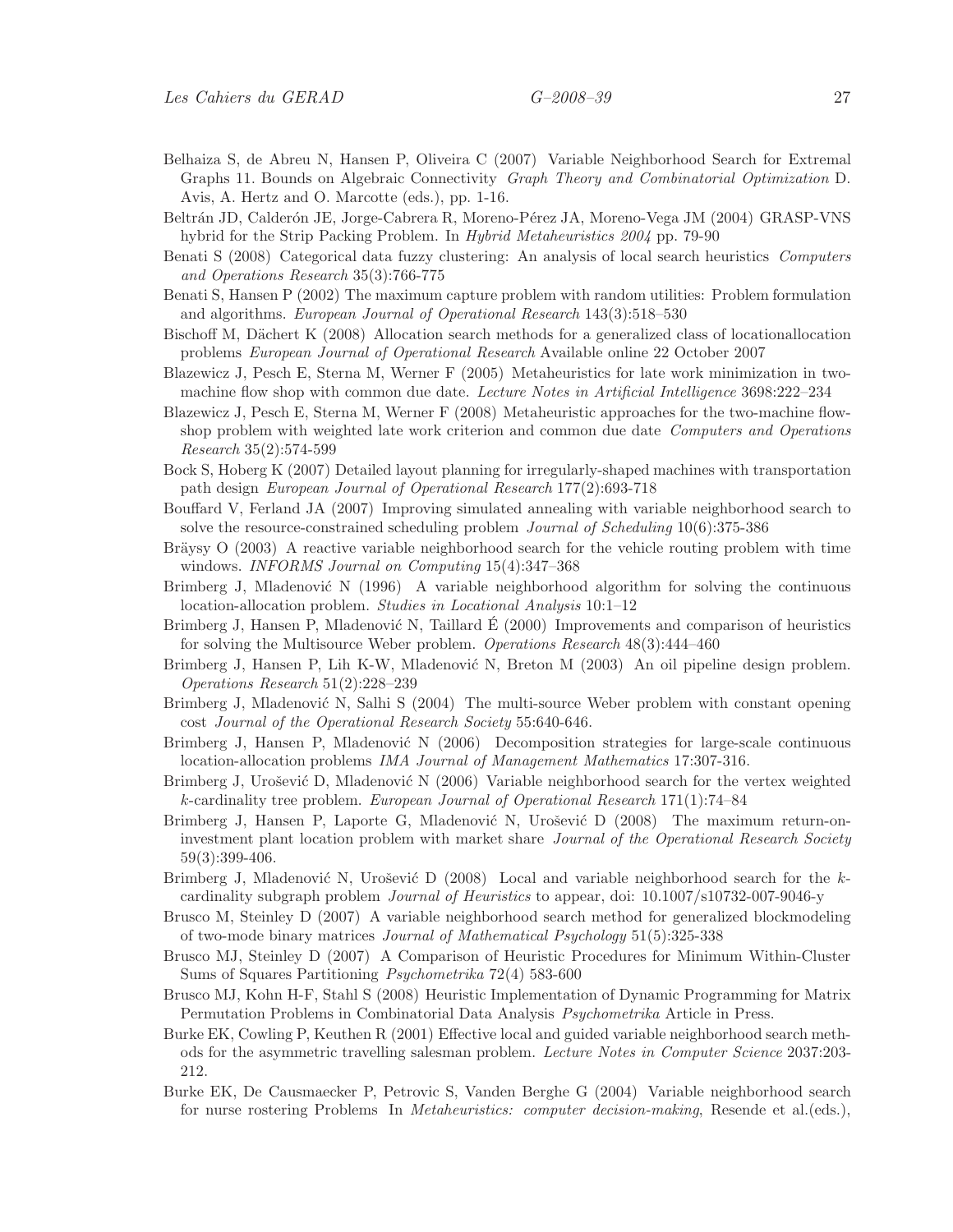Kluwer. pp. 153-172

- <span id="page-33-0"></span>Burke EK, Kendall G (2005) Search Methodologies. Introductory tutorials in optimization and decision support techniques Springer (2005)
- <span id="page-33-12"></span>Burke EK, Curtois T, Post G, Qu R, Veltman B (2008) A hybrid heuristic ordering and Variable Neighbourhood Search for the nurse rostering problem European Journal of Operational Research, 188(2):330-341.
- <span id="page-33-2"></span>Canuto S, Resende M, Ribeiro C (2001) Local search with perturbations for the prize-collecting Steiner tree problem in graphs. Networks 31(3):201–206
- <span id="page-33-3"></span>Caporossi G, Hansen P (2000) Variable neighborhood search for extremal graphs 1. The AutoGraphiX system. Discrete Mathematics 212:29–44
- <span id="page-33-4"></span>Caporossi G, Hansen P (2004) Variable neighborhood search for extremal graphs 5. Three ways to automate finding conjectures. Discrete Mathematics 276(1–3):81–94
- <span id="page-33-5"></span>Caporossi G, Cvetković D, Gutman I, Hansen P (1999) Variable neighborhood search for extremal graphs 2. Finding graphs with extremal energy. Journal of Chemical Information and Computer Sciences 39:984–996
- <span id="page-33-19"></span>Caporossi G, Dobrynin A A, Gutman I, Hansen P (1999) Trees with Palindromic Hosoya Polynomials Graph Theory Notes of New York 37:10–16
- <span id="page-33-6"></span>Caporossi G, Gutman I, Hansen P (1999) Variable neighborhood search for extremal graphs 4. Chemical trees with extremal connectivity index. Computers & Chemistry  $23(5):469-477$
- <span id="page-33-20"></span>Caporossi G, Gutman I, Hansen P, Pavlović L, Graphs with maximum connectivity index Computational Biology and Chemistry 27:85-90
- <span id="page-33-17"></span>Caporossi G, Alamargot D, Chesnet D (2004) Using the computer to study the dynamics of the handwriting processes. Lecture Notes in Computer Science 3245:242-254
- <span id="page-33-14"></span>Carrabs F, Cordeau J-F, Laporte G (2007) Variable Neighbourhood Search for the Pickup and Delivery Traveling Salesman Problem with LIFO Loading, INFORMS Journal on Computing 19(4):618-632.
- <span id="page-33-9"></span>Carrizosa E, Martín-Barragán B, Plastria F, Romero Morales D (2007) On the Selection of the Globally Optimal Prototype Subset for Nearest-Neighbor Classification INFORMS Journal on Computing 19(3):470-479
- <span id="page-33-10"></span>Consoli S, Darby-Dowman K, Mladenović N, Moreno Pérez JA (2008) Greedy randomized adaptive search and Variable Neighbourhood Search for the minimum labelling spanning tree problem European Journal of Operational Research, Available online 15 March 2008
- <span id="page-33-8"></span>Costa MC, Monclar FR, Zrikem M (2002) Variable neighborhood decomposition search for the optimization of power plant cable layout. Journal of Intelligent Manufacturing 13(5):353–365
- <span id="page-33-11"></span>Cote P, Wong T, Sabourin R (2005) A hybrid multi-objective evolutionary algorithm for the uncapacitated exam proximity problem. Lecture Notes in Computer Science 3616:294–312
- <span id="page-33-16"></span>Cowling PI, Keuthen R (2005) Embedded local search approaches for routing optimization Computers and Operations Research 32(3):465-490
- <span id="page-33-7"></span>Crainic T, Gendreau M, Hansen P, Mladenović N (2004) Cooperative parallel variable neighborhood search for the p-median. Journal of Heuristics 10:289–310
- <span id="page-33-15"></span>Crispim J, Brandao J (2001) Reactive tabu search and variable neighborhood descent applied to the vehicle routing problem with backhauls. In MIC'2001, pages 631-636, Porto. 2001.
- <span id="page-33-18"></span>Cvetkovic D, Simic S, Caporossi G, Hansen P (2001) Variable Neighborhood Search for Extremal Graphs 3. On the Largest Eigenvalue of Color-Constrained Trees Linear and Multilinear Algebra 49:143-160
- <span id="page-33-13"></span>Dahal K, Remde S, Cowling P, Colledge N (2008) Improving Metaheuristic Performance by Evolving a Variable Fitness Function Lecture Notes in Computer Science 4972:170-181
- <span id="page-33-1"></span>Davidon W C (1959) Variable metric algorithm for minimization. Argonne National Laboratory Report ANL-5990
- Davidović T (2000) Scheduling heuristic for dense task graphs. *Yugoslav Journal of Operations* Research 10:113–136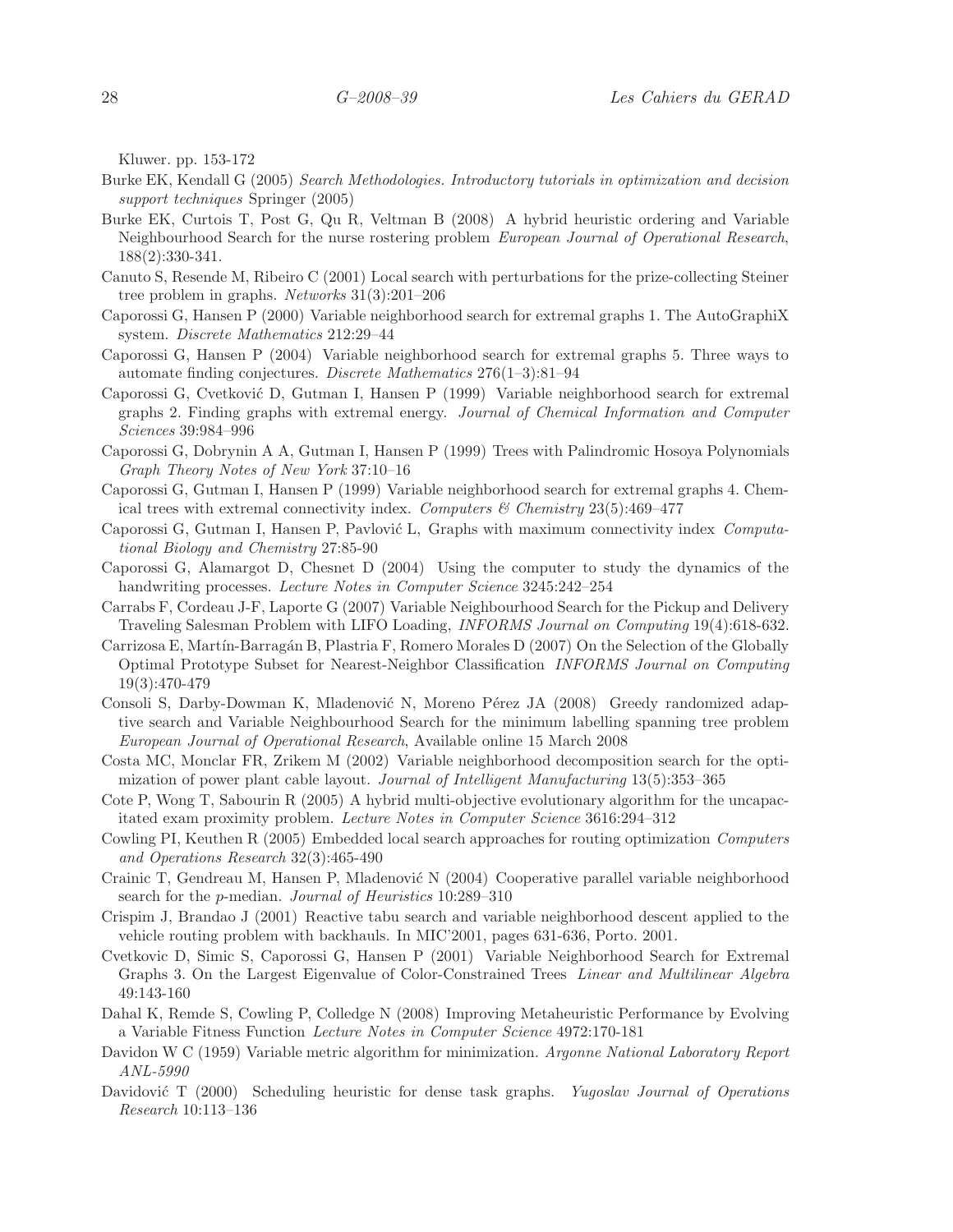- <span id="page-34-17"></span>Davidović T, Hansen P, Mladenović N (2005) Permutation-based genetic, tabu, and variable neighborhood search heuristics for multiprocessor scheduling with communication delays. Asia-Pacific Journal of Operational Research 22(3):297–326
- <span id="page-34-16"></span>De Paula MR, Ravetti MG, Mateus GR, Pardalos PM (2007) Solving parallel machines scheduling problems with sequence-dependent setup times using Variable Neighbourhood Search IMA Journal of Management Mathematics 18(2):101-116
- <span id="page-34-11"></span>de Souza MC, Martins P (2008) Skewed VNS enclosing second order algorithm for the degree constrained minimum spanning tree problem European Journal of Operational Research In Press, Available online 16 February 2007,
- <span id="page-34-2"></span>Degila JR, Sansò B (2004) Topological design optimization of a Yottabit-per-second lattice network. IEEE Journal on Selected Areas in Communications 22(9):1613–1625
- <span id="page-34-18"></span>Del Pia A, Filippi C (2006) A variable neighborhood descent algorithm for a real waste collection problem with mobile depots International Transactions in Operational Research 13(2):125-141
- <span id="page-34-15"></span>Desrosiers J, Mladenović N, Villeneuve D (2005) Design of balanced MBA student teams. Journal of the Operational Research Society 56(1):60–66
- <span id="page-34-3"></span>Dias TCS, De Sousa GF, Macambira EM, Cabral LDAF, Fampa MHC (2006) An efficient heuristic for the ring star problem. Lecture Notes in Computer Science 4007:24–35
- <span id="page-34-4"></span>Domínguez-Marín P, Nickel S, Hansen P, Mladenović N (2005) Heuristic procedures for solving the Discrete Ordered Median Problem. Annals of Operations Research 136(1):145–173
- <span id="page-34-20"></span>Dražić M, Kovacevic Vujcić V, Cangalović M, Mladenović N (2006) GLOB – A new VNS-based Software for Global Optimization In: Global Optimization: from Theory to Implementation, Liberti L., Maculan N. (eds), Springer. pp. 135–144
- <span id="page-34-19"></span>Dražić M, Lavor C, Maculan N, Mladenović N (2008) A continuous variable neighborhood search heuristic for finding the three-dimensional structure of a molecule European Journal of Operational Research 185(3):1265-1273
- <span id="page-34-6"></span>Drezner Z, Hahn PM, Taillard ED (2005) Recent advances for the quadratic assignment problem with special emphasis on instances that are difficult for meta-heuristic methods. Annals of Operations Research 139(1):65–94
- <span id="page-34-10"></span>Duarte A, Sanchez A, Fernandez F, Cabido R A low-level hybridization between memetic algorithm and VNS for the max-cut problem GECCO 2005 – Genetic and Evolutionary Computation Conference 999-1006.
- <span id="page-34-7"></span>du Merle O, Villeneuve D, Desrosiers J, Hansen P (1999) Stabilized column generation. Discrete Mathematics 194(1–3):229–237
- <span id="page-34-8"></span>du Merle O, Hansen P, Jaumard B, Mladenović N (2000) An interior point algorithm for Minimum sum-of-squares clustering. SIAM Journal on Scientific Computing 21:1485–1505
- <span id="page-34-5"></span>Fathali J, Kakhki HT (2006) Solving the p-median problem with pos/neg weights by variable neighborhood search and some results for special cases. European Journal of Operational Research 170(2):440– 462
- <span id="page-34-9"></span>Festa P, Pardalos PM, Resende MGC, Ribeiro CC (2002) Randomized heuristics for the MAX-CUT problem. Optimization Methods and Software 17(6):1033–1058
- <span id="page-34-13"></span>Fischetti M, Lodi A (2003) Local branching. Mathematical Programming 98(1–3):23–47
- <span id="page-34-14"></span>Fischetti M, Polo C, Scantamburlo M (2004) A local branching heuristic for mixed-integer programs with 2-level variables, with an application to a telecommunication network design problem. Networks 44(2):61–72
- <span id="page-34-0"></span>Fletcher R, Powell MJD (1963) Rapidly convergent descent method for minimization. The Computer Journal 6:163–168
- <span id="page-34-12"></span>Fleszar K, Hindi KS (2002) New heuristics for one-dimensional bin-packing. Computers and Operations Research 29:821–839
- <span id="page-34-1"></span>Fleszar K, Hindi KS (2004) Solving the resource-constrained project scheduling problem by a variable neighborhood search. European Journal of Operational Research 155(2):402–413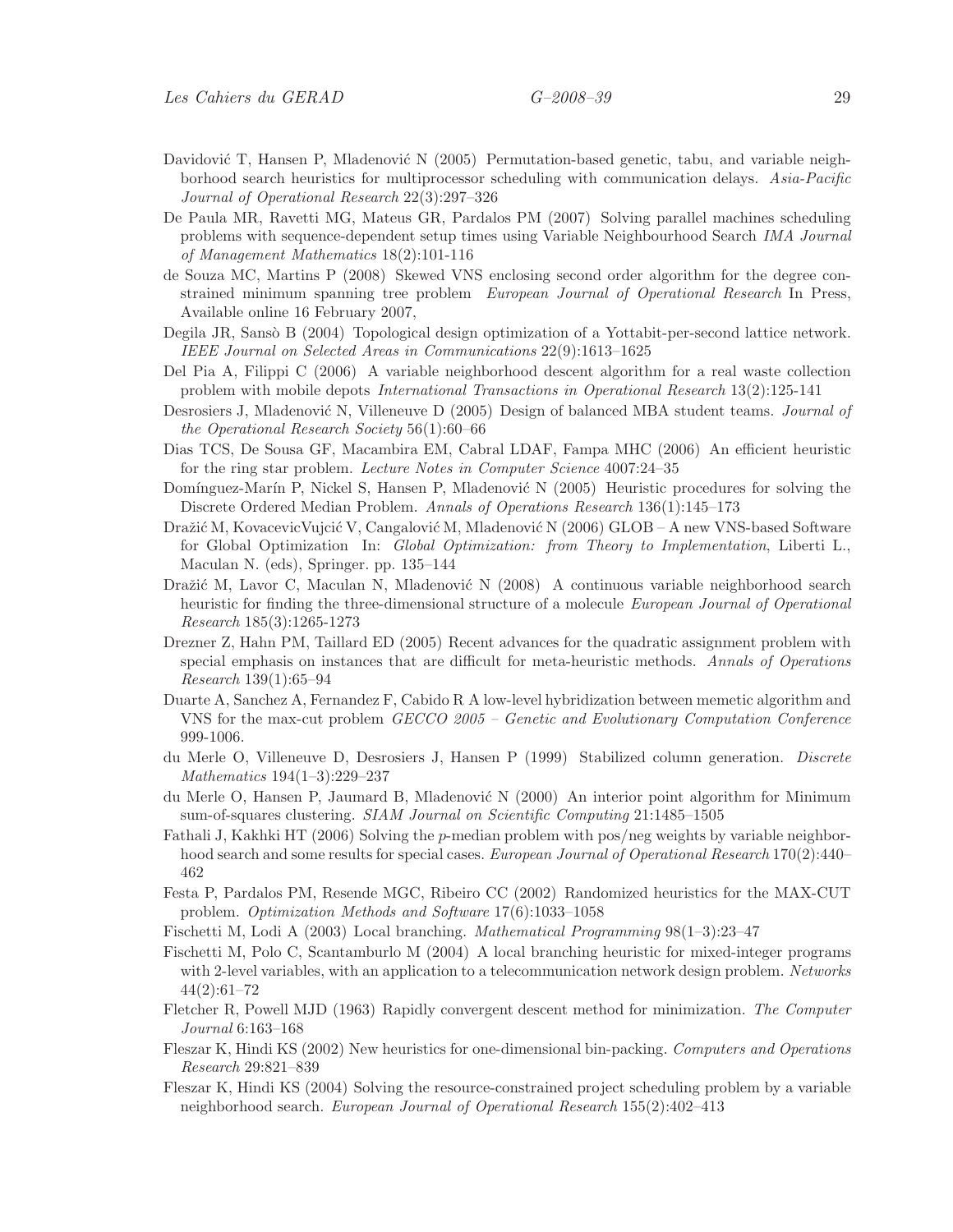- <span id="page-35-6"></span>Fleszar K, Hindi KS (2008) An effective VNS for the capacitated p-median problem European Journal of Operational Research Available online 15 February 2007,
- <span id="page-35-14"></span>Fleszar K, Osman IH, Hindi KS (2008) A Variable Neighbourhood Search algorithm for the open vehicle routing problem European Journal of Operational Research Article in Press.
- <span id="page-35-19"></span>Fowler PW, Hansen P, Caporossi G, Soncini A (2001) Variable Neighborhood Search for Extremal Graphs 7. Polyenes with maximum HOMO-LUMO gap Chemical Physics Letters 49:143-146
- <span id="page-35-11"></span>Gagn´e C, Gravel M, Price WL (2005) Using metaheuristic compromise programming for the solution of multiple-objective scheduling problems Journal of the Operational Research Society 56:687-698.
- <span id="page-35-8"></span>Galinier P, Hertz A (2006) A survey of local search methods for graph coloring Computers and Operations Research 33(9):2547-2562.
- <span id="page-35-12"></span>Gao J, Sun L, Gen M (2008) A hybrid genetic and variable neighborhood descent algorithm for flexible job shop scheduling problems Computers and Operations Research 35(9):2892-2907.
- <span id="page-35-18"></span>García CG, Pérez-Brito D, Campos V, Marti R (2006) Variable neighborhood search for the linear ordering problem. Computers and Operations Research 33(12):3549–3565
- <span id="page-35-4"></span>García-López F, Melián-Batista B, Moreno-Pérez JA, Moreno-Vega JM (2002) The parallel variable neighborhood search for the p-median problem. Journal of Heuristics 8(3):375–388
- <span id="page-35-0"></span>Garey MR, Johnson DS (1978) Computers and Intractability: A Guide to the Theory of NP-Completeness. Freeman, New-York.
- <span id="page-35-13"></span>Gavranović H (2008) Local search and suffix tree for car-sequencing problem with colors, European Journal of Operational Research Available online 13 May 2007,
- Gendreau M, Potvin JY (2005) Metaheuristics in combinatorial optimization. Annals of Operations Research 140(1):189–213
- <span id="page-35-15"></span>Geiger MJ, Wenger W (2007) On the interactive resolution of multi-objective vehicle routing problems Lecture Notes in Computer Science 4403:687-699.
- <span id="page-35-17"></span>Ghiani G, Hertz A, Laporte G (2002) Recent algorithmic advances for arc routing problems. In Operations Research/Management Science at Work E. Kozan and A. Ohuchireds, eds, Kluwer, Boston, pp. 1-20
- <span id="page-35-2"></span>Gill P, Murray W, Wright M (1981) Practical optimization Academic Press, London
- <span id="page-35-1"></span>Glover F, Kochenberger G (eds.) (2003) Handbook of Metaheuristics. Kluwer
- <span id="page-35-16"></span>Goel A, Gruhn V (2008) The General Vehicle Routing Problem. European Journal of Operational Research To appear (2007)
- <span id="page-35-3"></span>Griffith RE, Stewart RA (1961) A nonlinear programming technique for the optimization of continuous processing systems Management Science 7:379–392
- <span id="page-35-10"></span>Gupta SR, Smith JS (2006) Algorithms for single machine total tardiness scheduling with sequence dependent setups. European Journal of Operational Research 175(2):722–739
- <span id="page-35-9"></span>Gutjahr WJ, Katzensteiner S, Reiter P (2007) A VNS Algorithm for Noisy Problems and Its Application to Project Portfolio Analysis Lecture Notes in Computer Science 4665:93-104
- <span id="page-35-20"></span>Gutman I, Hansen P, Mélot H (2005) Variable neighborhood search for extremal graphs 10. Comparison of irregularity indices for chemical trees Journal of Chemical Information and Modeling 45:222-230
- <span id="page-35-21"></span>Gutman I, Miljković O, Caporossi G, Hansen P (1999) Alkanes with small and large Randić connectivity indices Chemical Physics Letters 306:366-372
- <span id="page-35-5"></span>Höller H, Melián B, Voss S (2008) Applying the pilot method to improve VNS and GRASP metaheuristics for the design of SDH/WDM networks. European Journal of Operational Research To appear
- <span id="page-35-7"></span>Han H, Ye J, Lv Q (2007) A VNS-ANT Algorithm to QAP In: Third International Conference on Natural Computation 3:426 - 430
- <span id="page-35-22"></span>Hansen P (2002) Computers in Graph Theory Graph Theory Notes of New York XLIII:20-39.
- <span id="page-35-23"></span>Hansen P (2005) How far is, should and could be conjecture-making in graph theory an automated process? In Graph and Discovery, Dimacs series in Discrete Mthematics and theoretical computer science, 69: 189-229.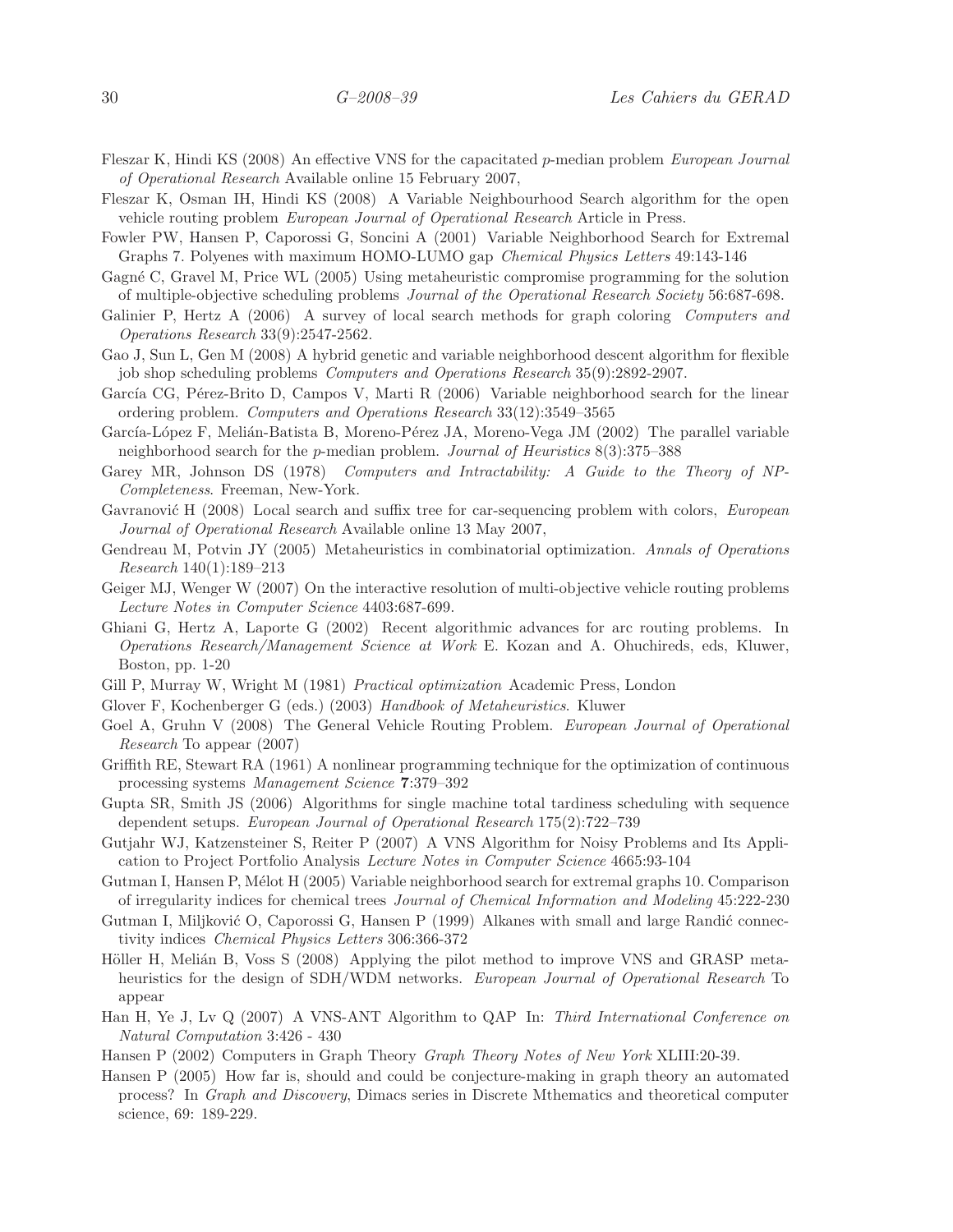- Hansen P, Aouchiche M, Caporossi G, Mélot H and Stevanovic D (2005). What forms do interesting conjectures have in graph theory? In Graph and Discovery, Dimacs series in Discrete Mthematics and theoretical computer science, 69: 231-251.
- <span id="page-36-20"></span>Hansen P (2002) Computers and Discovery in Algebraic Graph Theory Linear Algebra and Applications 356 (1-3):211-230.
- <span id="page-36-15"></span>Hansen P, Mélot H (2003) Variable Neighborhood Search for Extremal Graphs 6. Analysing Bounds for the Connectivity Index Journal of Chemical Information and Computer Sciences 43:1-14
- <span id="page-36-16"></span>Hansen P, Mélot H (2005) Variable Neighborhood Search for Extremal Graphs 9. Bounding the Irregularity of a Graph In Graphs and Discovery 69:253 - 264
- <span id="page-36-8"></span>Hansen P, Mladenović N (1997) Variable neighborhood search for the  $p$ -median. Location Science 5:207–226
- <span id="page-36-0"></span>Hansen P, Mladenović N (1999) An introduction to variable neighborhood search. In: Metaheuristics, Advances and Trends in Local Search Paradigms for Optimization, Voss S et al.(eds.) Kluwer. pp. 433–458
- <span id="page-36-13"></span>Hansen P, Mladenović N (1999b) First improvement may be better than best improvement: An empirical study. Les Cahiers du GERAD G-99-40. 1999.
- <span id="page-36-1"></span>Hansen P, Mladenović N (2001) Variable neighborhood search: Principles and applications. European Journal of Operational Research 130:449–467
- <span id="page-36-3"></span>Hansen P, Mladenović N (2001) J-Means: A new local search heuristic for minimum sum-of-squares clustering. Pattern Recognition 34:405–413
- Hansen P, Mladenović N (2001) Developments of variable neighborhood search. In: Essays and surveys in metaheuristics, Ribeiro C, Hansen P (eds.) Kluwer. pp. 415–440
- <span id="page-36-2"></span>Hansen P, Mladenović N (2003) Variable Neighborhood Search. In: Handbook of Metaheuristics, Glover F, Kochenberger G (eds.) Kluwer. pp. 145–184.
- <span id="page-36-14"></span>Hansen P, Mladenović N (2006) First improvement may be better than best improvement: An empirical study. Discrete Applied Mathematics 154, 802-817
- <span id="page-36-9"></span>Hansen P, Mladenović N (2008) Complement to a comparative analysis of heuristics for the p-median problem Statistics and Computing 18(1):41-46
- <span id="page-36-10"></span>Hansen P, Perron S (2007) Algorithms for  $\mathcal{L}_1$ -embeddebility and related problems *Journal of Classi*fication  $24(2):251-275$ .
- <span id="page-36-18"></span>Hansen P, Stevanović D (2005) Variable Neighborhood Search for Extremal Graphs 15. On Bags and Bugs Discrete Applied Matehmatics (to appear).
- <span id="page-36-19"></span>Hansen P, Vukicević D (2006) Variable Neighborhood Search for Extremal Graphs 23. On the Randic Index and the Chromatic Number Discrete Mathematics (to appear).
- <span id="page-36-6"></span>Hansen P, Jaumard B, Mladenović N, Parreira A (2000) Variable neighborhood search for Weighted maximum satisfiability problem. Les Cahiers du GERAD G-2000-62, HEC Montréal, Canada
- <span id="page-36-4"></span>Hansen P, Mladenović N, Pérez-Brito D (2001) Variable neighborhood decomposition search. Journal of Heuristics 7(4):335–350
- <span id="page-36-12"></span>Hansen P, Mladenović N, Urošević D (2004) Variable neighborhood search for the maximum clique. Discrete Applied Mathematics 145(1):117–125
- <span id="page-36-17"></span>Hansen P, Mélot H, Gutman I (2005) Variable Neighborhood Search for Extremal Graphs 12. A Note on the Variance of Bounded Degrees in Graphs MATCH Communications in Mathematical and in Computer Chemistry 54:221-232.
- <span id="page-36-5"></span>Hansen P, Mladenović N, Urošević D (2006) Variable neighborhood search and local branching. Computers and Operations Research 33(10):3034–3045
- <span id="page-36-7"></span>Hansen P, Brimberg J, Urošević D, Mladenović N (2007) Primal-Dual Variable Neighborhood Search for the Simple Plant Location Problem. INFORMS Journal on Computing 19(4):552–564
- <span id="page-36-11"></span>Hansen P, Lazić J, Mladenović N (2007) Variable neighbourhood search for colour image quantization IMA Journal of Management Mathematics 18(2) pp. 207-221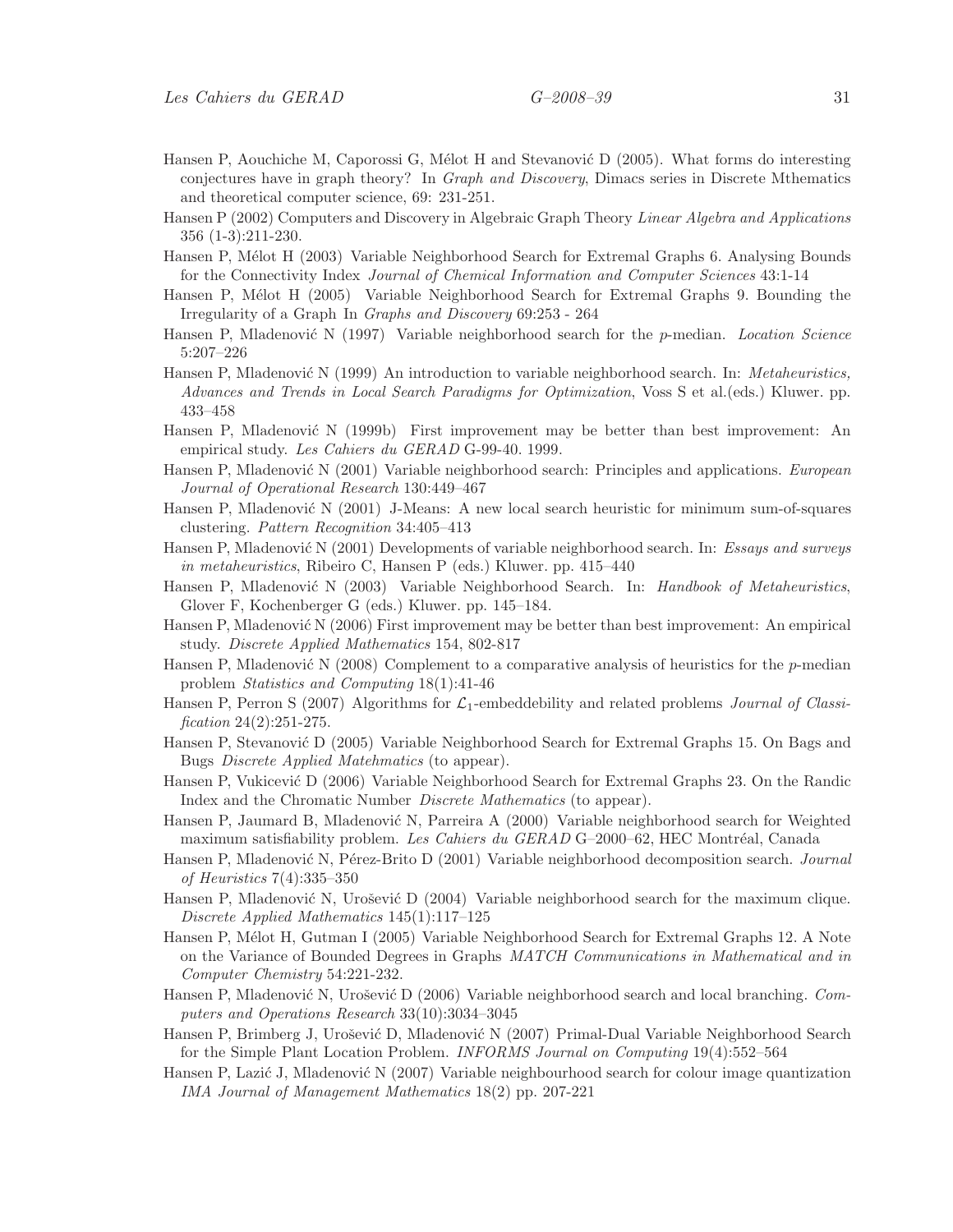- Hansen P, Mladenović N, Moreno Pérez JA (2008) Variable Neighborhood Search European Journal of Operational Research Available online 15 February 2007,
- <span id="page-37-16"></span>Hansen P, Oğuz C, Mladenović N (2008) Variable neighborhood search for minimum cost berth allocation European Journal of Operational Research Available online 15 February 2007,
- <span id="page-37-20"></span>Hansen p, Perron S Merging the local and global approaches to probabilistic satisfiability International Journal of Approximate Reasoning 47(2): 125-140.
- <span id="page-37-17"></span>Haugland D (2007) A Bidirectional Greedy Heuristic for the Subspace Selection Problem Lecture Notes in Computer Science 4638:162-176
- <span id="page-37-13"></span>Hemmelmayr VC, Doerner KF, Hartl RF (2008) A Variable Neighborhood Search Heuristic for the Periodic Routing Problems. European Journal of Operational Research accepted.
- <span id="page-37-18"></span>Hemmelmayr V, Doerner KF, Hartl RF, Savelsbergh MWP (2008) Delivery strategies for blood products supplies OR Spectrum, Article in Press.
- <span id="page-37-12"></span>Hertz A, Mittaz M (2001) A variable neighborhood descent algorithm for the undirected capacitated arc routing problem. Transportation Science 35(4):425–434
- <span id="page-37-0"></span>Hertz A, Plumettaz M, Zufferey N (2008) Variable space search for graph coloring. Discrete Applied Mathematics, accepted, 2008
- <span id="page-37-8"></span>Higgins A, Beashel G, Harrison A (2006) Scheduling of brand production and shipping within a sugar supply chain Journal of the Operational Research Society 57:490-498
- <span id="page-37-15"></span>Hindi KS, Fleszar K, Charalambous C (2003) An effective heuristic for the CLSP with setup times. Journal of the Operational Research Society 54(5):490–498
- <span id="page-37-4"></span>Hu B, Leitner M, Raidl GR (2008) Combining variable neighborhood search with integer linear programming for the generalized minimum spanning tree problem. Journal of Heuristics to appear, doi: 10.1007/s10732-007-9047-x
- <span id="page-37-9"></span>Hu B, Raidl GR (2008) Effective Neighborhood Structures for the Generalized Traveling Salesman Problem Lecture Notes in Computer Science 4972:36-47
- <span id="page-37-10"></span>Irnich S, Funke B, Grünert T (2006) Sequential search and its application to vehicle-routing problems Computers and Operations Research 33(8):2405-2429
- <span id="page-37-2"></span>Jabalameli MS, Ghaderi A (2008) Hybrid algorithms for the uncapacitated continuous locationallocation problem The International Journal of Advanced Manufacturing Technology 37(1-2):202- 209
- <span id="page-37-19"></span>Jovanović D, Mladenović N, Ognjanović Z (2007) Variable Neighborhood Search for the Probabilistic Satisfiability Problem In Metaheuristics. Progress in Complex Systems Optimization K.F. Doerner, Michel Gendreau, P. Greistorfer, W. Gutjahr, R.F. Hartl, M. Reimann (eds.) Springer-Verlag. pp.173-188.
- <span id="page-37-7"></span>Joly A, Frein Y (2007) Heuristics for an industrial car sequencing problem considering paint and assembly shop objectives Computers and Industrial Engineering, Available online 25 December 2007 doi:10.1016/j.cie.2007.12.014
- <span id="page-37-3"></span>Karam A, Caporossi G, Hansen P (2007) Arbitrary-norm hyperplane separation by Variable Neighbourhood Search IMA Journal of Management Mathematics 18(2) pp. 173-190.
- <span id="page-37-14"></span>Kawashimo S, Ono H, Sadakane K, Yamashita M (2006) DNA Sequence Design by Dynamic Neighborhood Searches Lecture Notes in Computer Science 4287:157-171
- <span id="page-37-6"></span>Kolisch R, Hartmann S (2006) Experimental investigation of heuristics for resource-constrained project scheduling: An update European Journal of Operational Research 174(1):23-37.
- <span id="page-37-5"></span>Kucherenko S, Belotti P, Liberti L, Maculan N (2007) New formulations for the Kissing Number Problem Discrete Applied Mathematics 155(14):1837-1841
- <span id="page-37-11"></span>Kytöjoki J, Nuortio T, Bräysy O, Gendreau M (2007) An efficient variable neighborhood search heuristic for very large scale vehicle routing problems. Computers and Operations Research 34(9):2743– 2757
- <span id="page-37-1"></span>Lapierre SD, Ruiz AB, Soriano P (2004) Designing distribution networks: Formulations and solution heuristic. Transportation Science 38(2):174–187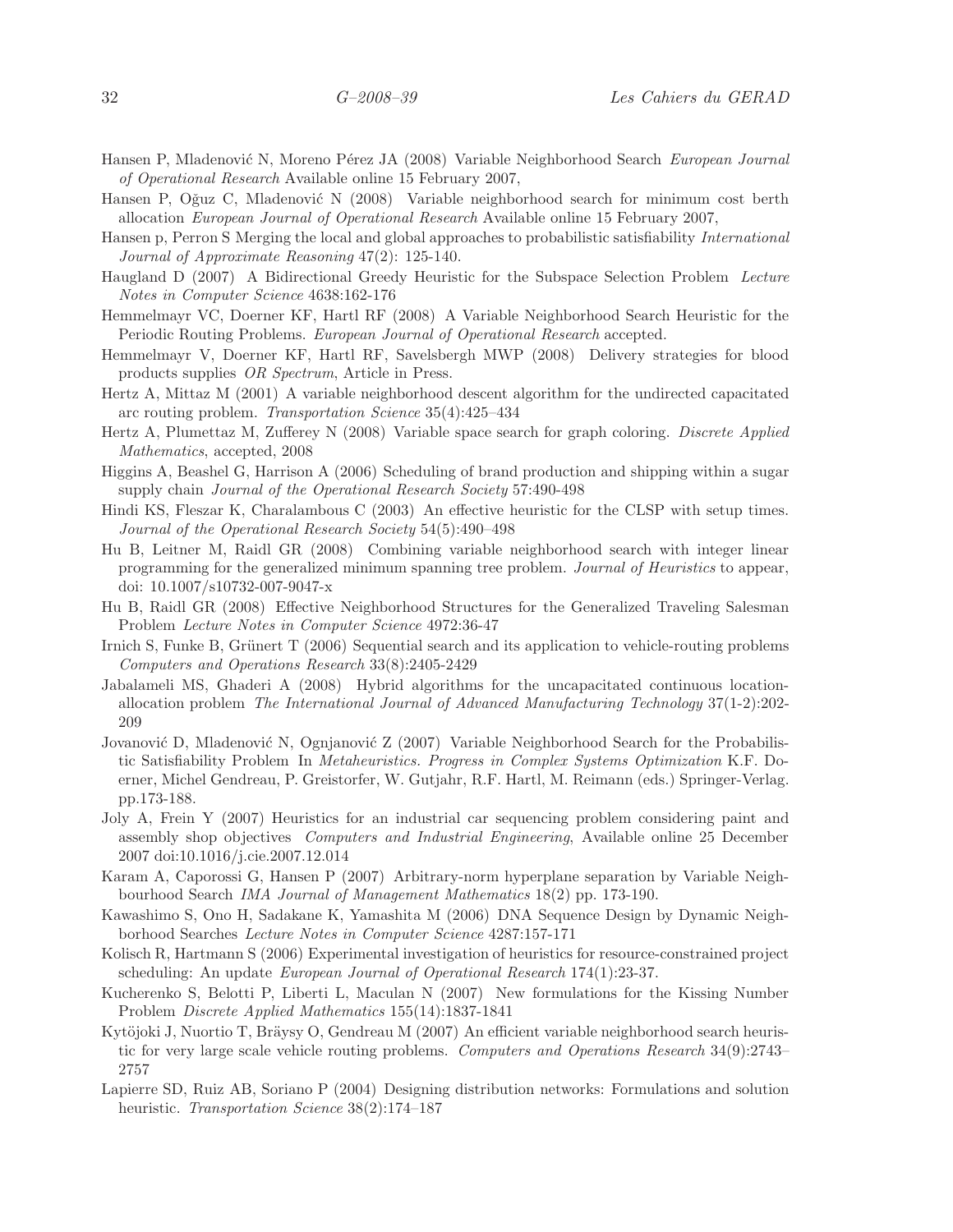- <span id="page-38-14"></span>Lejeune MA (2006) A variable neighborhood decomposition search method for supply chain management planning problems. European Journal of Operational Research 175(2):959–976
- <span id="page-38-15"></span>Liang Y-C, Chen YC (2007) Redundancy allocation of series-parallel systems using a variable neighborhood search algorithm. Reliability Engineering and System Safety 92(3):323–331
- <span id="page-38-17"></span>Liang Y-C, Lo M-H, Chen YC (2007) Variable neighbourhood search for redundancy allocation problems IMA Journal of Management Mathematics 18(2):135-156
- <span id="page-38-11"></span>Liao CJ, Cheng CC (2007) A variable neighborhood search for minimizing single machine weighted earliness and tardiness with common due date Computers and Industrial Engineering 52(4):404-413.
- <span id="page-38-13"></span>Liao CJ, Chao-Tang T, Luarn P (2007) A discrete version of particle swarm optimization for flowshop scheduling problems *Computers and Operations Research* 34 (10):3099-3111.
- <span id="page-38-19"></span>Liberti L, Lavor C, Maculan N, Marinelli F (2008) Double Variable Neighbourhood Search with smoothing for the molecular distance geometry problem *Journal of Global Optimization* to appear. doi: 10.1007/s10898-007-9218-1.
- <span id="page-38-10"></span>Lin S-W, Ying K-C (2008) A hybrid approach for single-machine tardiness problems with sequencedependent setup times, *Journal of the Operational Research Society* to appear, doi: 10.1057/palgrave.jors.2602434
- <span id="page-38-20"></span>Ling A, Xu C, Tang L (2007) A modified VNS metaheuristic for max-bisection problems *Journal of* Computational and Applied Mathematics, Available online 6 September 2007
- <span id="page-38-12"></span>Liu HB, Abraham A, Choi O, Moon SH (2006) Variable neighborhood particle swarm optimization for multi-objective flexible job-shop scheduling problems. Lecture Notes in Computer Science 4247:197– 204
- <span id="page-38-8"></span>Liu H, Abraham A (2007) An hybrid fuzzy variable neighborhood particle swarm optimization algorithm for solving quadratic assignment problems Journal of Universal Computer Science 13(9):1309- 1331
- <span id="page-38-7"></span>Ljubic I (2007) A Hybrid VNS for Connected Facility Location. Lecture Notes in Computer Science 4771:157-169
- <span id="page-38-21"></span>Loudni S, Boizumault P (2008) Combining VNS with constraint programming for solving anytime optimization problems European Journal of Operational Research Available online 16 February 2007,
- <span id="page-38-2"></span>Loudni S, Boizumault P, David P (2006) On-line resources allocation for ATM networks with rerouting. Computers and Operations Research 33(10):2891-2917
- <span id="page-38-16"></span>Lusa A, Potts CN (2008) A Variable Neighbourhood Search algorithm for the constrained task allocation problem Journal of the Operational Research Society to appear, doi: 10.1057/palgrave.jors.2602413
- <span id="page-38-18"></span>Melechovsky J, Prins C, Calvo R (2005) A metaheuristic to solve a location-routing problem with non-linear costs. Journal of Heuristics 11(5–6):375–391
- <span id="page-38-4"></span>Melián-Batista B., Höller H, Voss S (2008) Designing WDM Networks by a Variable Neighborhood Search. Journal of Telecommunications and Information Technology To appear
- <span id="page-38-3"></span>Melián B (2006) Using memory to improve the VNS metaheuristic for the design of SDH/WDM networks. Lecture Notes in Computer Science 4030:82–93
- <span id="page-38-5"></span>Meric L, Pesant G, Pierre S Variable neighborhood search for optical routing in networks using latin routers Annales des Télécommunications/ Annals of Telecommunications 59(3-4): 261-286.
- <span id="page-38-1"></span>Mladenović N (2005) Formulation space search – a new approach to optimization (plenary talk). Proceedings of XXXII SYMOPIS'05, pp. 3 (Vuleta J. eds.), Vrnjacka Banja, Serbia.
- <span id="page-38-0"></span>Mladenović N, Hansen P (1997) Variable neighborhood search. Computers and Operations Research 24:1097–1100
- <span id="page-38-9"></span>Mladenović N, Urošević D (2003) Variable neighborhood search for the  $k$ -cardinality tree. Applied Optimization 86:481-500
- <span id="page-38-6"></span>Mladenović N, Labbé M, Hansen P (2003) Solving the p-center problem by Tabu search and Variable Neighborhood Search. Networks 42:48–64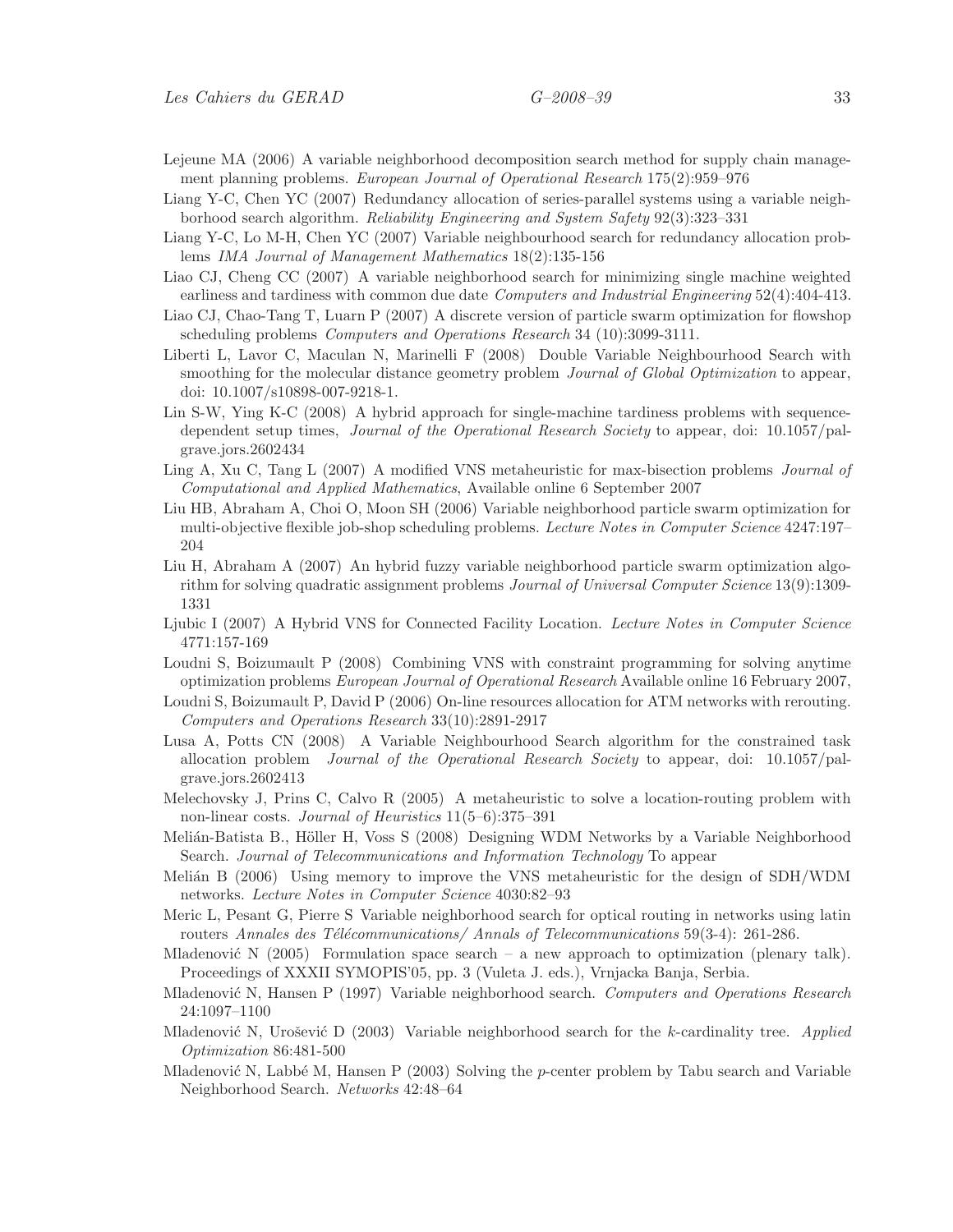- <span id="page-39-1"></span>Mladenović N, Petrović J, Kovačević-Vujčić V, Čangalović M (2003) Solving Spread spectrum radar polyphase code design problem by Tabu search and Variable neighborhood search. European Journal of Operational Research 151:389–399
- <span id="page-39-3"></span>Mladenović N, Plastria F, Urošević D (2005) Reformulation descent applied to circle packing problems. Computers and Operations Research 32:2419–2434
- <span id="page-39-4"></span>Mladenović N, Brimberg J, Hansen P, Moreno Pérez JA (2007) The p-median problem: A survey of metaheuristic approaches. European Journal of Operational Research 179(3):927–939
- <span id="page-39-17"></span>Mladenović N, Dražić M, Kovačevic-Vujčić V, Cangalović M (2008) General variable neighborhood search for the continuous optimization European Journal of Operational Research In Press, Available online 16 February 2007,
- Mladenović N (1995) A variable neighborhood algorithm a new metaheuristic for combinatorial optimization. Abstracts of papers presented at *Optimization Days*, Montréal, p. 112
- <span id="page-39-11"></span>MladenovicN, Plastria F, Uroševic D (2007) Formulation Space Search for Circle Packing Problems Lecture Notes on Computer Science 4638:212-216
- Moreno-Pérez JA, Hansen P, Mladenović N, (2005) Parallel Variable Neighborhood Search. In: *Parallel* Metaheuristics: A New Class of Algorithms, E. Alba (ed.) Wiley.
- <span id="page-39-7"></span>Moreno-Pérez JA, Moreno-Vega JM, Rodríguez-Martín I (2003) Variable neighborhood tabu search and its application to the median cycle problem. European Journal of Operational Research 151(2):365– 378
- <span id="page-39-18"></span>Mori H, Tsunokawa S (2005) Variable neighborhood tabu search for capacitor placement in distribution systems. IEEE International Symposium on Circuits and Systems (5): 4747-4750
- <span id="page-39-9"></span>Negreiros M, Palhano A (2006) The capacitated centred clustering problem Computers and Operations Research 33(6):1639-1663
- <span id="page-39-14"></span>Nuortio T, Kytöjoki J, Niska H, Bräysy O (2006) Improved route planning and scheduling of waste collection and transport. Expert Systems with Applications 30(2):223–232
- <span id="page-39-2"></span>Ochi LS, Silva MB, Drummond L (2001) Metaheuristics based on GRASP and VNS for solving Traveling purchaser problem. MIC'2001 pp. 489–494, Porto.
- <span id="page-39-19"></span>Ognjanović Z, Midić S, Mladenović N (2005) A Hybrid Genetic and Variable Neighborhood Descent for Probabilistic SAT Problem Lecture Notes in Computer Science 3636:42-53
- <span id="page-39-6"></span>Osman IH, Ahmadi S (2007) Guided construction search metaheuristics for the capacitated p-median problem with single source constraint Journal of the Operational Research Society 58(1):100-114
- <span id="page-39-5"></span>Pérez Pérez M, Almeida Rodríguez F, Moreno-Vega JM (2007) A hybrid VNS-path relinking for the p-hub median problem IMA Journal of Management Mathematics 18(2):157-172
- <span id="page-39-10"></span>Pacheco J, Casado S, Nuñez L (2007) Use of VNS and TS in classification: variable selection and determination of the linear discrimination function coefficients IMA Journal of Management Mathematics 18(2):191-206
- <span id="page-39-8"></span>Pacheco JA, Casado S, Alegre JF, Alvarez A (2008) Heuristic solutions for locating health resources IEEE Intelligent Systems 23(1):57-63.
- <span id="page-39-13"></span>Pan Q-K, Wang W-H, Zhu J-Y (2007) Some meta-heuristics for no-wait flow shop problem *Computer* Integrated Manufacturing Systems, CIMS 13(5):967-970
- <span id="page-39-12"></span>Pan Q-K, Wang W-H, Zhu J-Y, Zhao B-H (2007) Hybrid heuristics based on particle swarm optimization and variable neighborhood search for Job Shop scheduling Computer Integrated Manufacturing Systems, CIMS 13(2):323-328
- <span id="page-39-0"></span>Papadimitriou, C. (1994) Computational Complexity. Addison Wesley
- <span id="page-39-15"></span>Paraskevopoulos DC, Repoussis PP, Tarantilis CD, Ioannou G, Prastacos GP (2008) A Reactive Variable Neighborhood Tabu Search for the Heterogeneous Fleet Routing Problem with Time Windows Journal of Heuristics. To appear.
- <span id="page-39-16"></span>Pelta D, González JR, Moreno-Vega JM (2008) A simple and fast heuristic for protein structure comparison BMC Bioinformatics 9:161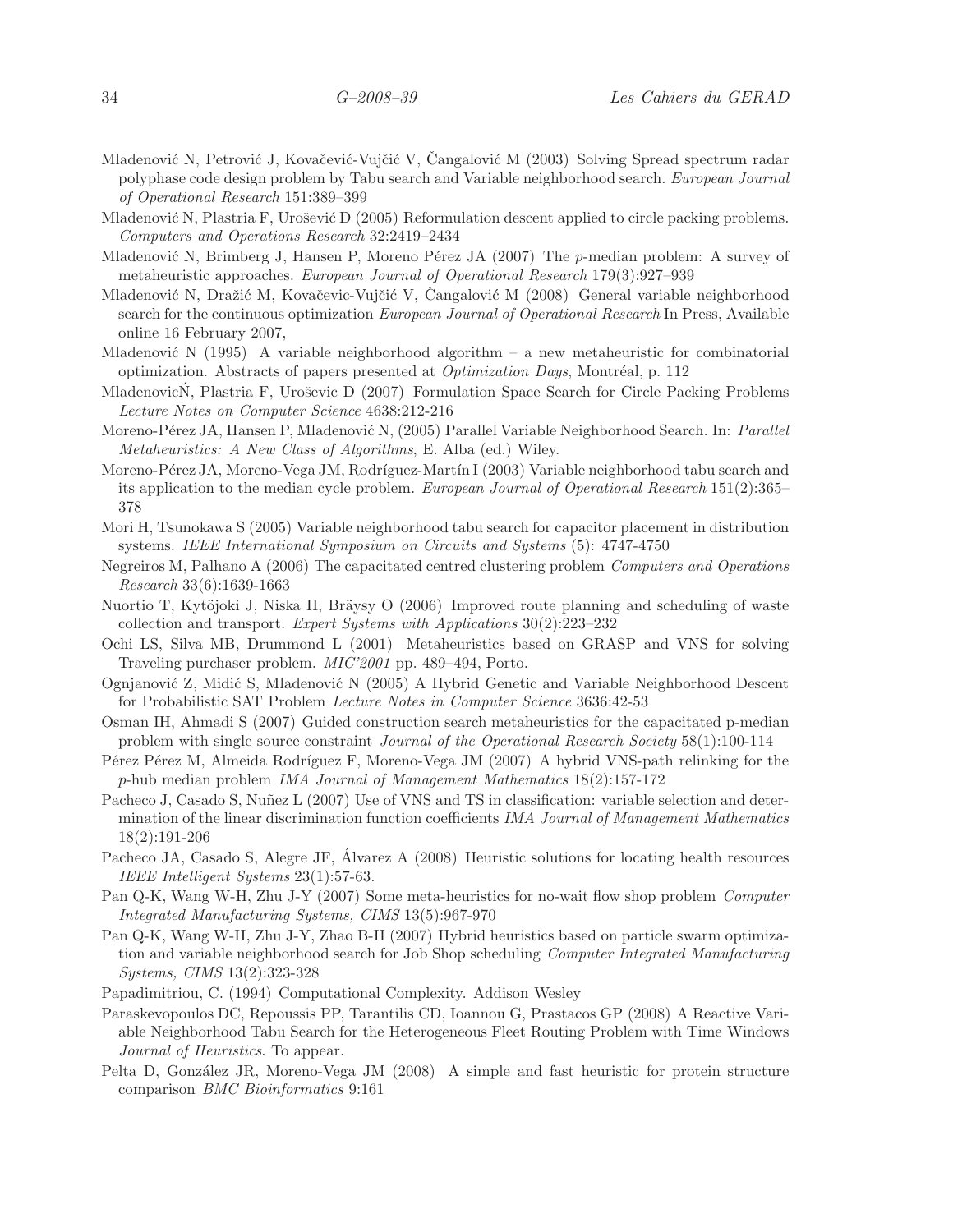- <span id="page-40-4"></span>Plastria F, Mladenović N, Urošević D (2005) Variable neighborhood formulation space search for circle packing. 18th Mini Euro Conference VNS, Tenerife, Spain
- <span id="page-40-14"></span>Polacek M, Hartl RF, Doerner K, Reimann M (2004) A variable neighborhood search for the multi depot vehicle routing problem with time windows Journal of Heuristics 10(6):613–627
- <span id="page-40-18"></span>Polacek M, Doerner KF, Hartl RF, Kiechle G, Reimann M (2007) Scheduling periodic customer visits for a traveling salesperson. European Journal of Operational Research 179(3):823–837
- <span id="page-40-17"></span>Polacek M, Doerner KF, Hartl RF, Maniezzo V (2008) A Variable Neighborhood Search for the Capacitated Arc Routing Problem with Intermediate Facilities. Journal of Heuristics, to appear, doi: 10.1007/s10732-007-9050-2, to appear.
- <span id="page-40-22"></span>K. Popper (1959) The logic of scientific discovery London: Hutchinson
- <span id="page-40-9"></span>Prandtstetter M, Raidl GR (2008) An integer linear programming approach and a hybrid variable neighborhood search for the car sequencing problem European Journal of Operational Research Available online 8 May 2007,
- <span id="page-40-7"></span>Puchinger J, Raidl G (2008) Bringing order into the Neighborhoods: Relaxation Guided Variable Neighborhood Search Journal of Heuristics. To appear.
- <span id="page-40-6"></span>Puchinger J, Raidl GR, Pferschy U (2006) The core concept for the Multidimensional Knapsack Problem. Lecture Notes in Computer Science 3906:195–208
- <span id="page-40-8"></span>Qian B, Wang L, Huang DX, Wang X (2006) Multi-objective flow shop scheduling using differential evolution. Lecture Notes in Control and Information Sciences 345:1125–1136
- <span id="page-40-0"></span>Reeves CR (eds.) (1993) Modern heuristic techniques for combinatorial problems Blackwell Scientific Press, Oxford, UK
- <span id="page-40-3"></span>Reinelt G (1991) TSLIB – A Traveling salesman library. ORSA Journal on Computing 3:376–384
- <span id="page-40-12"></span>Remde S, Cowling P, Dahal K, Colledge N (2007) Exact/Heuristic Hybrids Using rVNS and Hyperheuristics for Workforce Scheduling Lecture Notes in Computer Science 4446:188-197
- <span id="page-40-15"></span>Repoussis PP, Paraskevopoulos DC, Tarantilis CD, Ioannou G (2006) A reactive greedy randomized variable neighborhood Tabu search for the vehicle routing problem with time windows. Lecture Notes in Computer Science 4030:124–138
- <span id="page-40-16"></span>Repoussis PP, Tarantilis CD, Ioannouo G (2007) A Hybrid Metaheuristic for a Real Life Vehicle Routing Problem Lecture Notes in Computer Science 4310:247-254
- <span id="page-40-1"></span>Ribeiro CC, Souza MC (2002) Variable neighborhood search for the degree-constrained minimum spanning tree problem. Discrete Applied Mathematics 118(1–2):43–54
- <span id="page-40-19"></span>Ribeiro CC, Vianna DS (2005) A GRASP/VND heuristic for the phylogeny problem using a new neighborhood structure International Transactions in Operational Research 12(3):325-338
- <span id="page-40-2"></span>Ribeiro CC, Uchoa E, Werneck R (2002) A hybrid GRASP with perturbations for the Steiner problem in graphs. INFORMS Journal on Computing 14(3):228–246
- <span id="page-40-5"></span>Ribeiro CC, Martins SL, Rosseti I (2007) Metaheuristics for optimization problems in computer communications. Computer Communications 30(4):656–669
- <span id="page-40-10"></span>Ribeiro CC, Aloise D, Noronha TF, Rocha C, Urrutia S (2008) A hybrid heuristic for a multi-objective real-life car sequencing problem with painting and assembly line constraints European Journal of Operational Research Available online 3 May 2007,
- <span id="page-40-11"></span>Ribeiro CC, Aloise D, Noronha TF, Rocha C, Urrutia S (2008) An efficient implementation of a VNS/ILS heuristic for a real-life car sequencing problem European Journal of Operational Research Available online 15 February 2007,
- <span id="page-40-13"></span>Rousseau LM, Gendreau M, Pesant G (2002) Using constraint-based operators to solve the vehicle routing problem with time windows. *Journal of Heuristics*  $8(1):43-58$
- <span id="page-40-20"></span>Santana R, Larrañaga P, Lozano JA (2008) Combining Variable Neighborhood Search and Estimation of Distribution Algorithms in the Protein Side Chain Placement Problem Journal of Heuristics. To appear.
- <span id="page-40-21"></span>Sedlar J, Vukicevic D, Aouchiche M, Hansen P (2007) Variable Neighborhood Search for Extremal Graphs 24. Conjectures and Results About the Clique Number Les Cahiers du GERAD G-2007-33